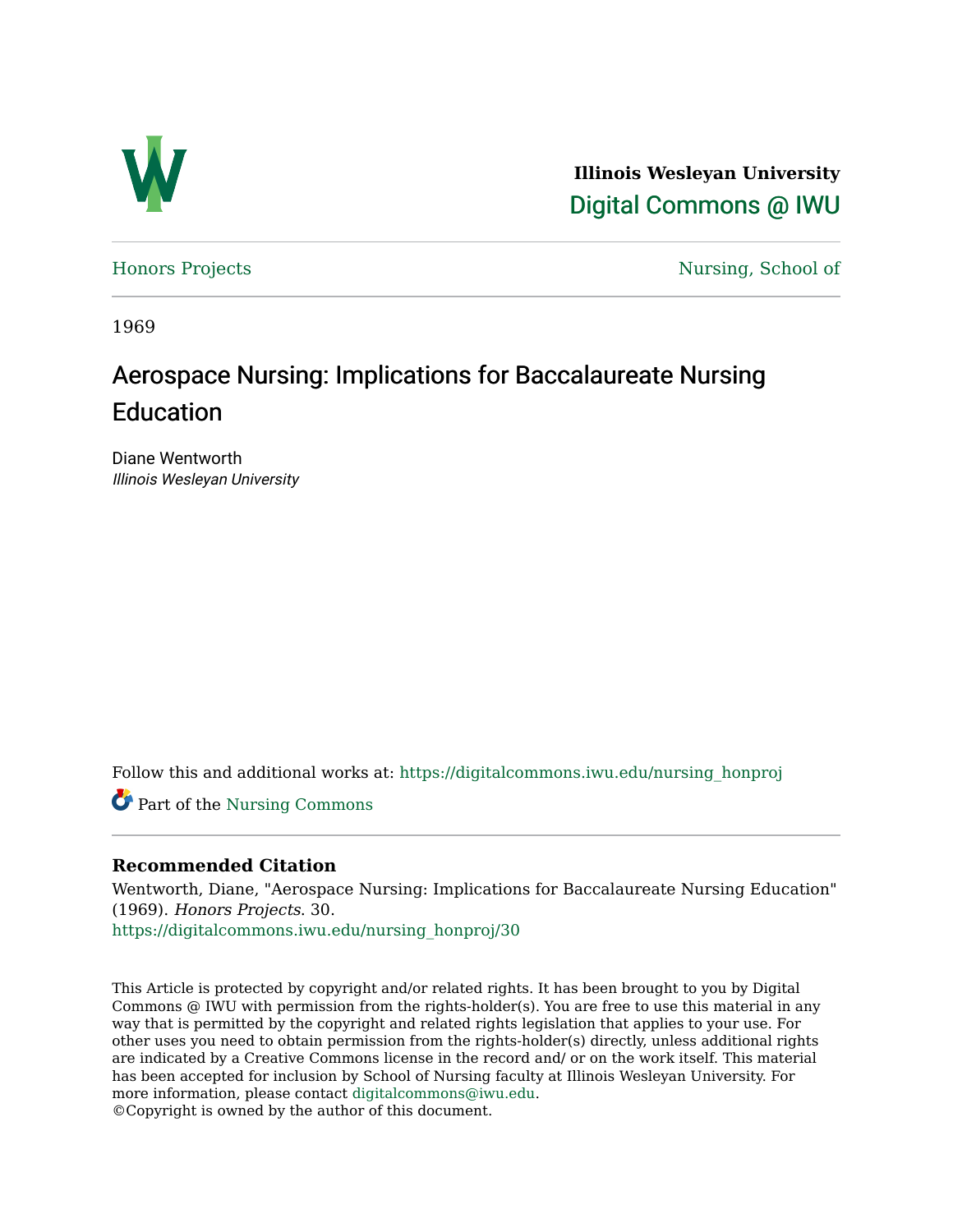AEROSPACE NURSING: IMPLICATIONS I FOR BACCALAUREATE NURSING EDUCATION

> ARCHIVES<br>610.73 'f77�

by Diane Wentworth  $\int\int$ 

Submitted for Honors Work In the School of Nursing Illinois Wesleyan University Bloomington, Illinois 1969

TIIInoIs Wesleyan Univ. LIbraries Bloomington, Ill. 61701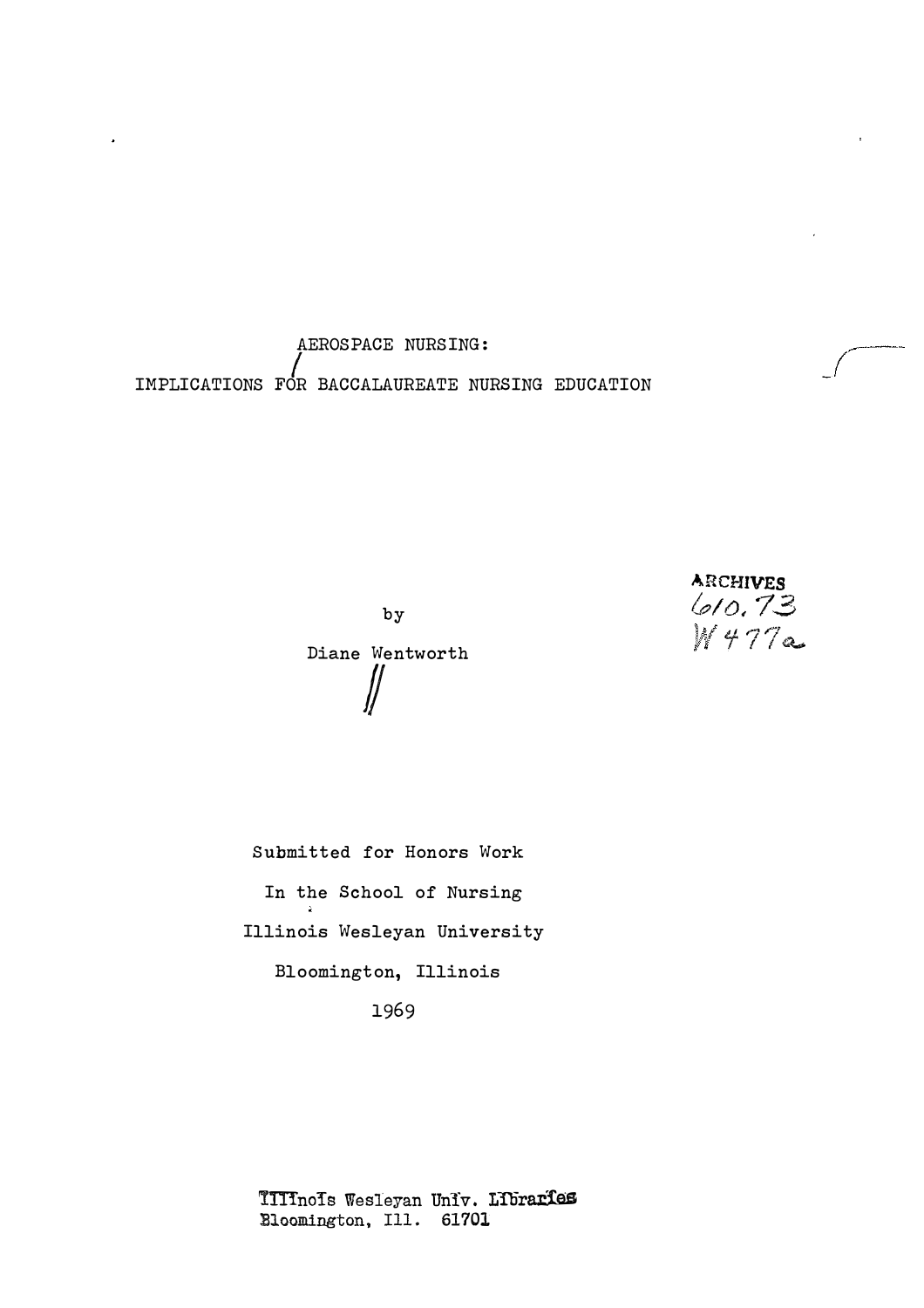Accepted by the School of Nursing of Illinois Wesleyan University in fulfillment of the requirement of departmental honors •

 $\frac{\pi}{\pi}$ <br>Date  $\frac{\pi}{\pi}$ \_196g

miston Anne W. Johnston, M.S.N.Ed.

Assistant Professor School of Nursing Project and Academic Advisor



<u>Forrest</u> <u>Firand</u><br>Forrest Frank, Ph.D.

Assistant Professor of Chemistry Faculty Member from Another Department

 $\mathbb{R}^2$ 

21969

Mary <u>S. Ahanks</u>

Director, School of Nursing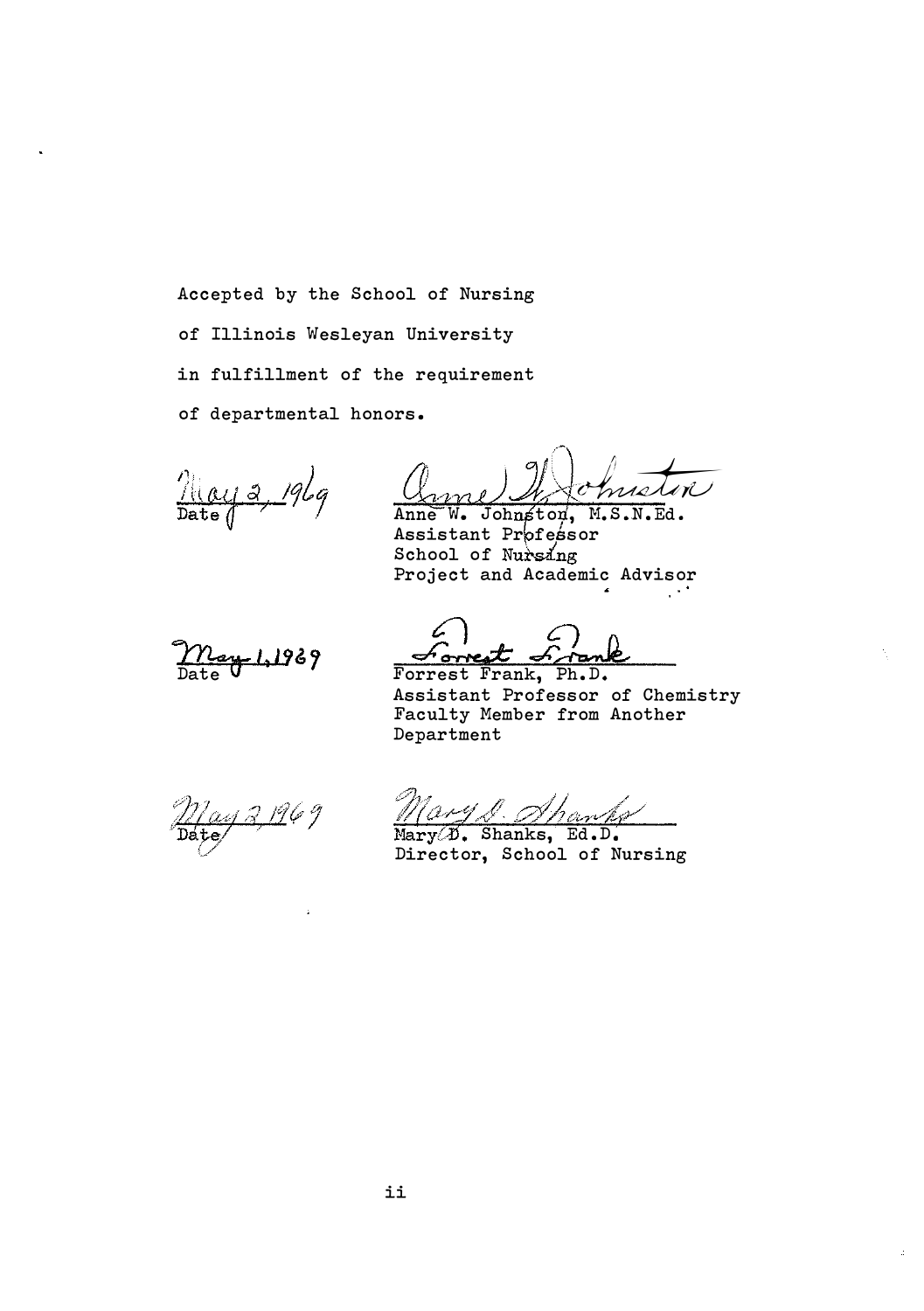# TABLE OF CONTENTS

| I.   | INTRODUCTION<br>ı                                                                                                                                                                                                     |
|------|-----------------------------------------------------------------------------------------------------------------------------------------------------------------------------------------------------------------------|
| II.  | 4<br>STATEMENT OF PROBLEM                                                                                                                                                                                             |
| III. | LIMITS OF PROBLEM<br>5                                                                                                                                                                                                |
| IV.  | 6<br>PROCEDURE                                                                                                                                                                                                        |
| V.   | $\overline{7}$<br>REVIEW OF LITERATURE                                                                                                                                                                                |
|      | Multidisciplinary Approach<br>Spacecraft Sterility<br>Pressure Suits<br>Weightlessness<br>Nutrition<br>Waste Disposal<br>Radiation<br>Research Flights<br>Joint Efforts<br><b>Bioastronautics</b><br>Aerospace Nurses |
| VI.  | PRESENTATION OF DATA<br>23                                                                                                                                                                                            |
|      | Questionnaire to Baccalaureate Nursing Schools<br>Questionnaire to Aerospace Nurses                                                                                                                                   |
|      | VII. SUMMARY, CONCLUSIONS, & RECOMMENDATIONS<br>38                                                                                                                                                                    |
|      | 40<br>APPENDIXES                                                                                                                                                                                                      |
|      | 48<br>BIBLIOGRAPHY                                                                                                                                                                                                    |

 $\dot{\gamma}$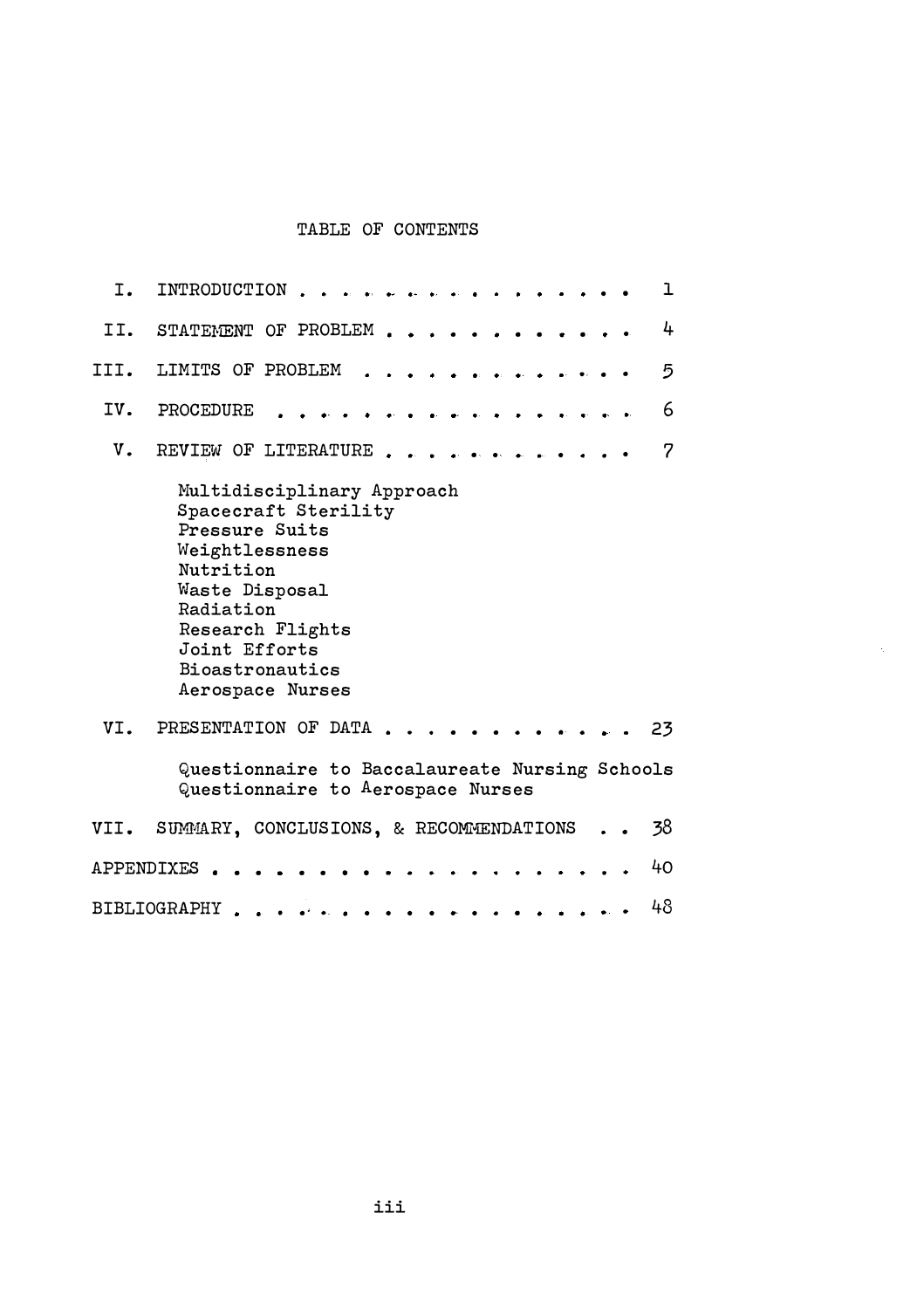#### I. INTRODUCTION

In his opening statement of Life Into Space, Wunder states that:

The more intensified interest in space exploration has opened new horizons to all established scientific disciplines. Old sciences have hybridized or fused into new ones. New sCiences have expanded and grown with remarkable speed.

Since the end of World War Two, man's knowledge of the sciences has increased to the extent that in late 1968 men were able to orbit the moon for the first time. In July or August of 1969 the United States plans to attempt the first manned lunar landing. $\mathrm{{}^2}$  However, this will not be the end of space adventures, but will represent the attainment of only one goal. Progress made in the direction of a lunar landing represents only one facet of the increasing knowledge in the scientific disciplines as it applies to aerospace travel. Another facet of the increasing knowledge is the planned launch of the Manned Orbiting Laboratory in the early  $1970$ 's.<sup>3</sup>

<sup>1</sup>Charles Wunder, Life Into Space (Philadelphia: F.A. Davis Company, 1966), p.  $\overline{3}$ .

<sup>2</sup>"Three Final Steps to U.S. Conquest of Moon," U.S. News & World Report, January 6, 1969, p. 27.

 $\mathcal{F}_{\text{twhile U.S.}}$  Eyes are on the Moon--Russia Runs Another Race in Space," U.S. News & World Report, January 6, 1969, p. 29.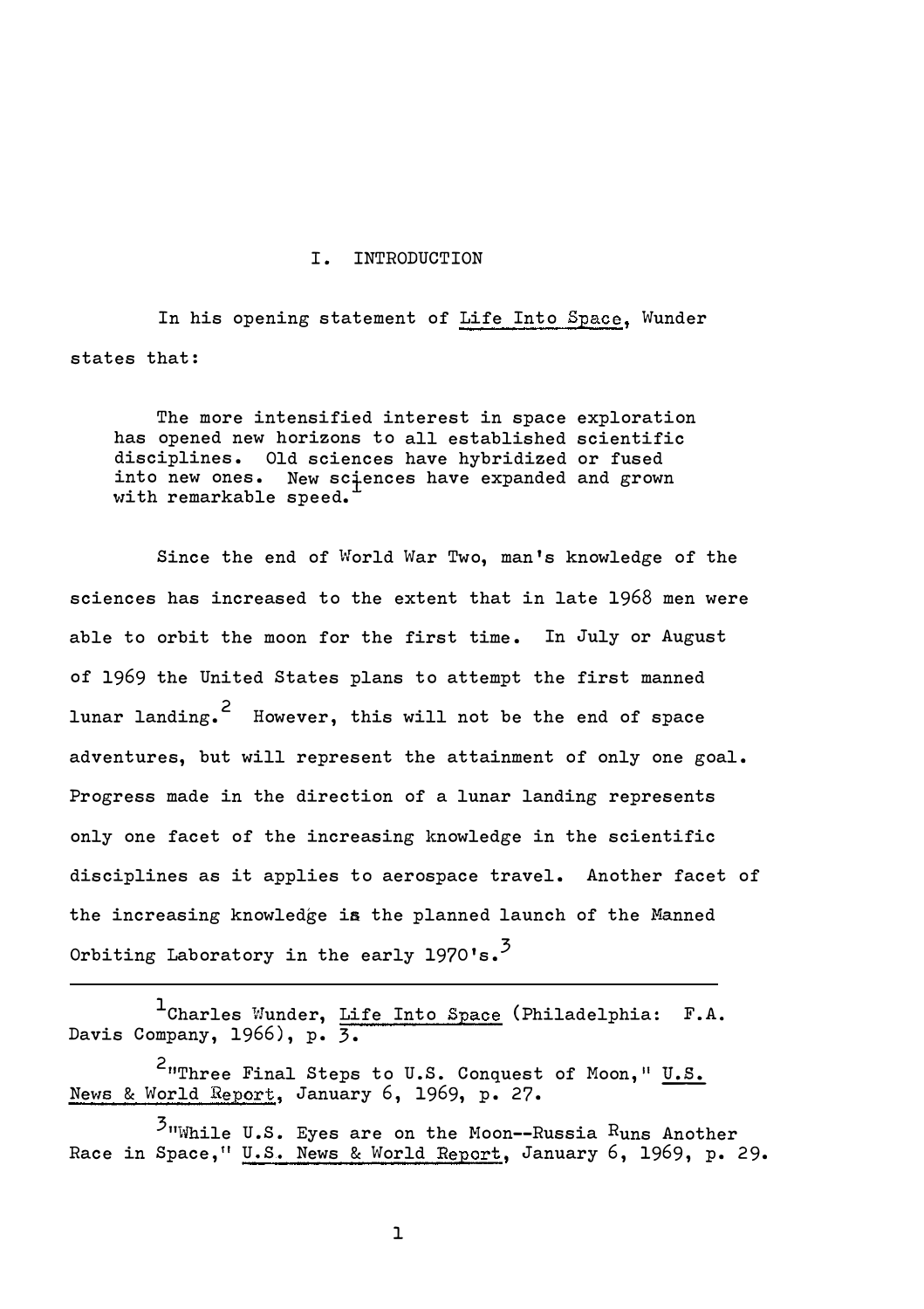Through the efforts of persons representing a wide variety of scientific disciplines, achievements have been made and are planned in space exploration. Medical personnel represent one scientific discipline which has contributed to the space program since its inception. As early as 1918, the United States Army, recognizing a need for more information about flight conditions, established the Medical Research Laboratory of Air Service. This facility has evolved into the United States Air Force School of Aerospace Medicine which has become a resource: center for research, education, and clinical evaluation relating to aerospace activities.4 Because of the complex medical problems encountered in space travel, helping man adapt to the space environment presents a challenge to medical personnel. The influence of medical knowledge is manifested in a wide range of activities related to space flights--from the design of the equipment to the medical evaluation of the crew.<sup>5</sup>

During Project Mercury professional nurses became actively involved in the aerospace program at Patrick Air Force Base in Florida. Between Projects Mercury and Gemini a fifty-two week formal course in aerospace nursing was designed by Major Pearl Tucker of the United States Air Force. As of December, 1968,

4 U•S., Department of Air Force, Aerospace Medical DiVision, Air Force Systems Command, School of Aerospace Medicine (Washington, D.C.: Government Printing Office, 1967), pp. 1-2 .

5<br><u>Ibid.</u>, p. 7.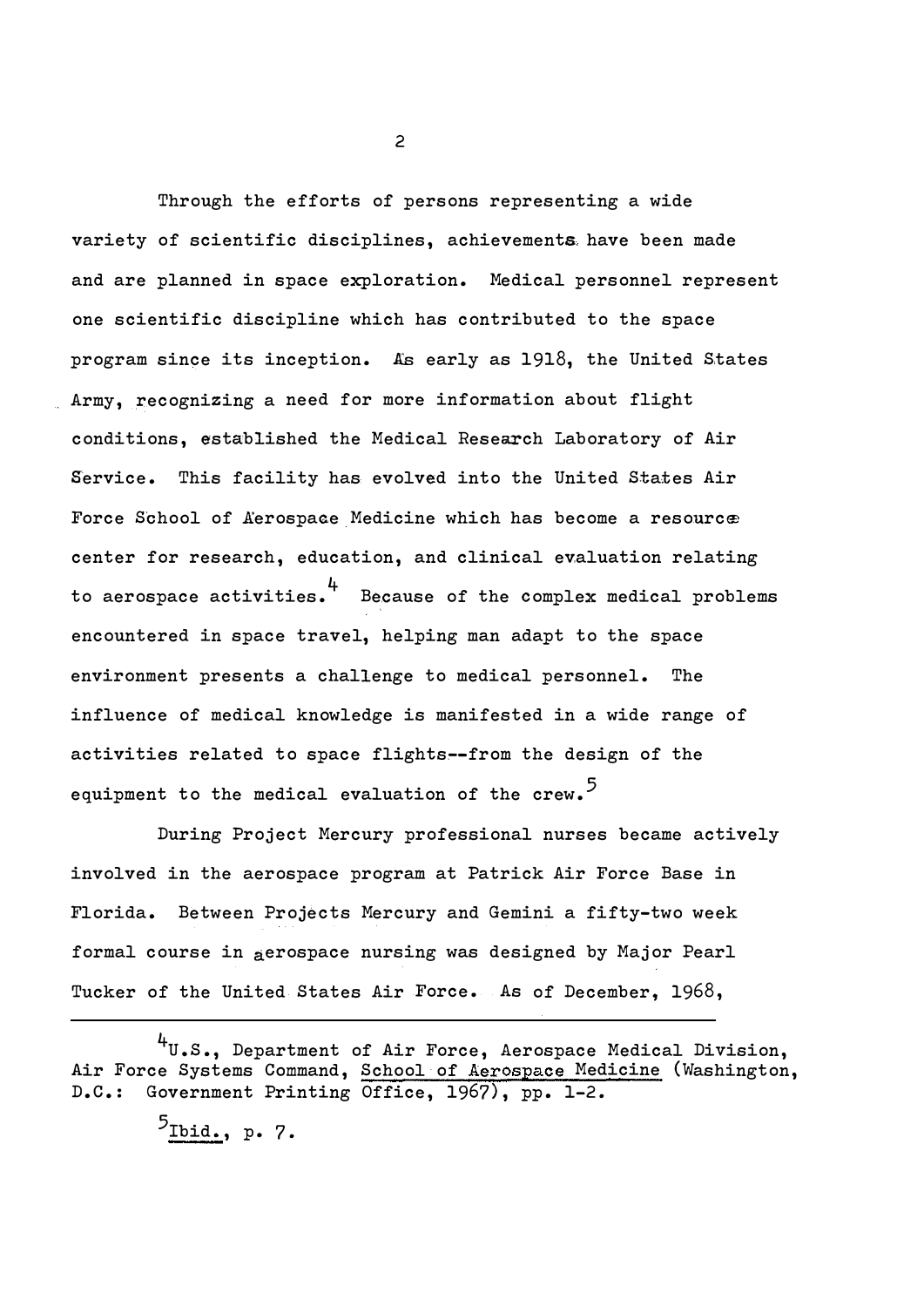seven nurses in the United States Air Force have completed this course to become qualified as aerospace nurses.  $^6$  Although the number of opportunities for aerospace nurses are still limited, the field of aerospace nursing will advance as the field of aerospace medicine grows.

 $6$  "The Stars Beckon," American Journal of Nursing, August, 1967, p. 1650.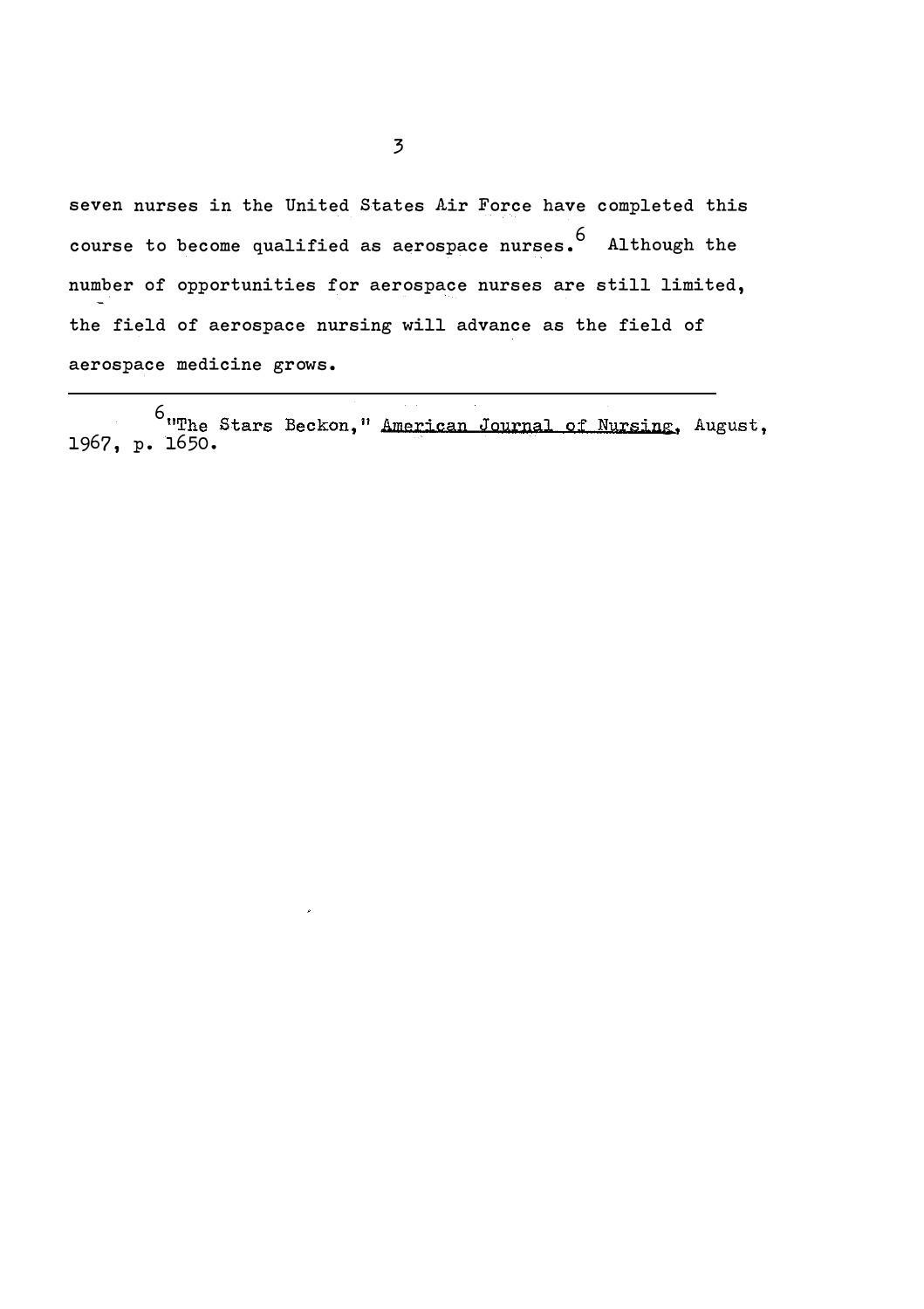#### II. STATEMENT OF THE PROBLEM

If it is desirable that the nursing profession, as a distinct discipline, keep abreast of the ever-expanding medical and paramedical scientific disciplines, then it seems feasible to attempt to determine if such education should include, in some form, an emphasis, limited or broad, on aerospace nursing. It was with this in mind that this study was undertaken.

The literature was reviewed for a definition of aerospace nursing. The United States Air Force defines space nursing as "applying nursing skills and principles to help assure the safety and well-being of the astronauts in our national space program."<sup>7</sup> In this study the United States Air Force definition will be used but the scope of it will be limited to pre-flight tests, in-flight conditions, and simulated flight conditions.

 $7_{\text{U.S.}}$ , Department of Air Force, U.S.A.F. Recruiting Service, Fact Sheet: Aerospace Nursing (Washington, D.C.: Government Printing Office, n.d.), p. 1.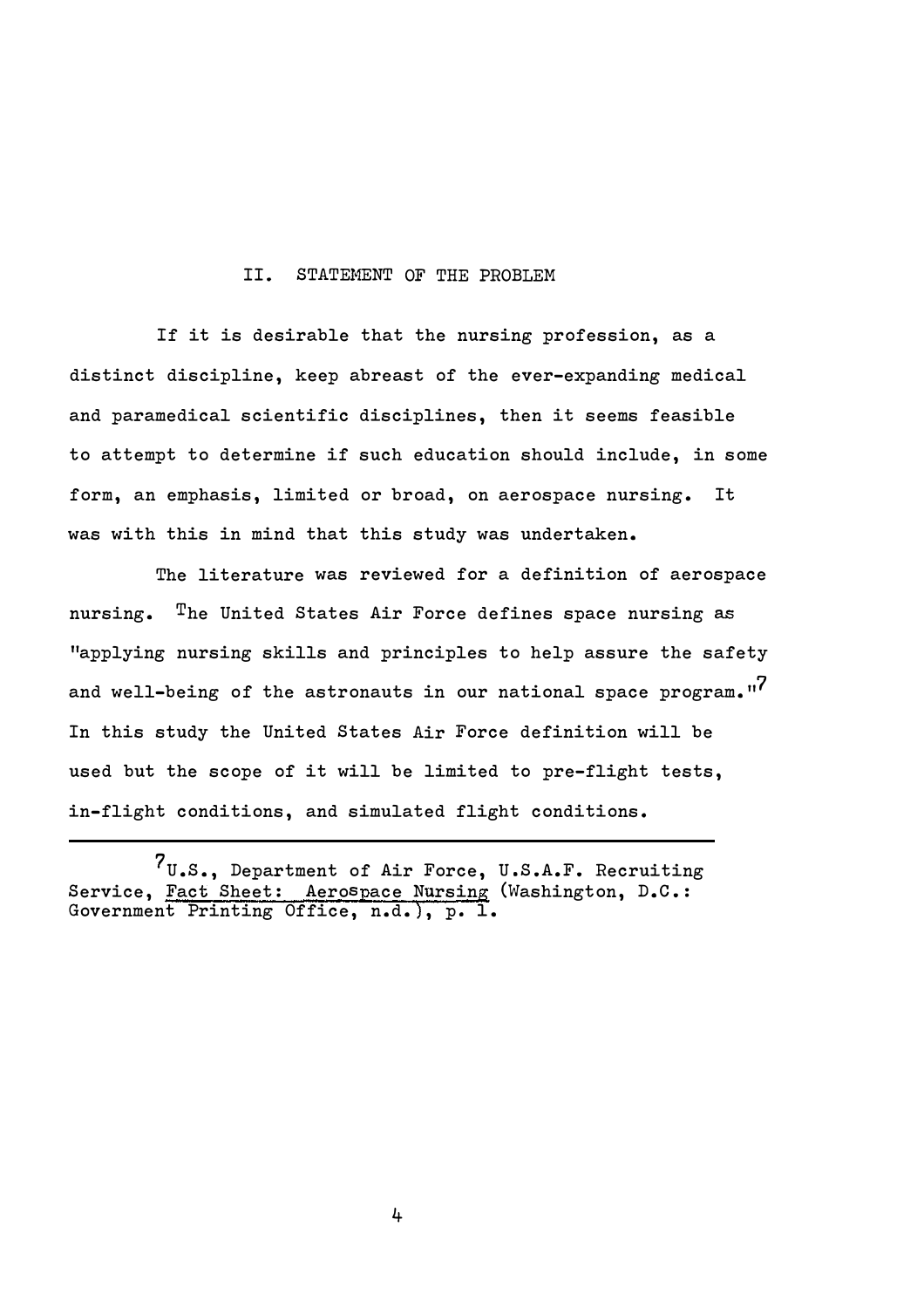# III. LIMITS OF THE PROBLEM

This study is limited to a survey of the programs of baccalaureate education with a major in nursing for students with no previous preparation in nursing,  $8$  and to the graduates of the United States Air Force Aerospace Nursing Course.

<sup>8&</sup>lt;br>"Baccalaureate and Masters Degree Programs in Nursing Accredited by N.L.N. 1968-1969," Nursing Outlook, June, 1968, p. 57 .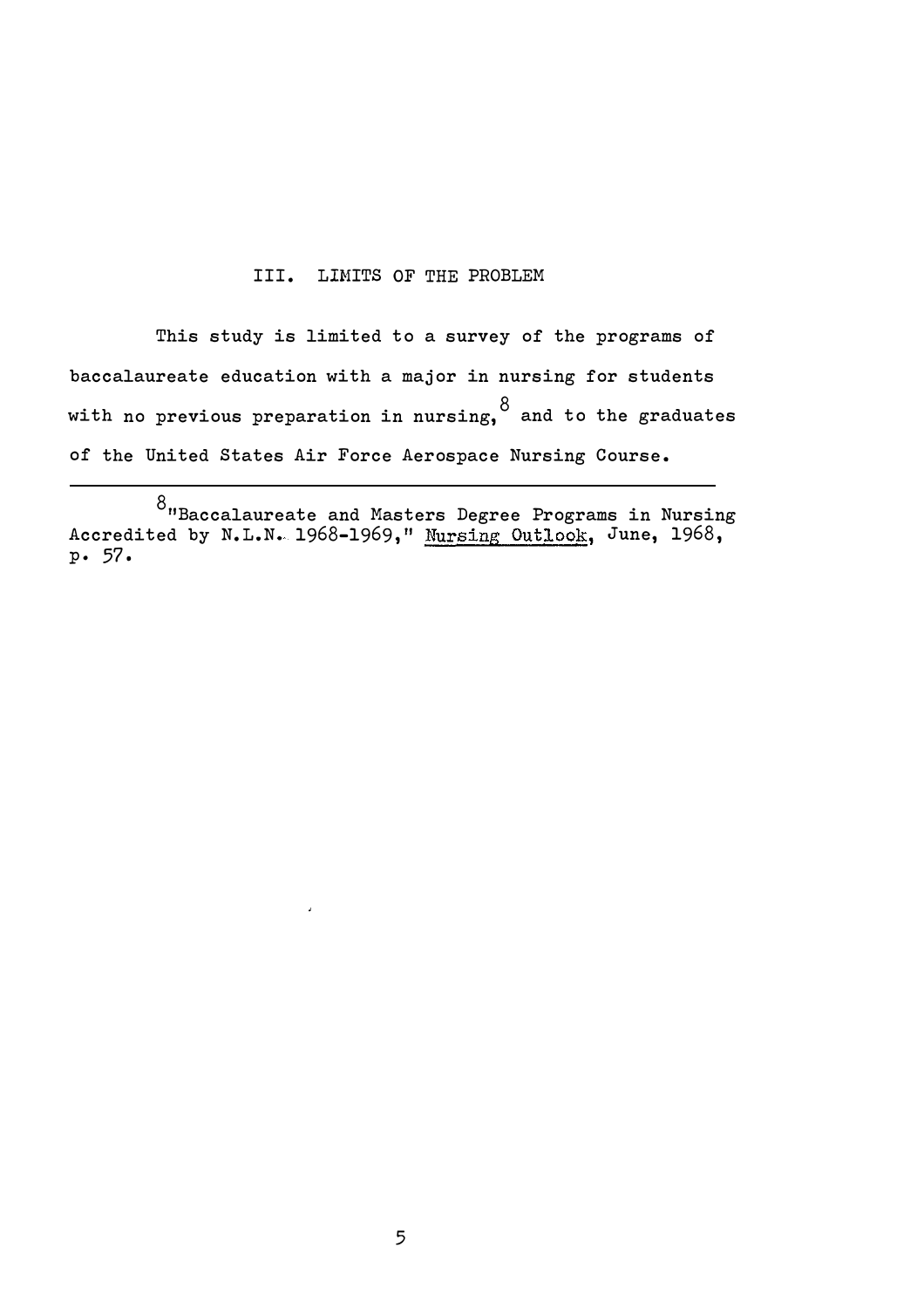## IV. PROCEDURE

The normative survey method of research was used in this study. A search of current literature revealed certain criteria which were abstracted for use in developing two questionnaires. A letter was sent to the dean of each baccalaureate nursing program in the United States as listed in Nursing Outlook, June, 1968, except Illinois Wesleyan University's Brokaw Collegiate School of Nursing.  $9\,$  A questionnaire was mailed to the faculty member of each of these programs whose dean indicated a desire to participate in this study. A second questionnaire was sent to each of the seven graduates of the United States Air Force's Aerospace Nursing Course.

 $9$ Ibid.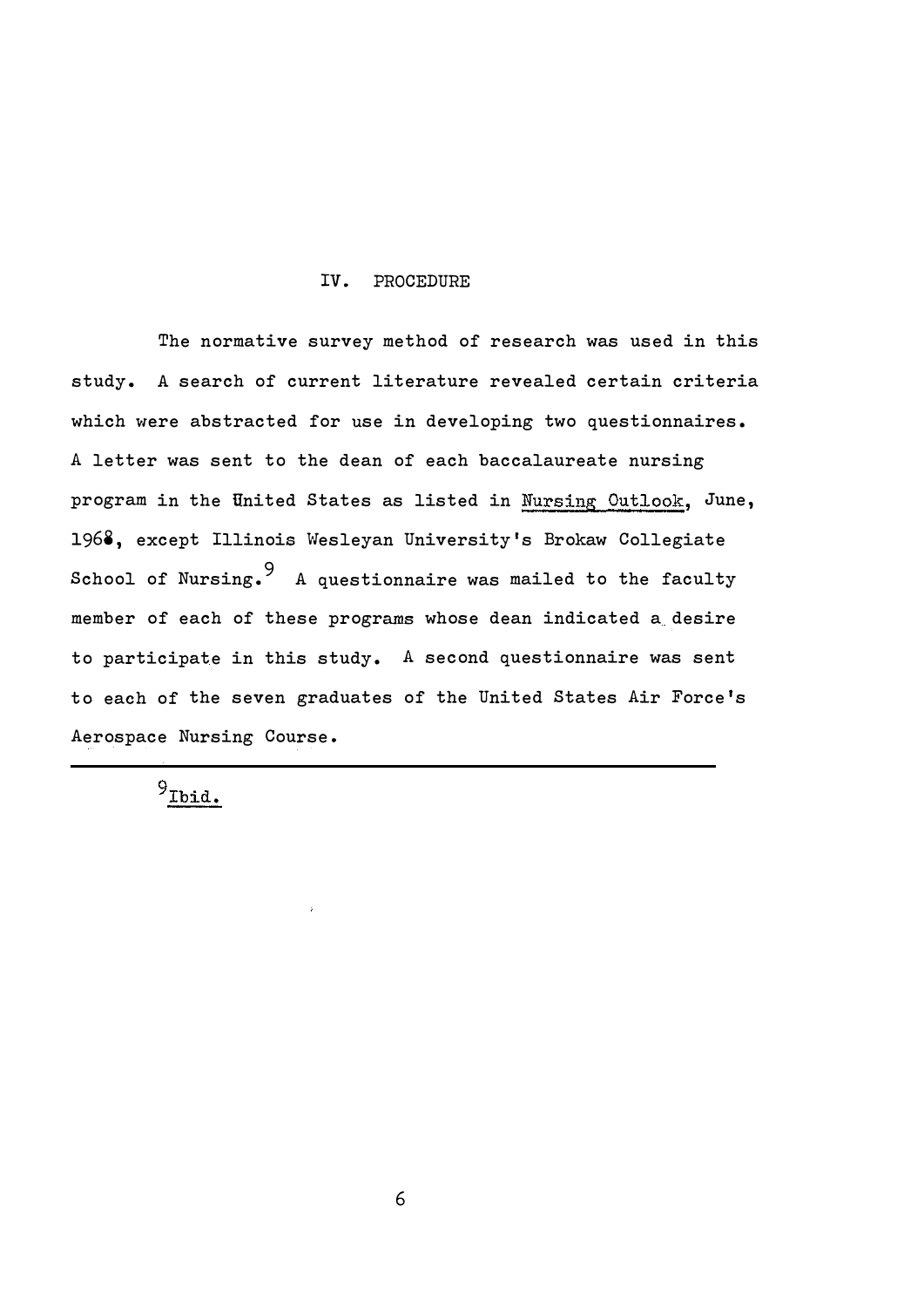## V. REVIEW OF LITERATURE

The literature was reviewed as to the number of persons employed in the aerospace programs and their contributions to the programs and the problems inherent in, or anticipated in, space travel.

# Multidisciplinary Approach

The number of people working on various aspects of the national space program has increased to more than three hundred thousand persons. The three major centers of activity for these people are: Manned Space Flight Center in Texas, Marshall Space Flight Center in Alabama, and Kennedy Space Center in Florida. $^{10}$ They are representatives of a wide variety of scientific disciplines. One example of a co-operative effort by these people is the School of Aerospace Medicine at Brooks Air Force Base, Texas, which has a staff of over one thousand persons. This staff includes: seventy physicians with specialized education, seventy persons with doctorate of philosophy degrees, nine dentists with specialized training, fifteen veternarians with post-doctoral

<sup>10</sup>George M. Low, The Apollo Program--A Midstream Appraisal, Edwin A. Link Lecture Series (Washington, D.C.? Smithsonian Press, 1968)., pp. 7-8 .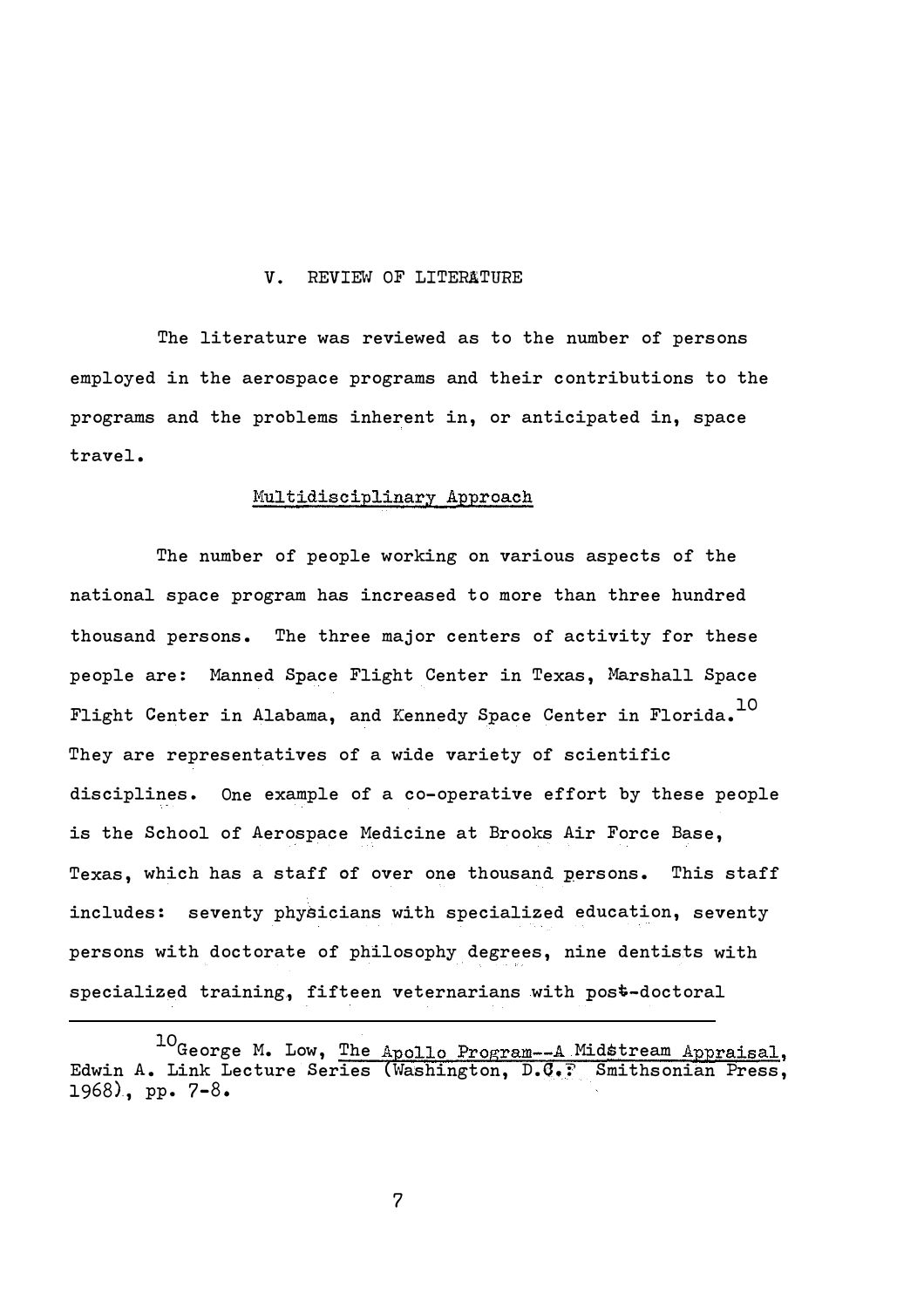education and sixty-five persons with masters, degrees.  $11$  At this time, emphasis is placed on a multidisciplinary approach to the complex problems encountered in space travel.

# Spacecraft Sterility

One problem in helping the astronauts adapt to the spacial environment is the sterility of the spacecraft and its equipment. The full significance of this problem was recognized after contamination led to the illness of the four crew members of a simulated mission which had to be aborted after five days of experimentation. $^{12}$ After many days of experimentation, the United States Army Chemical Corps found that the vacuum inside a spacecraft is very conducive to the growth of microbes. Later in 1963, the year of the aborted mission, the National Aeronautics and Space <sup>A</sup>dministration announced that all equipment leaving the earth must be sterilized.<sup>13</sup> Since this announcement, all equipment is cleansed with sporicidal agents and assembled in dust-free, humidity-controlled clean rooms. In addition, all landing equipment must be heated to two hundred and ninety-three degrees Fahrenheit for thirty-six hours prior to being sealed in a container for storage until the launch date. These standards are enforced by contamination officers of the manufacturers assembling the equipment and by the Special Assistant

11U.S., Department of Air Force, School of Aerospace Medicine, pp. 5-6.

1<sup>2</sup>Heather M. David, "Space Cabin Contaminant Study Spurred by Environment Tests," Technology Week, July 4, 1966, p. 22.

13 Jonathan Eberhart, "Germs and the Space Age," Science News, April 30, 1966, pp. 312-313.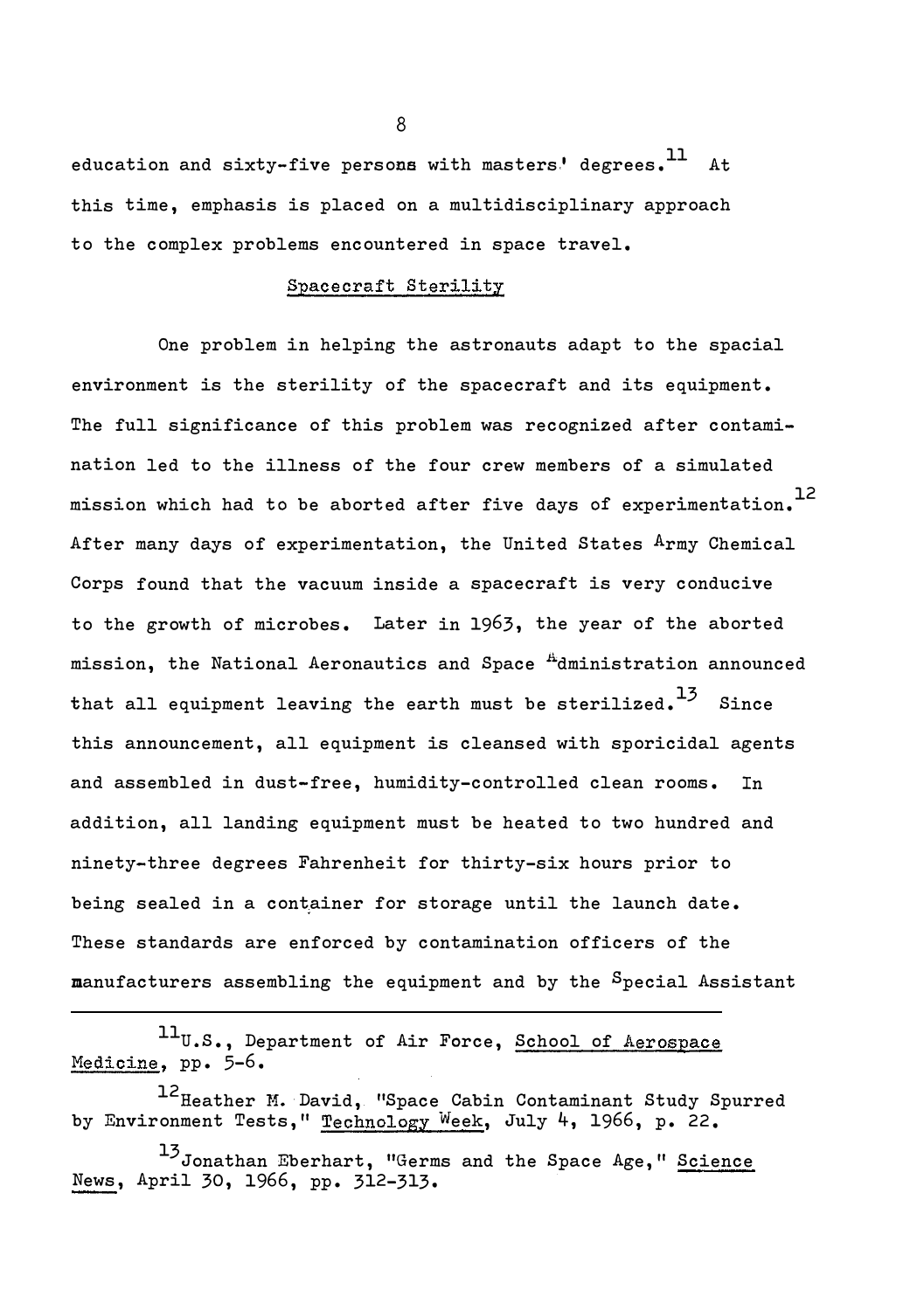for Planetary Quarantine of the National Aeronautics and Space Administration.<sup>14</sup>

Sterilization of equipment leaving this planet serves the two-fold purpose of preventing illness in the astronauts due to contamination and preventing contamination of other planets due to earth-born organisms. The United States of American and the United Soviet Socialist Republic are now utilizing the same method to sterilize equipment. Both countries are studying the hazards of contamination which may exist when astronauts and cosmonauts and spacecraft return to the earth after landing on another planet. In the United States, the Public Health Service, the Department of Agriculture, and the National Academy of Science in a cooperative effort are devising evaluative tests for astronauts returning from other planets. These tests will be conducted while the space travelers are quarantined in the Lunar Receiving Laboratory.<sup>15</sup>

# Pressure Suits

The effects of extreme pressure which is experienced during intervals of the space flight have resulted in the design of pressure suits which the astronauts wear. Major Novotny states that the pressure suit weighs twenty-five pounds. The inner layer is a slippery one which aides in donning thssuit. Protection of the lungs is achieved by the second layer, a gas filled bladder which

 $14$  Ibid.

 $15$ "New IBM Lab Will Attack Variety of Space Problems," Technology Week, January 16, 1967, p. 41.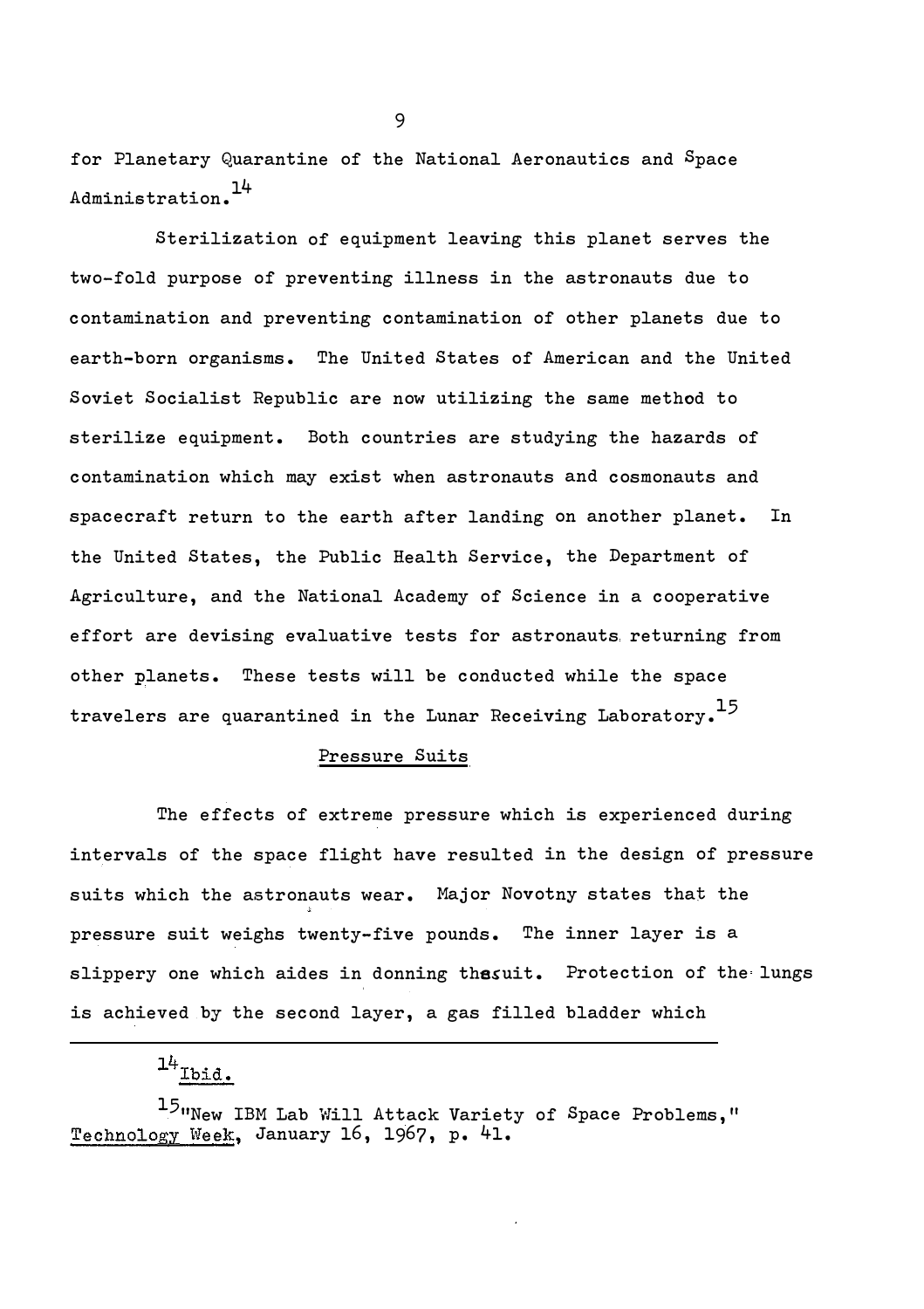equalizes pressure. Preventing overdistention of the bladder is the task of the third layer. The outer layer is necessary to protect all other layers. During pre-flight tests, astronauts and aerospace nurses wear the pressure suits for varying lengths of time to facilitate adjustment to the feeling of restriction.  $^{16}$ 

# Weightlessness

Several problems during space flights are attributed to the effects of weightlessness. Eating food and evacuating the bowels are difficult in a state of weightlessness. Because even the simple action of swallowing is affected by the loss of gravity, astronauts must learn new muscle control for eating. $^{17}$ 

Weightlessness affects water which in turn affects personal hygiene. In zero gravity water resembles syrup when it is in contact with the skin. The Martin Marietta Corporation has devised a shower to be used in space which counteracts this property of water. After the shower, the water would be retrieved by means of a modified water vacuum cleaner. Bacteria test patches taken after this system was used in simulated conditions indicate its effectiveness. $^{18}$ 

## Nutrition

Providing adequate nutrition for the astronauts has been  $\Delta\Delta\phi$ 

16 Dorothy R. Novotny, "Suited for Space Life," American Journal **6**f Nursing, August, 1967, p. 1656.

17<sub>Ernest</sub> Planck, "Problems in Aerospace Medicine," American Association of Industrial Nurses Journal, August, 1961, p. 14.

18"Saturday in Space," Science Digest, February, 1968, p. 35 .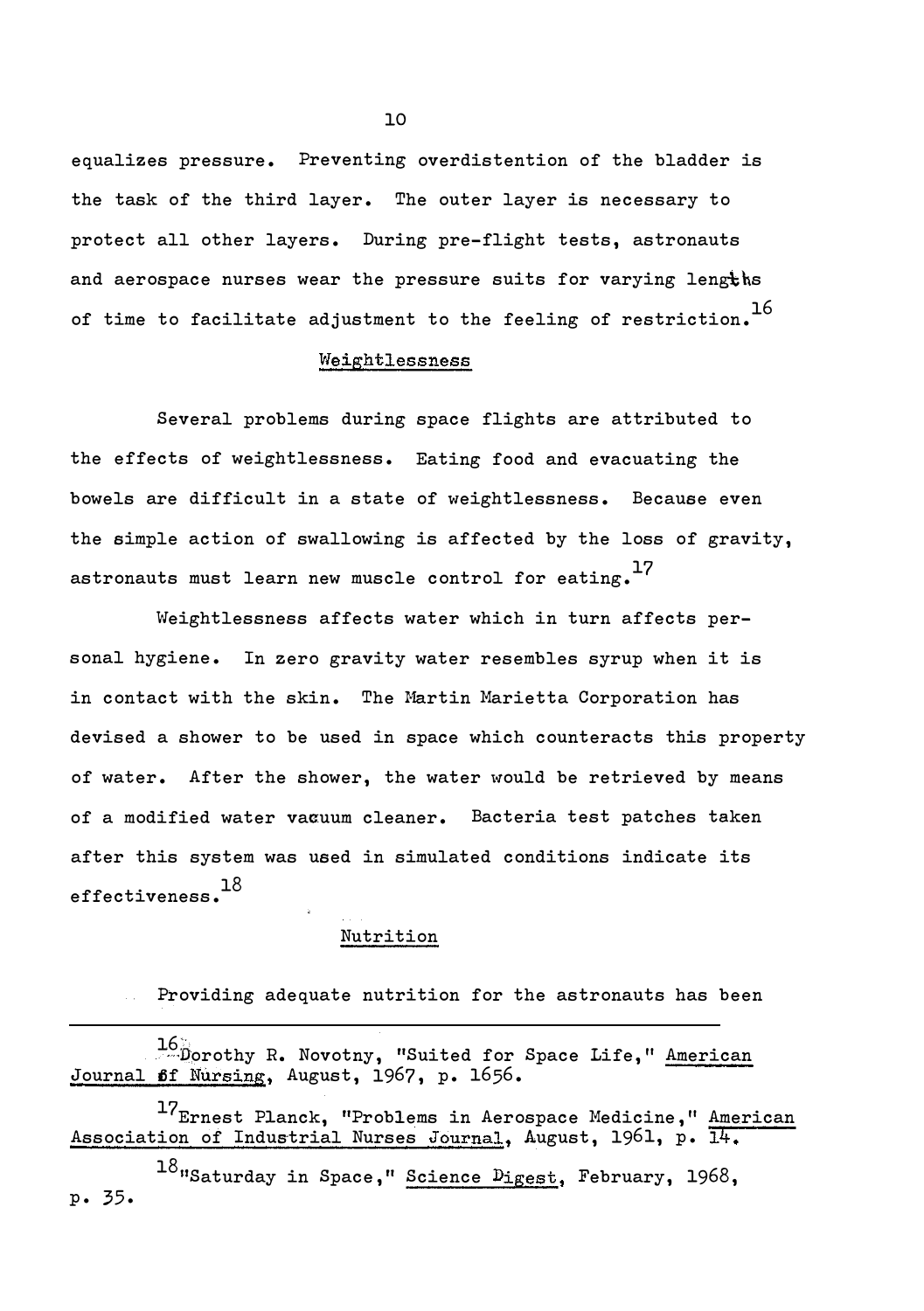another problem with which the scientific disciplines have had to study. Three to four days prior to launching a spacecraft the crew members are placed on a high protein, low residue diet to limit the bulk available for the formation of feces. During this pre-flight period, the entire diet of each astronaut is prepared separately in individual sets of pans to prevent cross contamination.  $^{19}$  During flight, dehydrated food is used because it can withstand the effects of radiation, extreme heat and cold, and extreme pressure. This food which is stored in the astronaut's suit contains the maximum amount of food value with the least weight and bulk. More research is being done on this food because of the findings of Dr. Lorraine Gall of the International Business Machines (IBM) staff who has been a leader in the study of microbes found in man's intestinal tract. In a six week study which she conducted, men survived on Gemini-type food. During this time period, five new groups of intestinal bacteria appeared causing stomach gas and discomfort.<sup>20</sup>

# Waste Disposal

Limiting the bulk available for the formation of feces aides in limiting the waste disposal problem. The School of Aerospace Medicine at Brooks Air Force Base, Texas, has been studying different waste disposal systems which could be used in the life support system. In 1968 tests were to be conducted using and activated sludge treatment plant which might prove feasible for long

19U.S., Department of Air Force, Fact Sheet: Aerospace Nursing, p. 4.

 $^{20}$ "New IBM Lab," p. 41.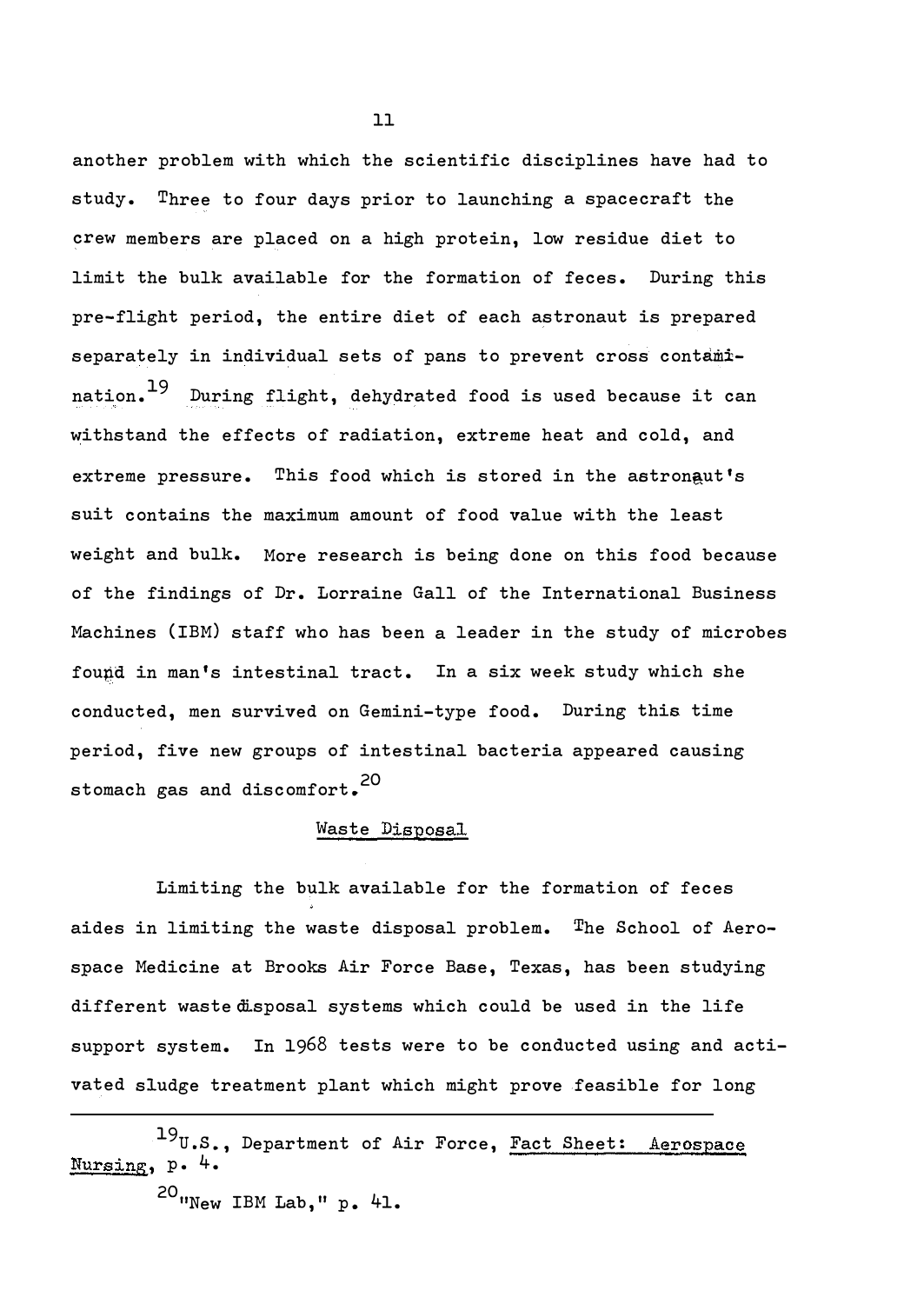space flights. In this system microorganisms would decompose the human wastes into water, carbon dioxide, ammonia, and nutrients. These products w ould then be used--water and carbon dioxide would feed the algae in the system, water could be drunk by the crew members, and the algae would provide oxygen for the crew members. If this system proves to be efficient, it could be used for flights lasting for a year or more.  $21$ 

The biological life support system just discussed may pose a problem in relation to the water supply. Dr. John T. Cookson, Jr., an environmental health engineer with the Public Health Service is studying the problem of water purification as it relates to long space journeys. Purification of waste water through a system such as the activated sludge treatment plant can concentrate the causative viruses of infectious hepatitis. Dr. Cookson is experimenting with filters which might be used to screen out these viruses. 22

#### Radiation

Dr. Boris Yegorov, the Russian physician-cosmonaut, states that although the effects of weightlessness on the cardiovascular system, the central nervous system, and the fluid-electrolyte balance are as yet unknown, radiation seems to be the chief danger

21 Heather M. David, "Waste Treatment Plant to Improve System," Technology Week, January 9, 1967, p. 28.

22 "Astronauts' Water Problem Could Ruin Whole Mission," Science News, November 19, 1966, p. 425.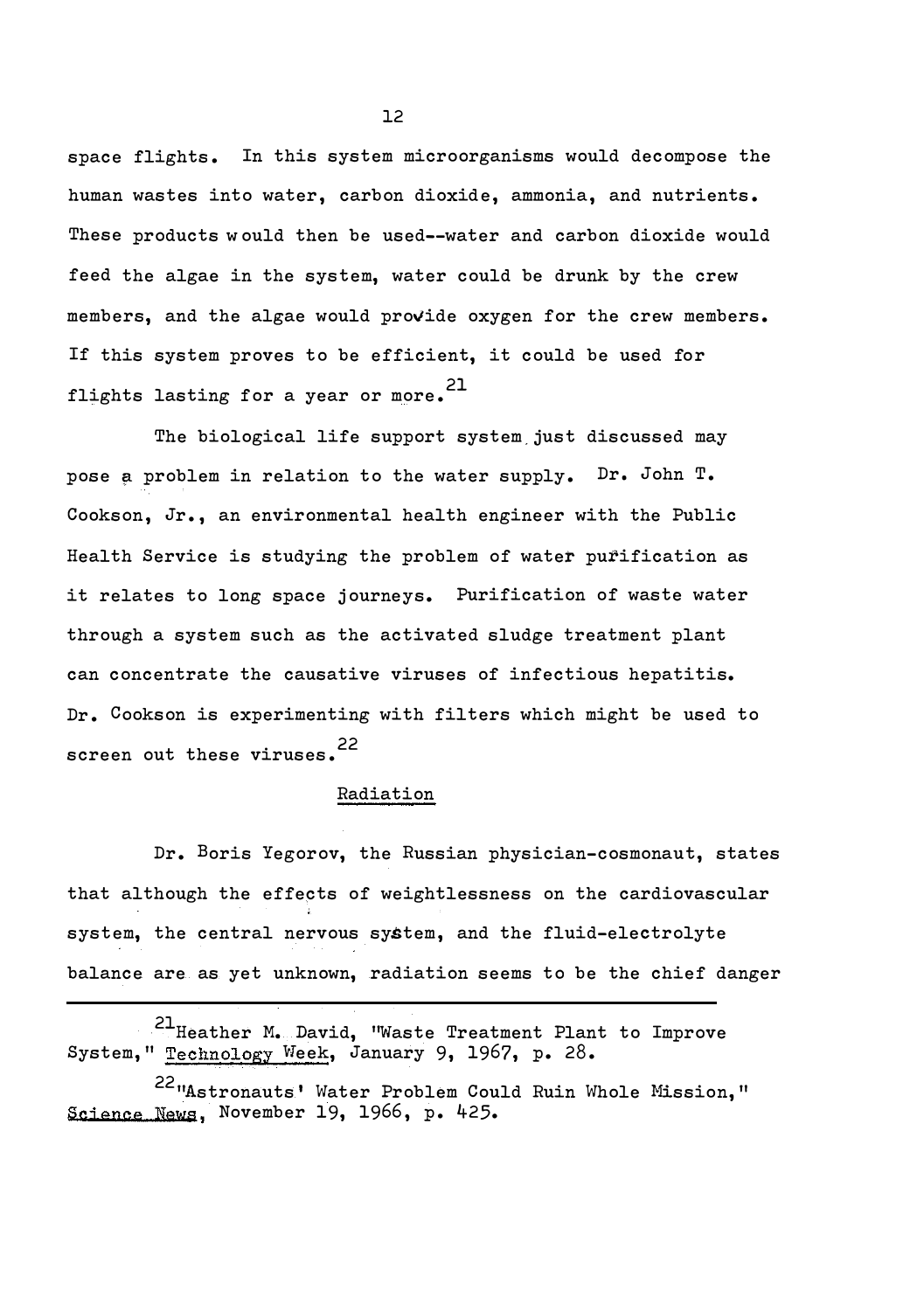as it may cause degeneration of body tissue at a very slow rate. $^{23}$ Recently a scanner was developed which can detect chromosomal changes due to radiation.  $24$  During early Gemini flights, experiments were conducted to determine the effects of radiation on organisms both from earth and space. During these flights, space organisms were collected in a package which was open in space for a total of nineteen hours. By studying these, scientists can plan more effective protection for the astronauts.<sup>25</sup> Russians report that they are investigating the use of the following drugs for protecting the cosmonauts from radiation: serotonin, systamine, aminothiol groups, and indolyl alkylamine groups.<sup>26</sup>

# Research Flights

Research is being conducted at Brooks Air Force Base by medical personnel who are concerned with the health needs of the astronauts in adjusting to the environment of the spacecraft. In 1966, the National Research Council 's Space Science Board of the National Academy of Sciences recommended that several space flights be planned for the purpose of medical, physiological, and behavioral research. Information,collected during these flights would aide scientists in improving life support systems and collecting

<sup>23</sup>"Space Doctors Advised to Stay on Earth," Science News, November 5, 1966, p. 377.

24<br>*A*Roderick Hibben, "Scanner to Examine Chromosome Changes," Aviation Week and Space Technology, December 5, 1966, p. 95.

25<sub>UGemini</sub> Unit Includes Biological Panels, " Aviation Week and Space Technology, June 13, 1966, p. 91.

26<br>Heather M. David, "Russians Release New Biology Reports," Missiles and Rockets, April 11, 1966, p. 26.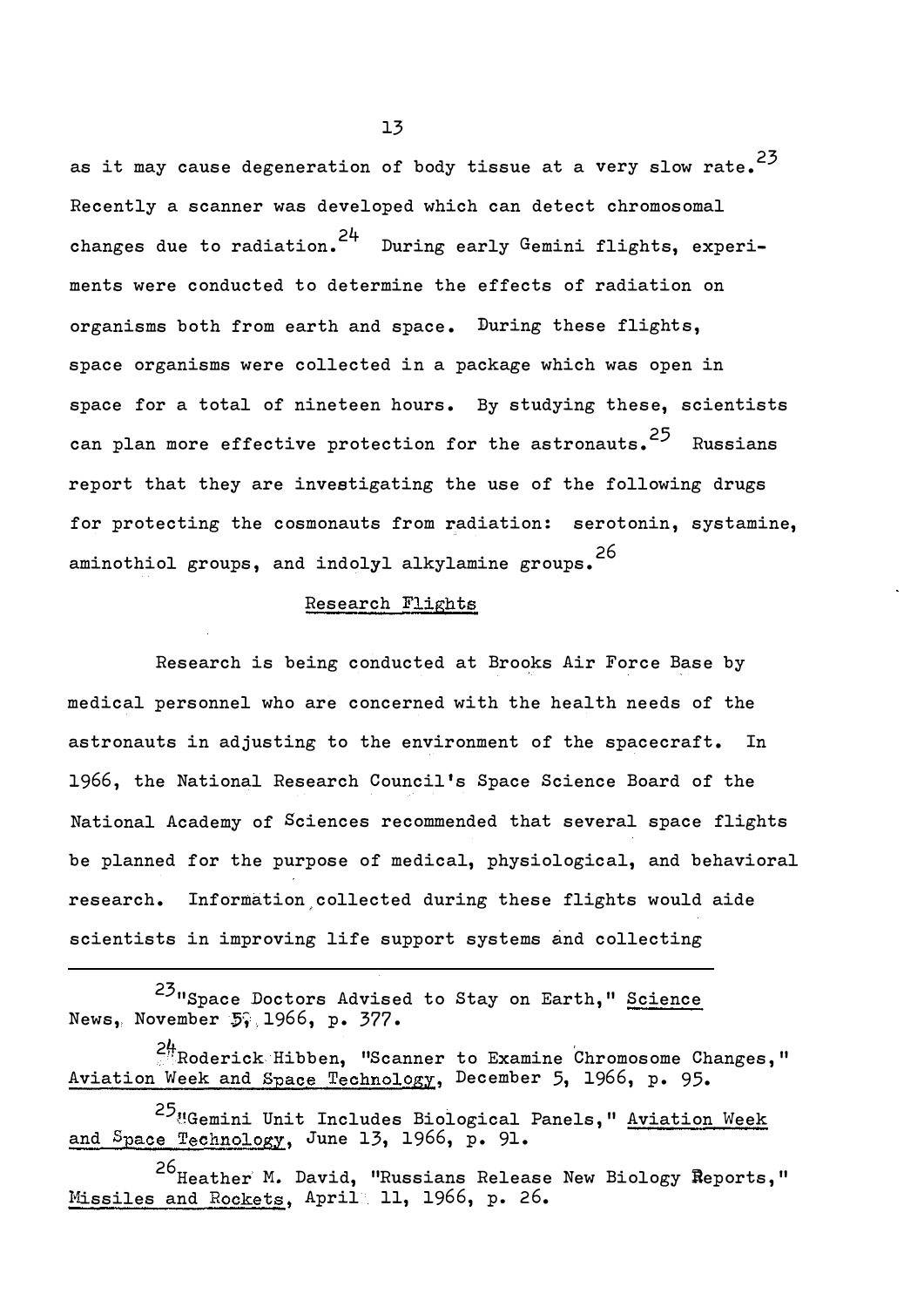biomedical data.<sup>27</sup> In response to this recommendation, the National Aeronautics and Space Administration alloted one hundred cubic feet and two hundred-fifty pounds for medical experiments on the Apollo flights. The purpose of these experiments was development of methods to collect and preserve specimens of serum, plasma, whole blood, urine, and feces for later clinical evaluation.<sup>28</sup> Dr. Boris Yegorov states that aerospace physicians can obtain adequate biomedical information by telemetering astronauts during flight and conducting experiments during flight.<sup>29</sup>

## Joint Efforts

The United States of America and the United Soviet Socialist  $R$ epublic have established a joint editorial board whose task is preparing and publishing research reports on space biology medicine. The first manuscript of this board published in 1968 consisted of three volumes--Volume One about life on other planets, Volume Two about man 's adaptation to space, and Volume Three about life supportive and protective systems. These volumes are reviewed every three months by the National Aeronautics and Space Administration of the United States ahd the Academy of Sciences of the United Soviet Socialist Republic. $^{30}$  Through joint efforts such as this,

27"Biomedical Space Technology Lagging," Missiles and Rockets, February 21, 1966, p. 18 .

28<sub>"Biological Specimen Preservation During Space Flight</sub> to be Studied," Aviation Week and Space Technology, September 5, 1966, p. 69.

29"Space Doctors."

<sup>30</sup>"Space Medicine Trade Agreed on by US-USSR," Science News, March 19, 1966, p. 185.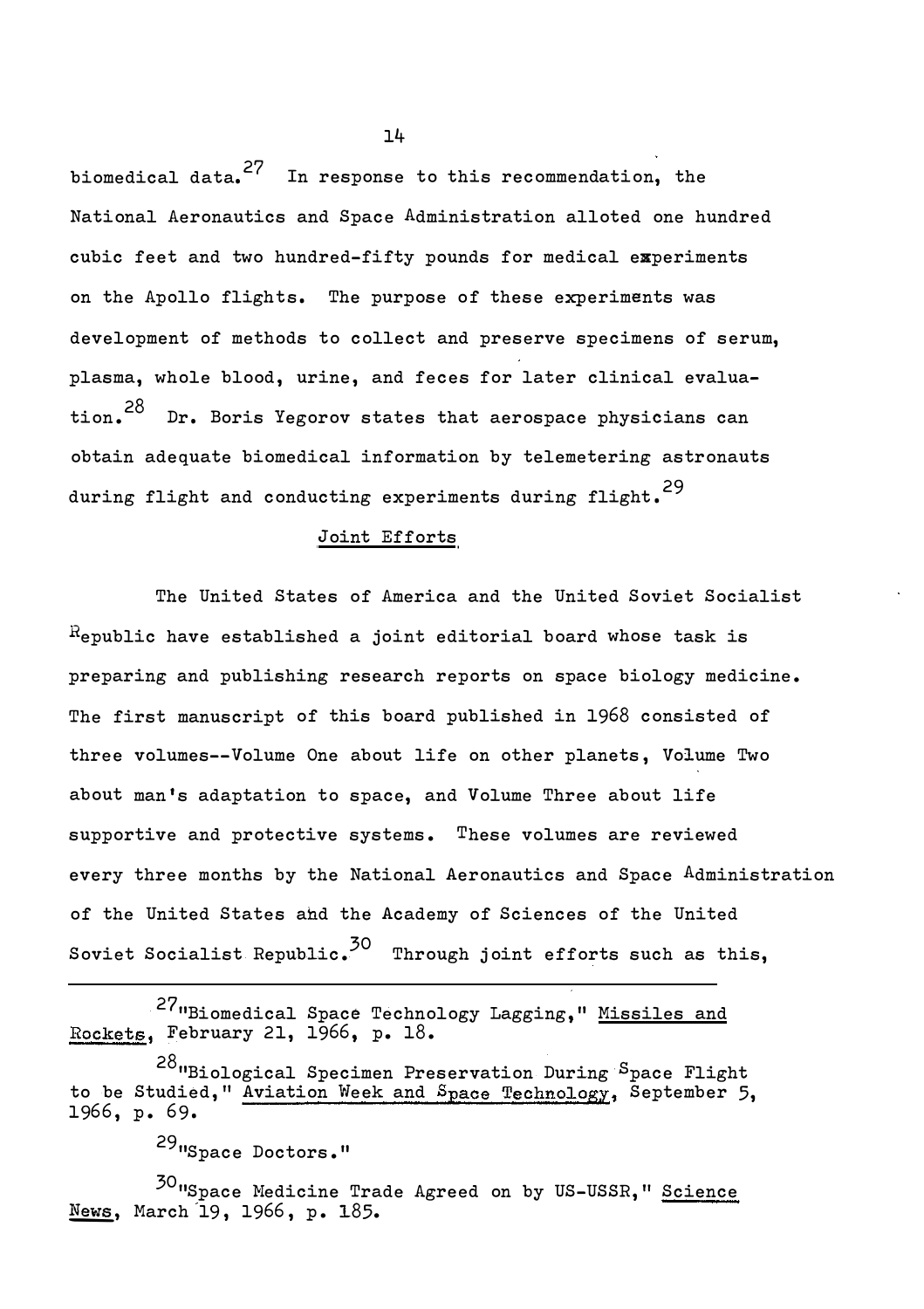differences between the space programs of the two nations have been found. One of the most striking differences is the number of and use of medications aboard the spacecraft. Mr. Donald Fink reports that Russians have used depressant drugs for sleep, stimulants to combat fatigue, as well as narcotics, cardiovascular medications, and anti-radiation medication. 31 In contrast to these twenty medications that the cosmonauts have access to during space flight, American astronauts have access to only four drugs--Dexedrine, APC's, Marexine, and Lomotil.<sup>32</sup> Mr. Fink explains this by saying that Americans hesitate to use medication to help man adapt to space flight conditions due to the inability to predict the possible side effects. The United states places more emphasis on techniques which will help astronauts adapt to the space environment without the use of medications.<sup>33</sup>

# Bioastronautics

These problems represent a few areas which scientists have had to explore in order to help man adjust to relatively short space flights. In 1965 the National Aeronautics and Space Administration awarded a nine million dollar contract to McDonnel Aircraft Company for construction of an engine for the

31Donald E. Fink, "USSR Finds Drugs Vital in Space," Aviation Week and Space Technology, October 17, 1966, p. 30. 32Warren C. Wetmore, "USSR Sees Gains in Manned Space Tests," Aviation Week and Space Technology, October 24, 1966, p. 30. <sup>33</sup>Fink, "USSR Finds Drugs."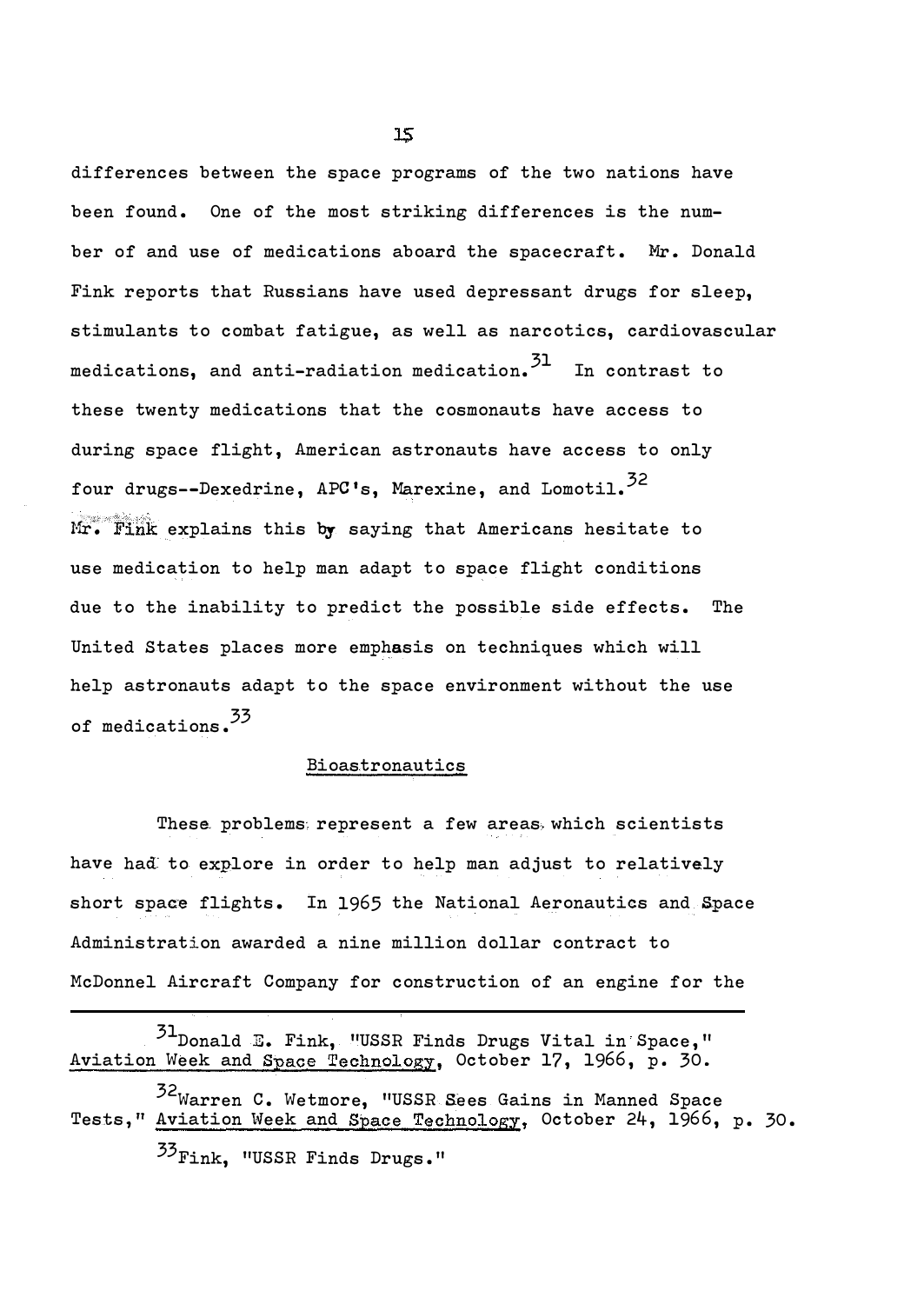Manned Orbiting Laboratory (M.O.L.) which will be used as a space research laboratory. $3^4$  Completion of this space station which will have six crew members is expected between 1972 and 1975.<sup>35</sup> Striving to solve the problems which long space flights will present is the field of bioastronautics, defined by the United States Air Force as "the application of life sciences knowledge to assure that man will function effectively in space environments."<sup>36</sup> The many disciplines concentrating on the field of bioastronautics include aerospace nurses, flight nurses, biochemists, health physicists, operating room technicians, flight surgeons, veterinary technologists, electronics engineers, bionuleonics technologists, sanitary industrial hygiene engineers, material specialists, and administrators.<sup>37</sup>

# Aerospace Nurses

Aerospace nursing is a relatively new discipline in the space program. During Project Mercury two registered nurses were given practical training to fill a need for aerospace nurses.

<sup>34</sup> William J. Normyle, "NASA Adapting S-4B for Space Station," Aviation Week and Space Technology, September 5, 1966, p. 34.

<sup>35</sup>William J. Normyle, "Post-Apollo Programs Focusing on Multipurpose Earth-Orbiter, " Aviation Week and Space Technology, December 26, 1966, p. 17.

 $36$ U.S., Department of Air Force, U.S.A.F. Recruiting Service, Aerospace Nursing (Washington, D.C.: Government Printing Office, 1966), p. 2.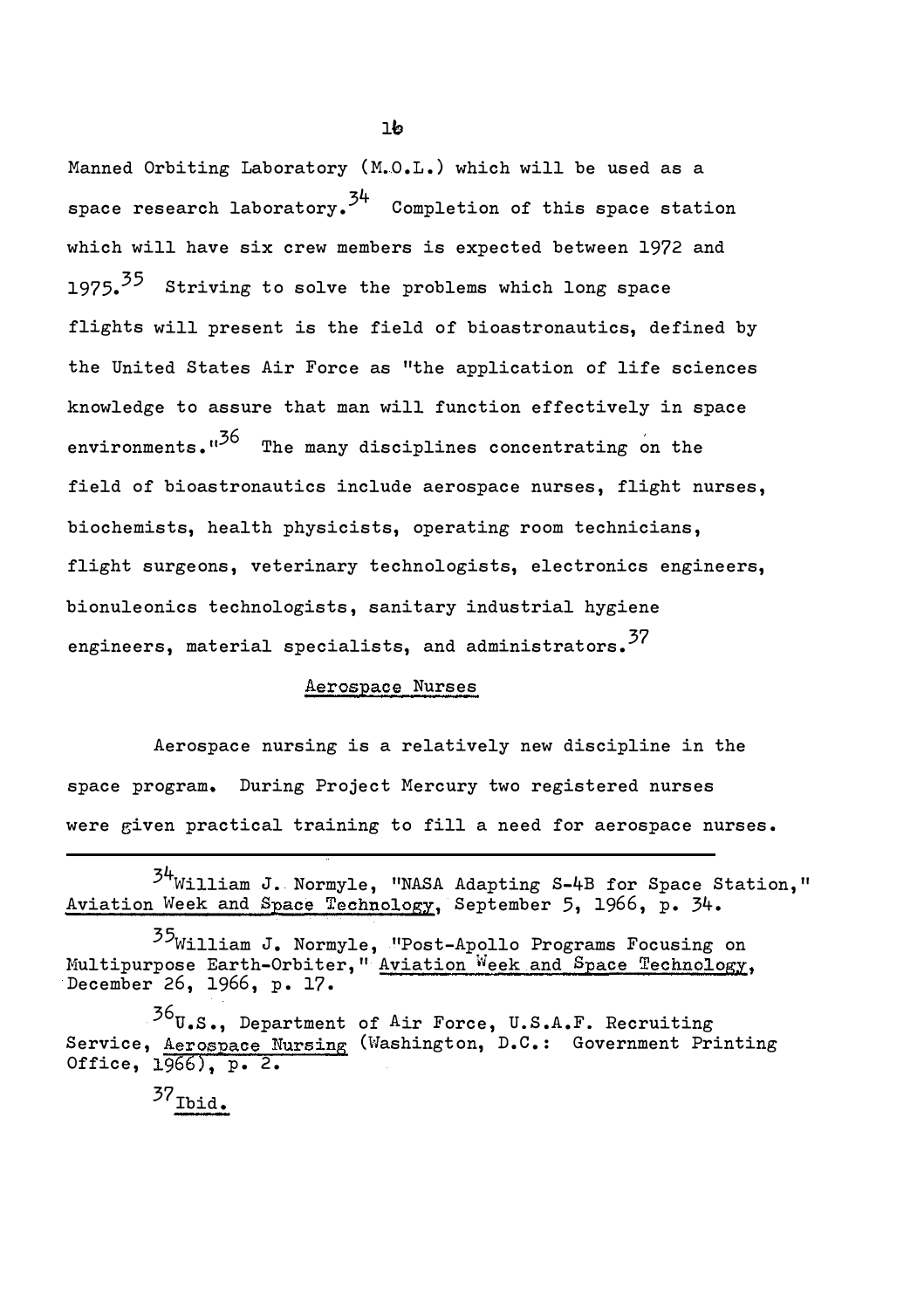Realizing that aerospace nurses needed more than practical training if they were to function effectively with physicians who had completed a three year course in aerospace medicine, Major Pearl Tucker of the United States Air Force initiated a fifty-two week course in aerospace nursing. $^{38}$  Space nursing as defined by the United States Air Force for this course is "applyÄng nursing skills and principles to help assure the safety and well-being of the astronauts in our national space program. $n^{39}$ 

Aerospace nurses of the United States Air Force, functioning as members of the Bioastronautic Operational Support Unit (BOSU), aide in all three phases of its program--resources planning, range 40 occupational health, and range bioastronautic support. The first directorate of the Office of the Deputy of  $B$ ioastronautics, resources planning, includes the responsibility for deploying materials and support personnel for each flight. Prior to the space flight, the aerospace nurses are responsible for preparing instruments to be sent to the recovery vessels. Each ship receives a Bioastronautic Recovery Set--thirteen chests of instruments weighing approximately twelve hundred pounds--which contains routine and emergency medical supplies. <sup>41</sup> The resources planning division

38<sub>"The</sub> Stars Beckon," p. 1650.

 $390.$ S., Department of Air Force, Fact Sheet: Aerospace Nursing, p. 1-

40 Pearl E. Tucker, Aerospace Nursing Information Sheet (Washington, D.C.: U.S. Government Printing Office, n.d.), p. 5. 41<sub>Ibid.</sub>, p. 5.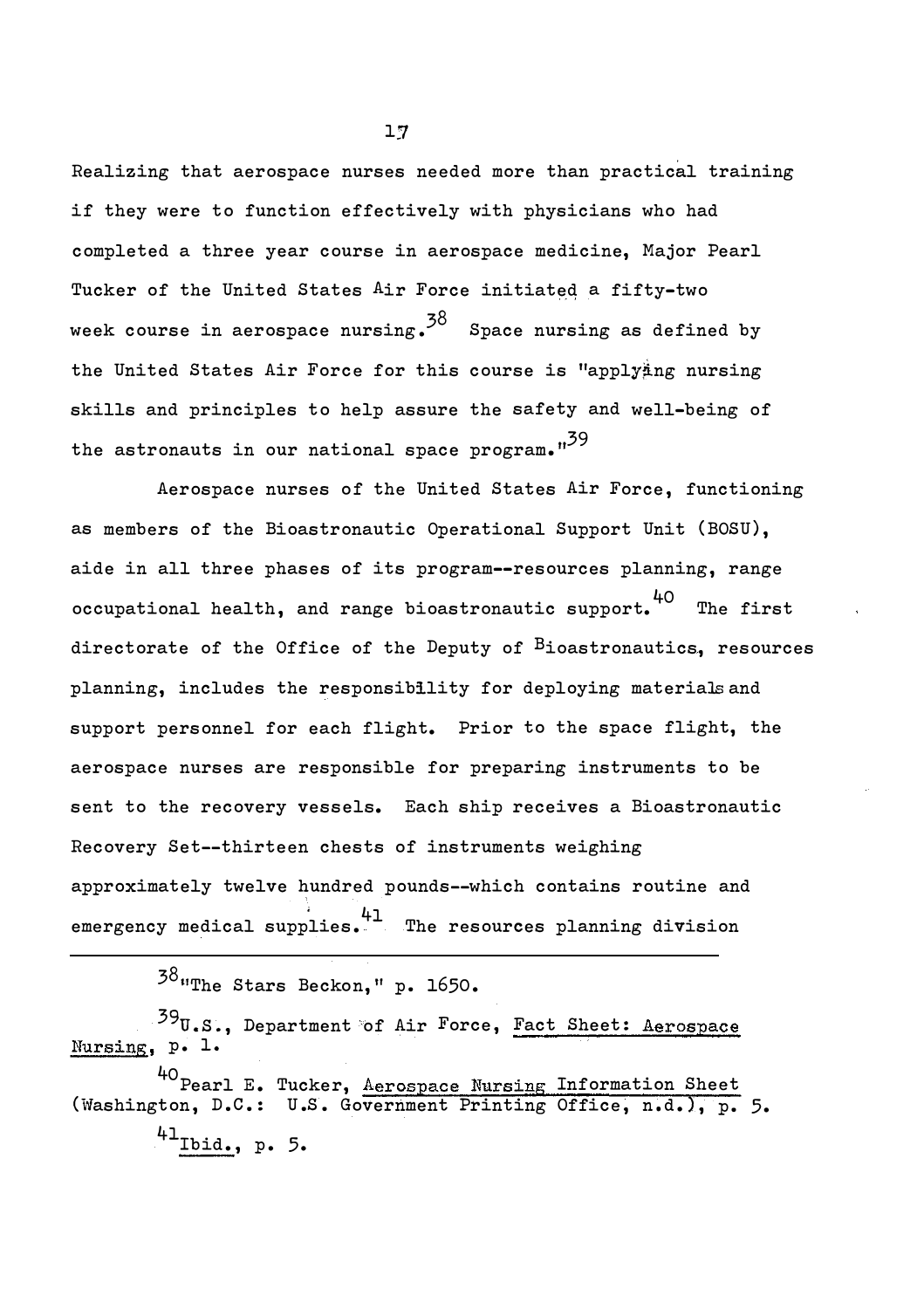division also includes: medical monitoring of the astronauts, operating the emergency hospital, and assisting the medical evaluation team.<sup>42</sup>

The second phase of the Bioastronautic Operational Support Unit is range occupational health. Aerospace nurses investigate and identify the occupational hazards for personnel assisting in missile and launch activities. For instance, Misses Goddard and Arrington report that it is the responsibility of the aerospace nurse to know the propellants and oxidizers used for power in spacecraft which are harmful to health.<sup>43</sup> One method employed to detect early ill effects is periodic testing of everyone associated with the launch pad for visual acuity, depth perception, color discrimination, and hearing acuity. Included in. the occupational health program are Pan American range contractors and personnel of Cape Kennedy Air Force Base and Patrick Air 44 Force Base.

In range bioastronautic support, the third phase of the Bioastronautic Operational Support Unit, the aerospace nurse is concerned with:

44<sub>Tucker, Information Sheet, p. 6.</sub>

<sup>42</sup>U.S., Department of Air Force, Directorate of Bioastronautics, Aerospace Nursing Curriculum (Washington, D.C.: Government Printing Office, 1966), p. 6.

<sup>43</sup> Mary Goddard and Agnes Arrington, "Is Missile Nursing Different?", American Association of Industrial Nurses Journal, August, 1961, p. 10.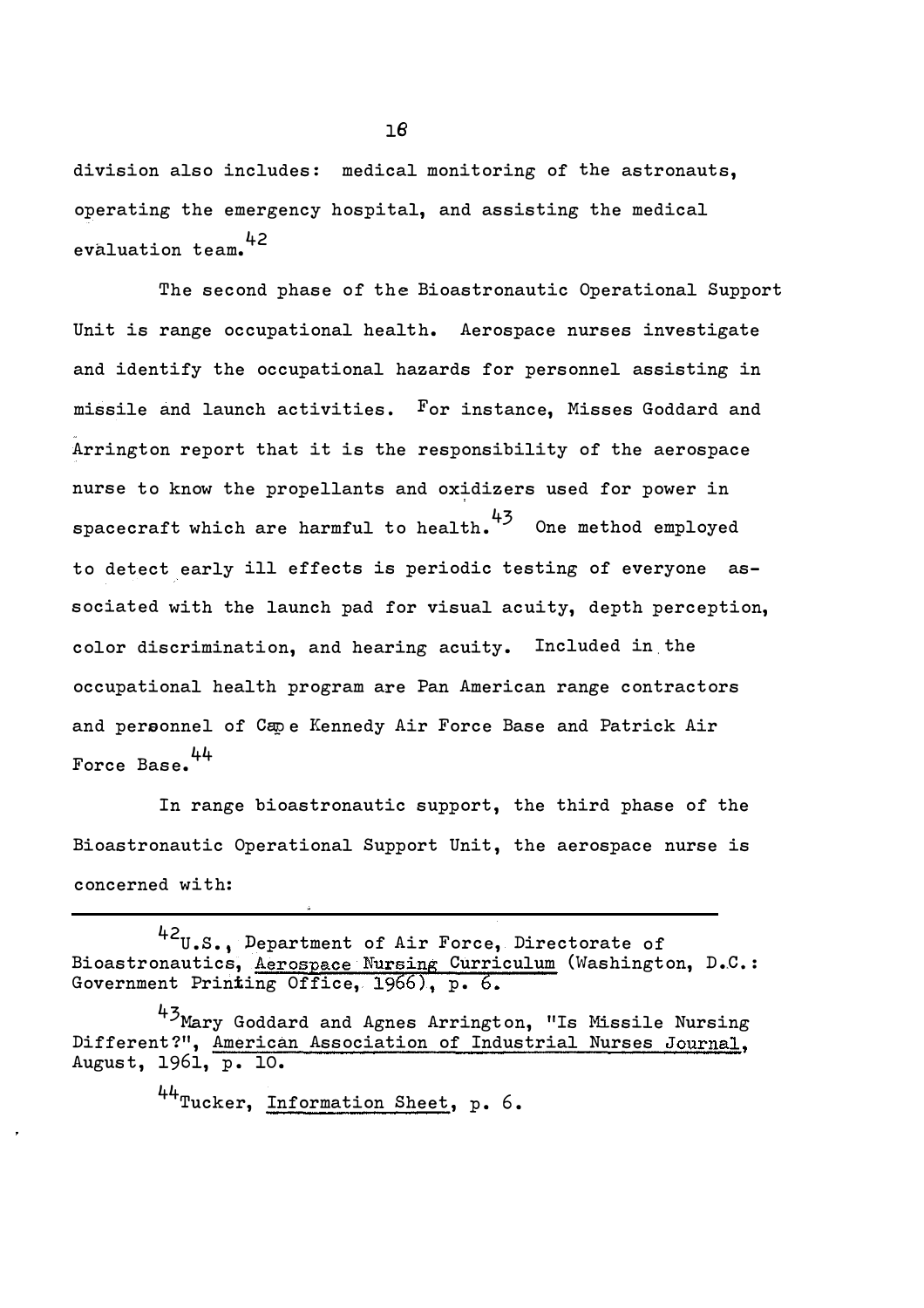The general welfare, the medical surveillance of the astronauts to insure they are maintained in top physical condition.

•••• preparing the astronaut for space flight, such as providing him with the proper diet, performing the laboratory studies which certifies the physical status before launch and establish plans to meet any emergency that might arise prior to flight.

• • •• evaluation of the physical status of the astronaut to be certain that an $\frac{1}{2}$  perfect of the flight is identified and investigated.

One very important facet of range bioastronautic support is obtaining biomedical data. Prior to selection as members of the space crew, candidates undergo specific tests at the Aeromedical Consultation Service at the United States Air Force School of Aerospace Medicine at Brooks Air Force Base, Texas. Three of the tests done are tilt table studies, treadmill studies, and Vectorcardiography. 46 Before the space flight, physicians and aerospace nurses perform blood studies, urine tests, electrocardiogram, electroencephalogram, audiogram, X-rays, dental examination, psychiatric examination, eye, ear, nose, and throat examinations, tilt table studies, and vital signs assessment. Information is obtained in this pre-flight evaluation with which to compare data received during flight and post-flight evaluations. During flight, the body temperature, pulse, respirations, eyes, and blood pressure are continously monitored. $47$  The heart is

45U.S., Department of Air Force, Fact Sheet, p. 1.

46Carol Corrado, "Present Applications--Future Implications for Aerospace Nursing," Annual Scientific Meeting of the Aerospace Medical Association, Washington, D.C., April 10-13, 1967, p. 226.

47<sub>U.S.</sub>, Department of <sup>A</sup>ir Force, Fact Sheet, p. 1.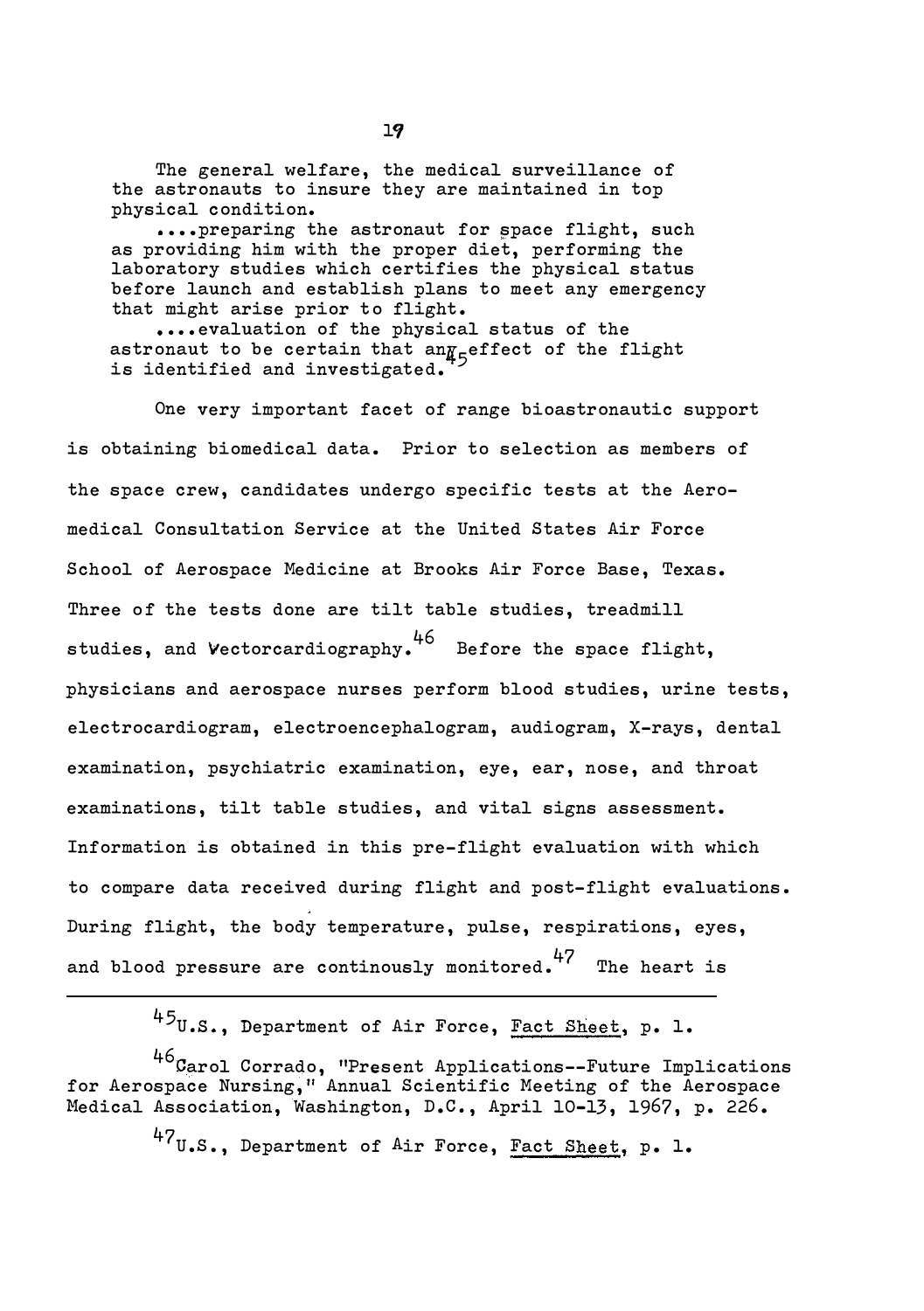monitored by an electrocardiogram, the blood pressure by a microphone placed under the blood pressure cuff, and respirations by a thermister placed at the tip of his nose.  $^{48}$ 

At this time the Aerospace Nursing Course offered by the United States Air Force is a fifty-two week course taught at Patrick Air Force Base in Florida. Students are selected on the basis of the following qualifications:

Limited to regular or career reserve USAF Nurse Corps Not exceed age 35 Baccalaureate degree Minimum five (5) years active duty Completed flight nurse course �hysically qualified for flying duty At least two (2) years assured active duty upon completion of course Students will be equally divided in primary AFSC's 9735 (operating room) and 9754 (general duty). $49$ 

 $\mathbb{R}$ . During the Aerospace Nursing Course, students study at the Burn Center of Brooke Army General Hospital, the National Aeronautics and Space Administration Manned Spacecraft Center, the John Fitzgerald Kennedy Space Center, the Wilford Hall United States Air Force Hospital, the United States Air Force School of Aerospace Medicine, and the Patrick Air Force Base.<sup>50</sup> Students are also required to attend the annual Aerospace Medical Association Convention. 51

Supervisors of this course have published its curriculum

 $48$ Nancy J. Barron, "A Ride in the Human Centrifuge," American Journal of Nursing, August, 1967, p. 1653.

49 Tucker, Information Sheet, p. 11.

 $^{50}$ U.S., Department of <sup>A</sup>ir Force, Aerospace Nursing, p. 17.  $51<sub>U.S.</sub>$ , Department of Air Force, Aerospace Nursing Curriculum, p. 5.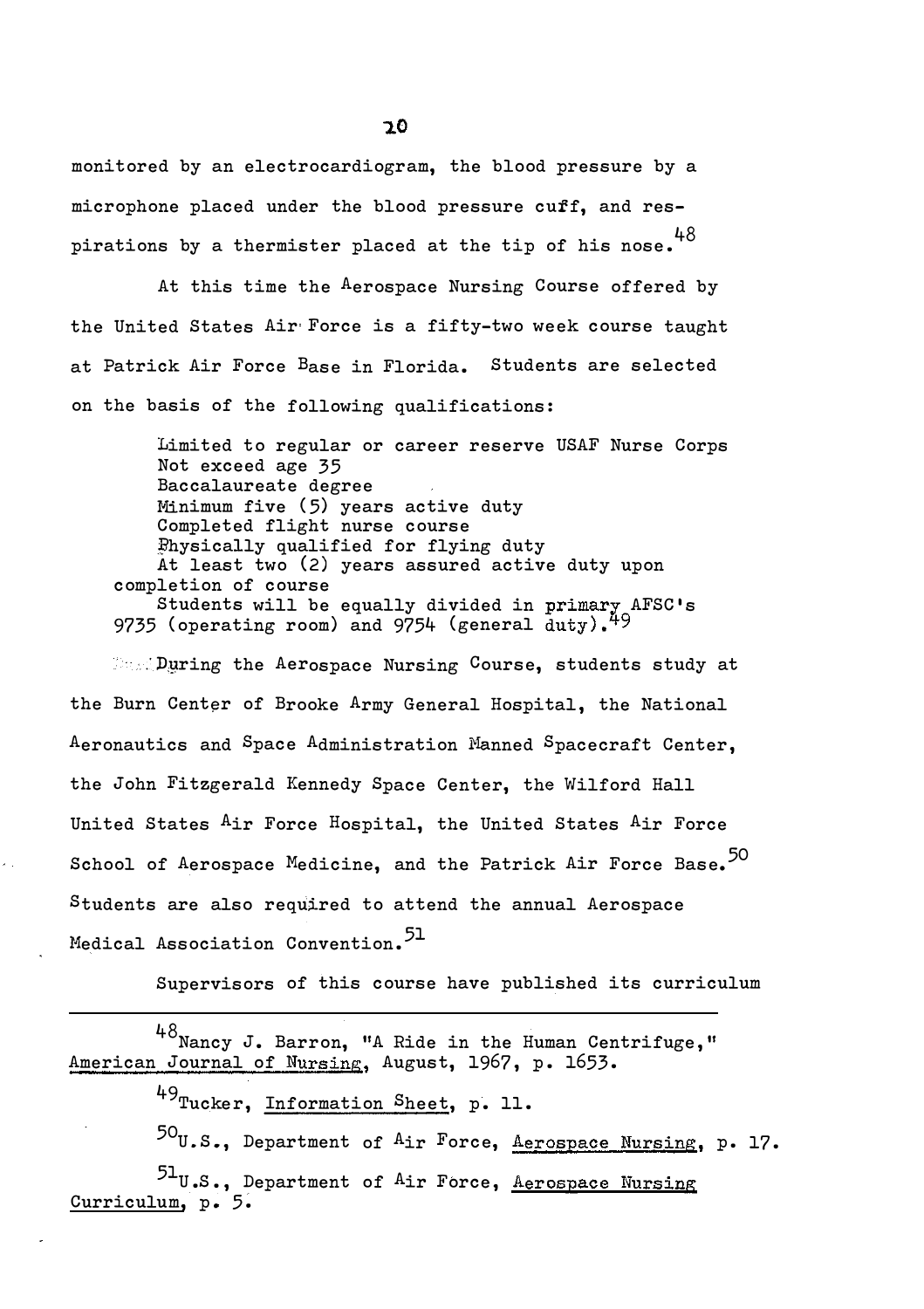It states that the methods used for teaching this course include : lecture, demonstration, discussion, seminar, practical application, field trips, and observation. Student reports, performance, and conference periods are the evaluative techniques used. In addition each student is required to write a paper for publication or presentation on a facet of aerospace nursing. Units of study for this course as stated in the Aerospace Nursing Curriculum are: orientation and overview, bioastronautics, physiological indoctrination, contractor medical support, medical planning for disaster casulty control, School of Aerospace Medicine, Wilford Hall United States Air Force Hospital, National Aeronautics and Space Administration, educational visits, Aerospace Medical Association Annual Neeting, operational bioastronautics, and administration.<sup>52</sup>

At the present time, there are seven graduates of the Aerospace Nursing Course. When Major Tucker formalized this course, she planned to add a masters' degree in public health as a qualification and to expand the residency period to three years.<sup>53</sup> Neither of these goals is a reality yet, but aerospace nurses anticipate an expansion of this program and their responsibilities. Four areas in which aerospace nurses will become more active participants are: helping develop better evaluative techniques for selection of crew members, participating in research to determine man's tolerance to the hazards of the space environment, assisting in monitoring biomedical data, and providing baseline data of the

> 52U• S., Department of Air Force, Aerospace Nursing, pp. 6-7 . 53<sub>11The</sub> Stars Beckon," p. 1652.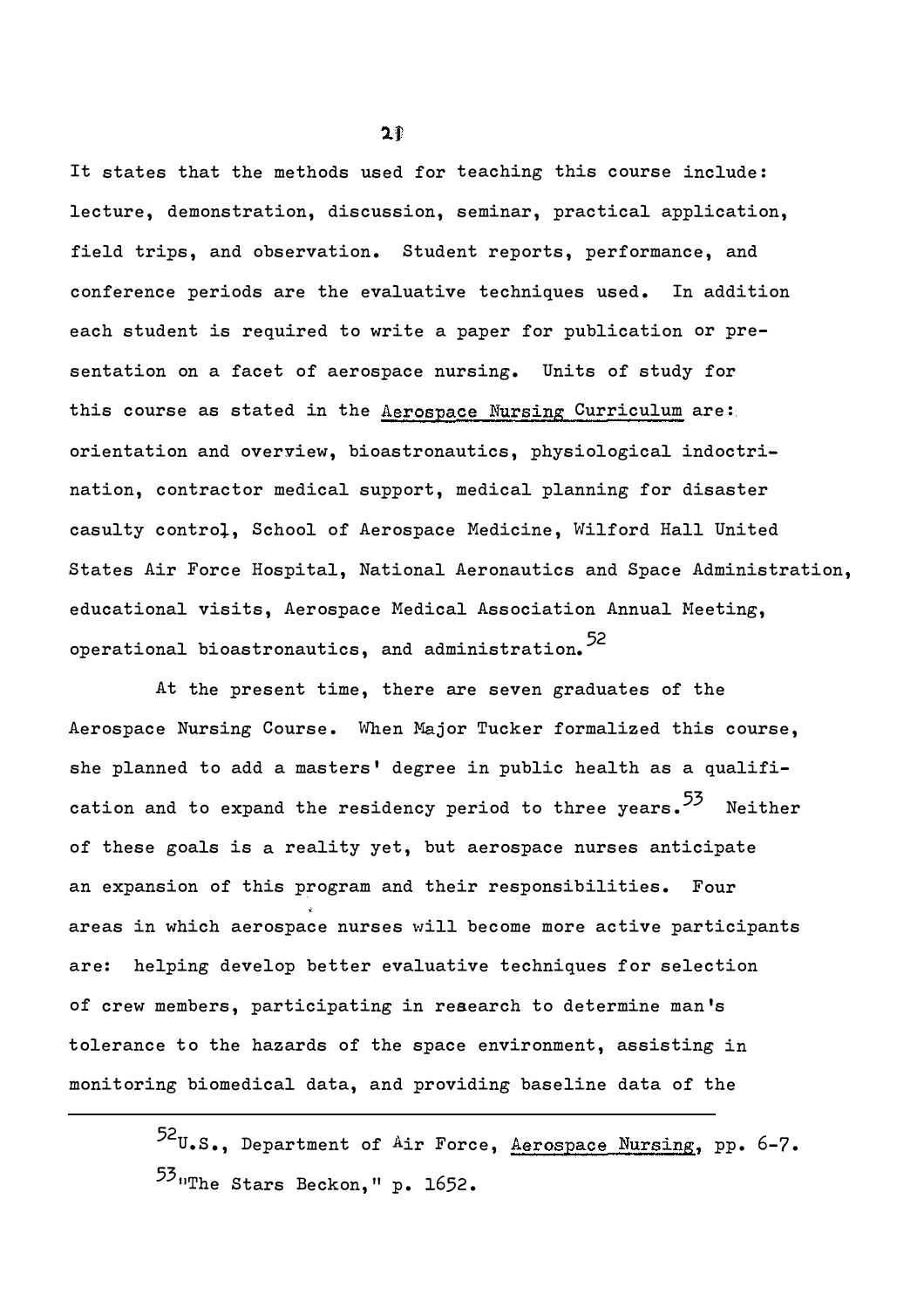female to that of the male. One of these aerospace nurses may be the first female astronaut.  $5^{\text{4}}$ 

Aerospace nurses have shown an interest in applying their knowledge to the advancement of nursing care. One area of interest is an orbiting hospital. In an article entitled "Weightless Ward," Captain Doris Piper, a graduate of the United States Air Force Aerospace Nursing Course, describes a hospital in a weightless environment.<sup>55</sup> Decubitus ulcers, enemas, and infusions as known here on earth would be impossible in a space environment due to the absence of gravity. Even meals would need to be served in a different method as food will not stay on a spoon in a weightless ward. $^{56}$ 

Problems presented by the human crew members of space flights are being solved through the efforts of many scientific disciplines, including aerspace nurses. However as space flights become longer and more complicated new polutions may have to be found for these problems which are:

(1) the reaction of living material to ahostile environment, (2) the protection or preparation of a living material so that it will be better able to survive this harsh environment,  $(3)$  the logistics of supplies adequate to aide life in resisting this environment, and (4) the selection of individuals best able to tolerate a new environment. A fifth problem is the contact with and the study of new<sub>5</sub>forms of life,<br>should they exist beyond our atmosphere. should they exist beyond our atmosphere.

55Doris A. Piper, "Weightless Ward," American Journal of Nursing, November, 1968, pp. 2360-2361.

<sup>56</sup> Lucile Llattery and Mary Goddard, "On the Edge of Space," American Journal of Nursing, June, 1961, p. 44.

 $57$ Wunder, p. 7.

 $54$ Corrado, p. 227.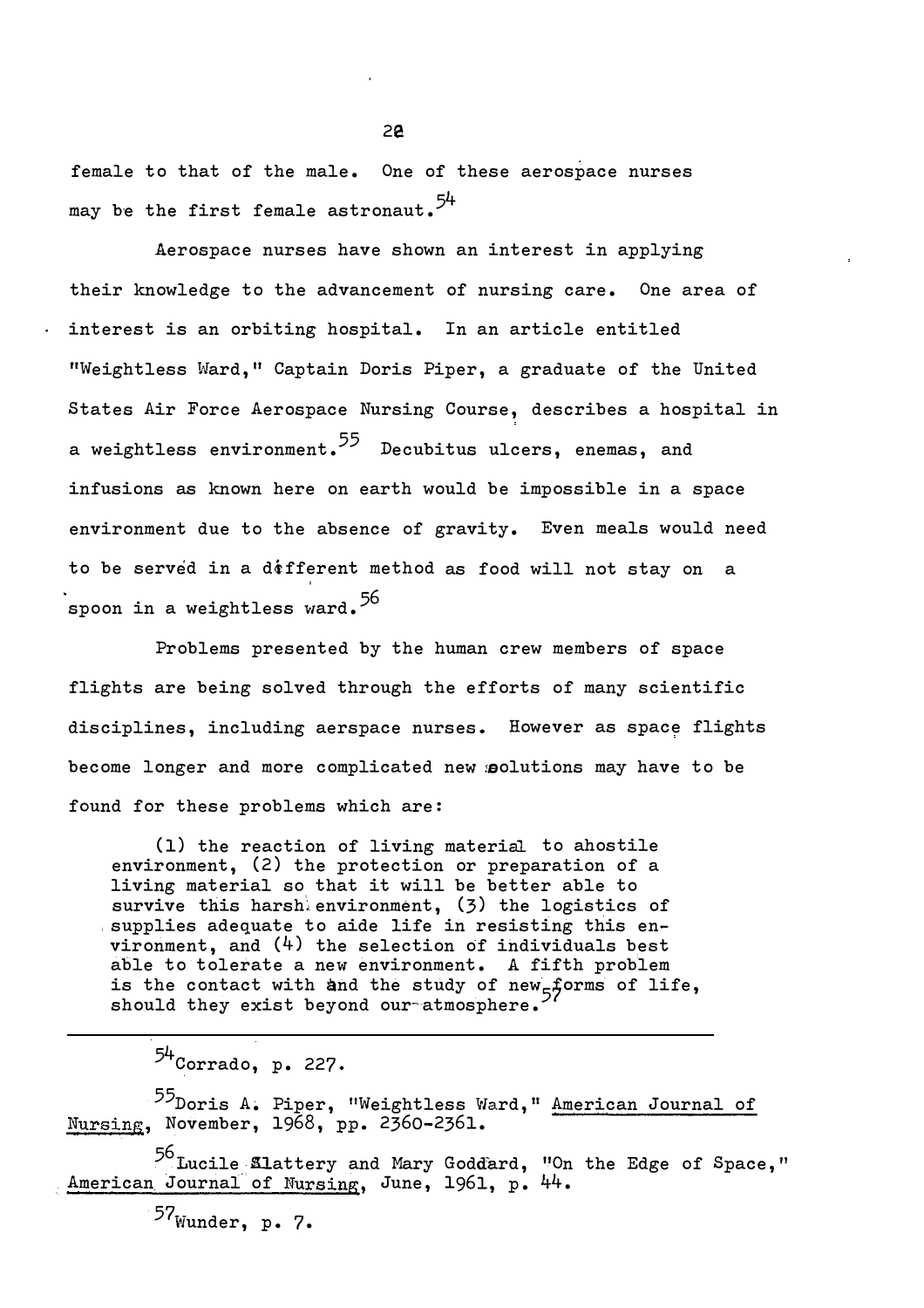## VI. PRESENTATION OF DATA

Data for this study was collected through the use of two qUestionnaires. A letter was directed to the deans of the forty-five National League of Nursing accredited baccalaureate nursing schools for students with no previous education in nursing.<sup>58</sup> Thirty responses were received of which fifteen indicated a willingness to participate in this study and designated a faculty member to whom further correspondence regarding the study should be directed. A questionnaire (Appendix A) was sent to the designated faculty member of each of these fifteen schools. All fifteen questionnaires were completed and returned.

A similar letter and questionnaire (Appendix B) was sent to the seven graduates of the United States Air Force Aerospace Nursing Course. One hundred percent of the questionnaires were completed and returned.

Results from the questionnaires are presented in table form for each question. Tables I through XII are results from the qUestionnaires sent to faculty members and Tables XIII through xx are results from the questionnaires sent to the aerospace nurses.

 $58$ "Baccalaureate and Masters Degree, " p. 57.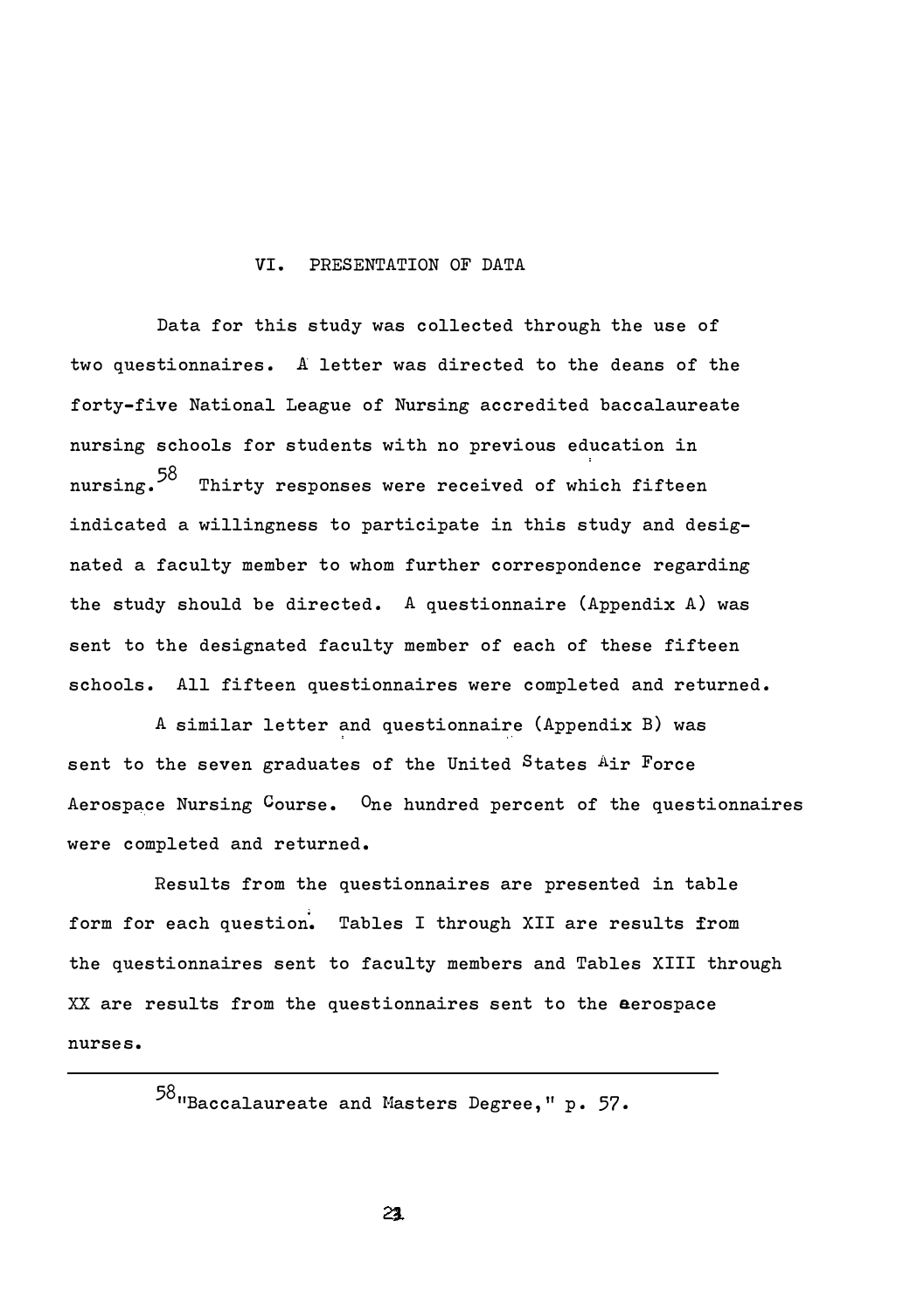Questionnaire to Baccalaureate

Nursing Schools

TABLE I

What is the enrollment of your school of nursing at this time?

| Number of Students | Number of Schools |
|--------------------|-------------------|
| 50-100             |                   |
| 101-150            |                   |
| 151-200            |                   |
| over 200           |                   |
| Total              |                   |

As indicated in Table I, seven of the fifteen respondents represented schools with enrollments of 101-150 students. The three schools with enrollments of over two hundred students had enrollments of two hundred and eighty-four, three hundred and forty-one, and four hundred and twenty-one.

TABLE II

How many students are in each classf

| Student   |          |       | Number of Students |            |      |                      |
|-----------|----------|-------|--------------------|------------|------|----------------------|
| Classes   | $0 - 25$ | 25-50 | $50 - 75$          | $75 - 100$ | fggr | <u>ANo</u><br>Answer |
| Freshman  |          |       |                    |            |      |                      |
| Sophomore |          |       |                    |            |      |                      |
| Junior    |          |       |                    |            |      |                      |
| Senior    |          |       |                    |            |      |                      |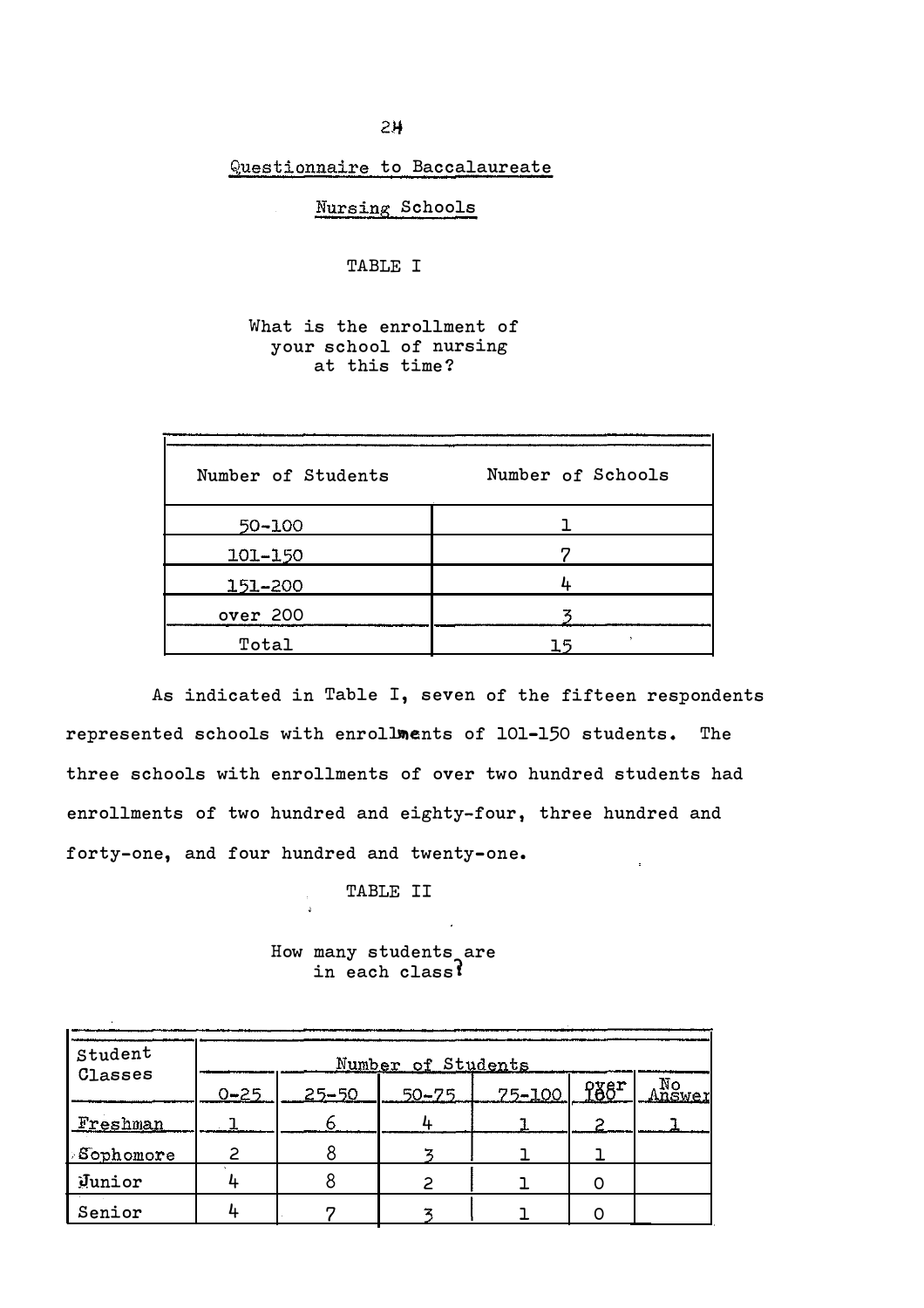Table II indicates the sizes of the student classes in the schools which participated in this study. Twenty-five to fifty students was the most common size for each of the four classes. The university giving no answer to the number of students in the freshman class stated that students do not enter the school of nursing until the beginning of their sophomore year.

#### TABLE III

# Are students now given information about aerospace nursing as a career opportunity?

|       | Number | Percentage |
|-------|--------|------------|
| Yes   |        | 60         |
| No    |        | 40         |
| Total | 15     | 100        |

Responses to the third question are tabulated in Table III. Several respondents answering yes stated that a very limited amount of information is presented about aerospace nursing as a career opportunity. Two of these respondents further qualified their anwwer by adding that this information is presented to their students by personnel from the military services.

As Table IV indicates, the majority of schools participating in this study do not plan to include material on aerospace nursing in the curriculum of the classes between the years of 1969 and 1973. Of those planning to include material on aerospace nursing, one more plans to do so in 1972 and 1973 than in 1969, 1970, and 1971. Of the eighteen not indicating either a positive or negative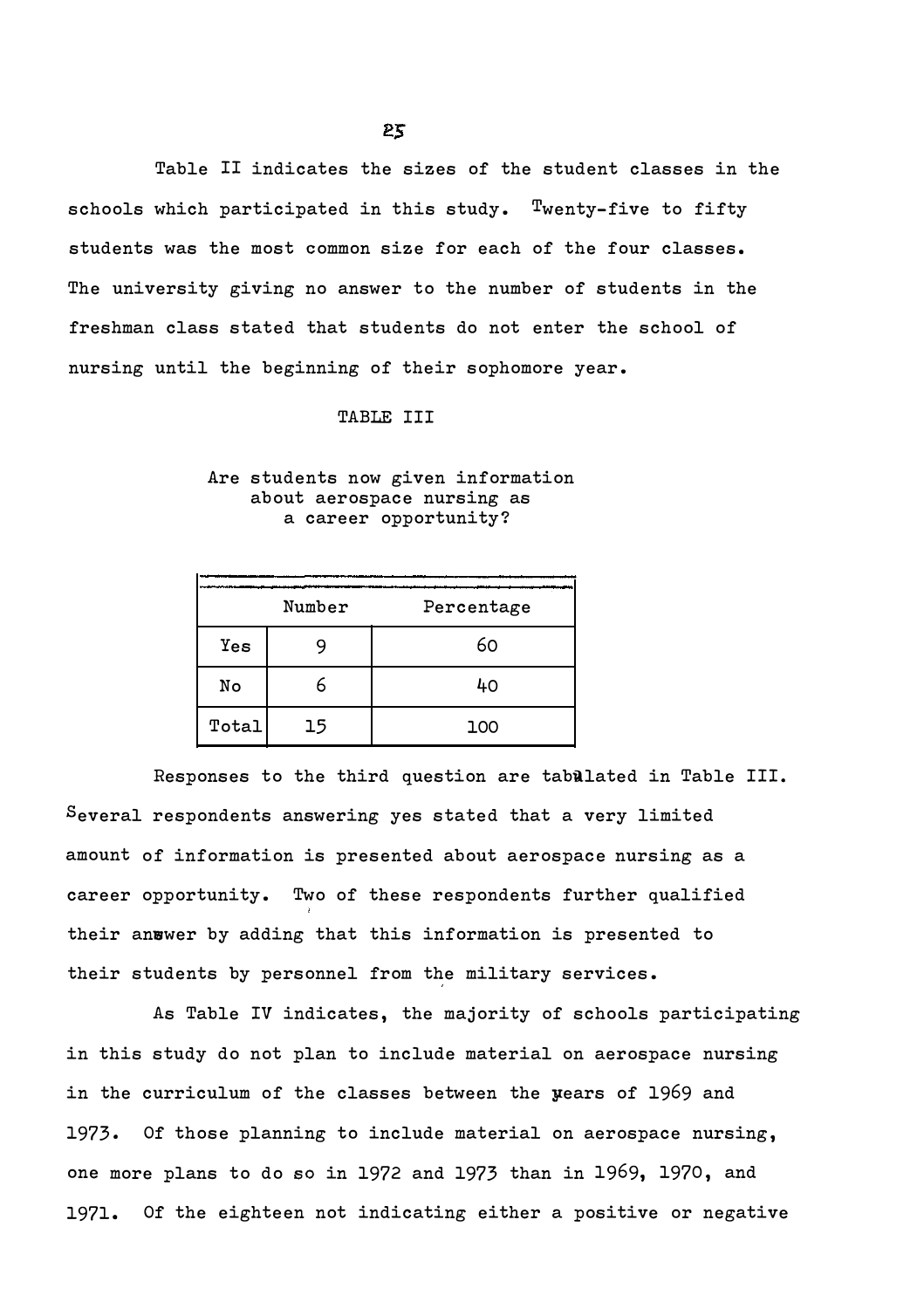response, several indicated that the curriculum for the years being considered was not yet finalized. Percentages in this table are based on the total possible answers which was seventyfive .

#### TABLE IV

# Do you plan to include material on aerospace nursing in your curriculum for the class of:

| Year  | Yes            |            | No     |            |  |  |  |  |
|-------|----------------|------------|--------|------------|--|--|--|--|
|       | Number         | Percentage | Number | Percentage |  |  |  |  |
| 1969  | 2              | 22/3       | 12     | 16         |  |  |  |  |
| 1970  | 2              | 22/3       | 11     | 15         |  |  |  |  |
| 1971  | 2              | 22/3       | 8      | 11         |  |  |  |  |
| 1972  | 3              | 4          | 7      | 9          |  |  |  |  |
| 1973  | $\overline{3}$ | 4          | ヮ      | 9          |  |  |  |  |
| Total | 12             | 16         | 45     | 60         |  |  |  |  |

.

Twice as many respondents indicated that their school had no course into which an introduction to aerospace nursing could be included as indicated that their schools did have a course into which this material could be incorporated.

In conjunction with Table V, Table VI indicates that four different answers were received to this question. Two respondents would or do incorporate this material into a freshman level course and two respondents would or do incorporate this material into a senior level course.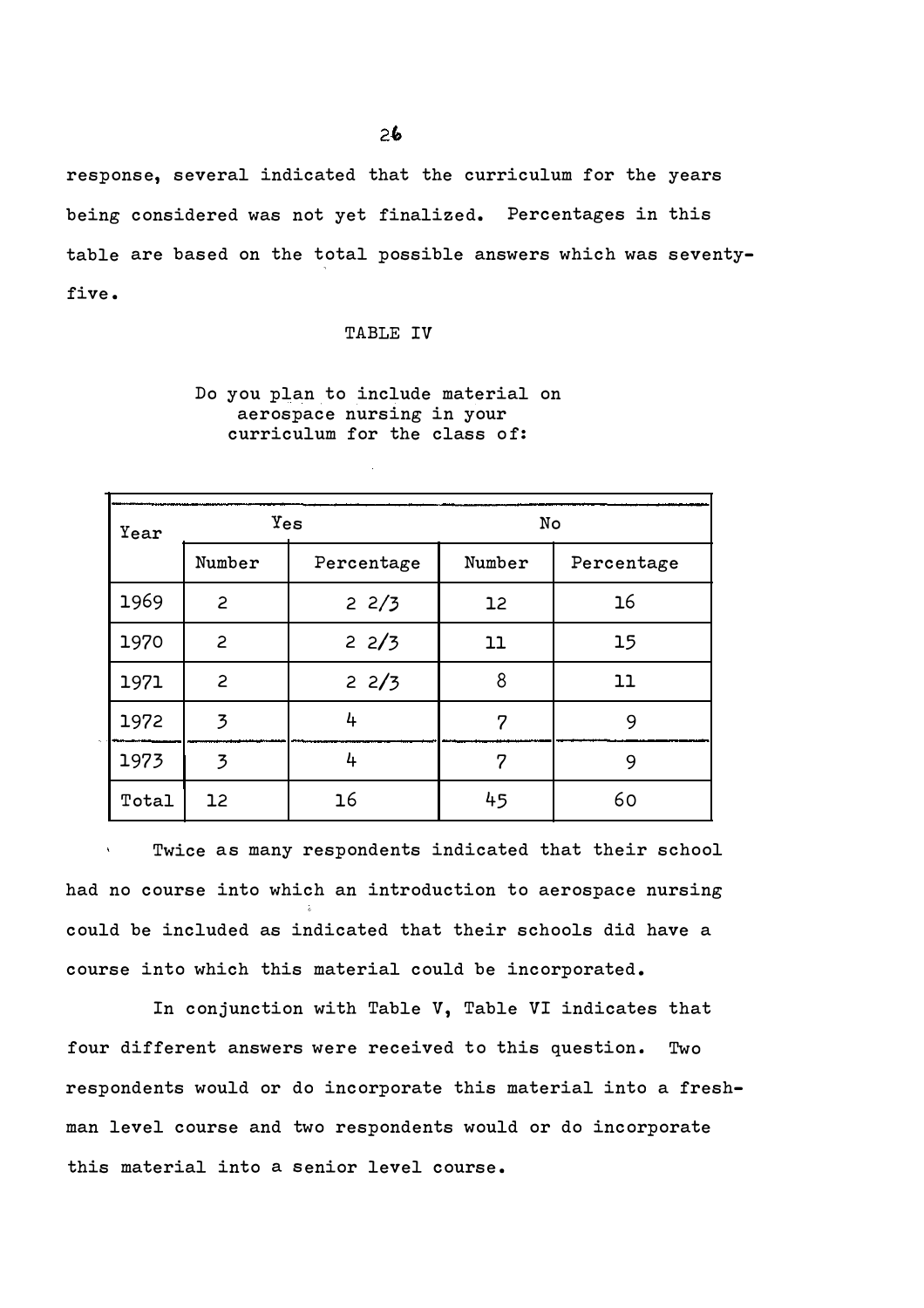# TABLE V

Do you have a course into which an introduction to aerospace nursing might or will be incorporated?

|              | Number | Percentage |
|--------------|--------|------------|
|              |        |            |
| $Y_{es}$     | 4      | 26         |
| No           | 8      | 54         |
| No<br>Answer | 3      | 20         |
| Total        | 15     | 100        |

# TABLE VI

If the answer to  $#5$  is yes, please specify the course and the level at which it is offered:

| Course                                            | Level    |
|---------------------------------------------------|----------|
| Trends in                                         | Senior   |
| Medical-Surgical<br>Nursing or<br>Nursing Seminar | Senior   |
| Nursing and<br>Health Sciences                    | Freshman |
| Course title not<br>Identified                    | Freshman |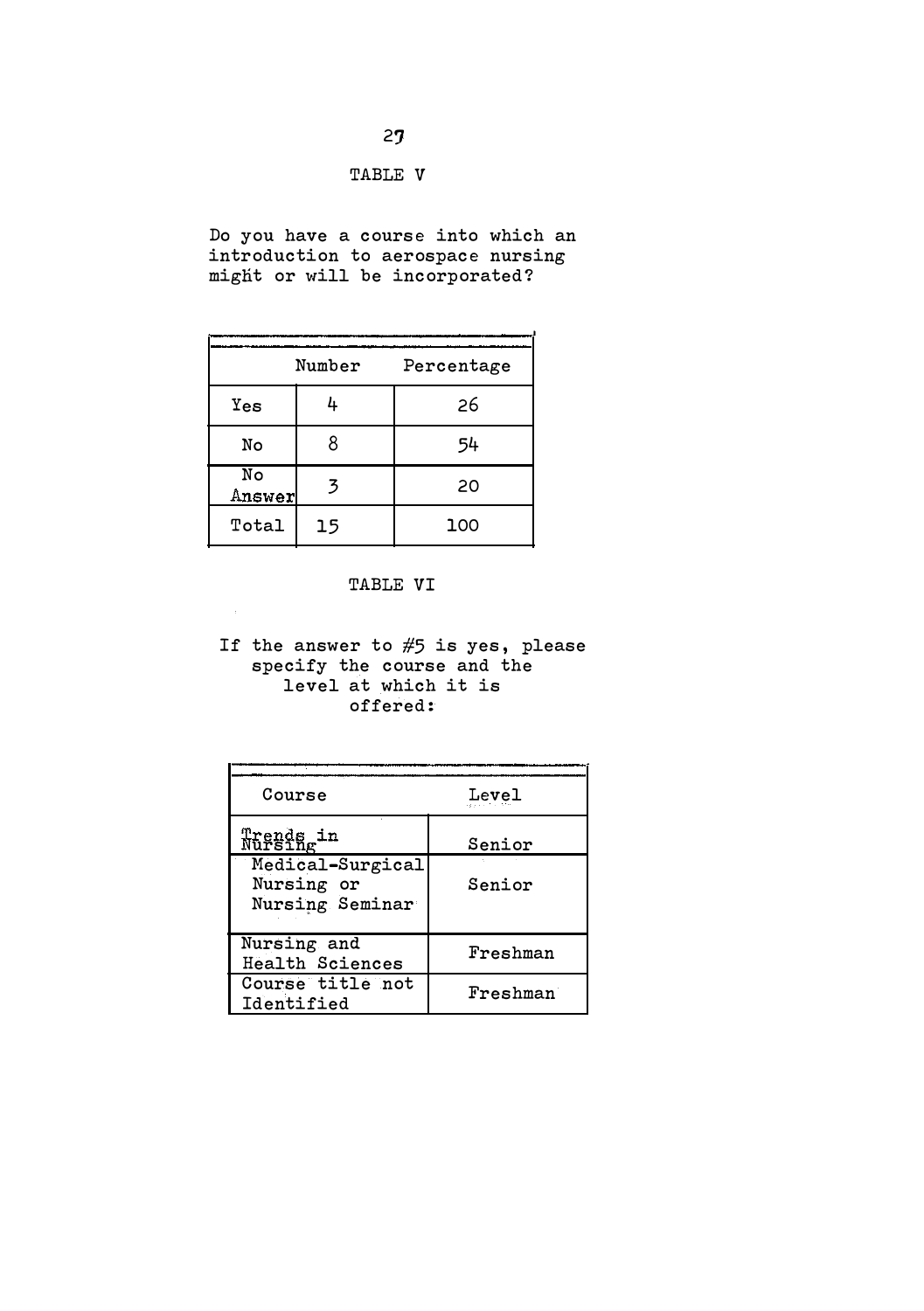TABLE VII

# What content do you think should be included in more depth than is now offered to facilitate learning in the area of aerospace medicine?

# Indicate by rank order of preference, i.e. 1, 2, 3, etc.

|                      | Rank order of preference<br>Content |              |              |              |              |              |                |                |          |
|----------------------|-------------------------------------|--------------|--------------|--------------|--------------|--------------|----------------|----------------|----------|
|                      | ı                                   | 2            | 3            | 4            | 5            | 6            | 7              | 8              | 9        |
| Bioastronautics      | O                                   | 4            | 2            | O            | ı            | ı            | O              | O.             | O        |
| Biology              | ı                                   | $\bullet$    | O            | ı            | ı            | $\mathsf{S}$ | $\mathbf{1}$   | O              | 0        |
| Chemistry            | ı                                   | ı            | ı            | O            | $\mathsf{S}$ | ı            | $\overline{1}$ | O              | O        |
| Flight<br>Physiology | 6                                   | $\mathsf{S}$ | O            | 2            | O            | $\circ$      | 0              | O              | O        |
| Physics              | ı                                   | 2            | ı            | 2            | ı            | ı            | ı              | O              | O        |
| Psychology           | O                                   | ı            | 3            | $\mathbf{1}$ | 3            | ı            | $\Box$         | O              | O        |
| Public Health        | O                                   | 0            | 0            | $\Omega$     | 00           | ı            | ı              | $\mathbf{1}$   | 4        |
| Radiation            | O                                   | 0            | $\mathsf{S}$ | 4            | ı            | 0            | O              | 2              | O        |
| Nutrition            | O                                   | 0            | ı            | O            | O            | 0            | $\mathbf{1}$   | $\overline{3}$ | 2        |
| Other                | $\mathbf{1}$                        | O            | O            | O            | $\Omega$     | O            | O              | O              | $\Omega$ |
| No Answer            | 5                                   | 5            | 5            | 6            | 6            | 8            | 9              | 9              | 9        |

Table VII indicates a disparity in identifying content needed in greater depth. However, flight physiology is designated by the most respondents as the area needing most emphasis. The respondent who ranked "other" first wrote in physiological psychology as the area needing more in depth study.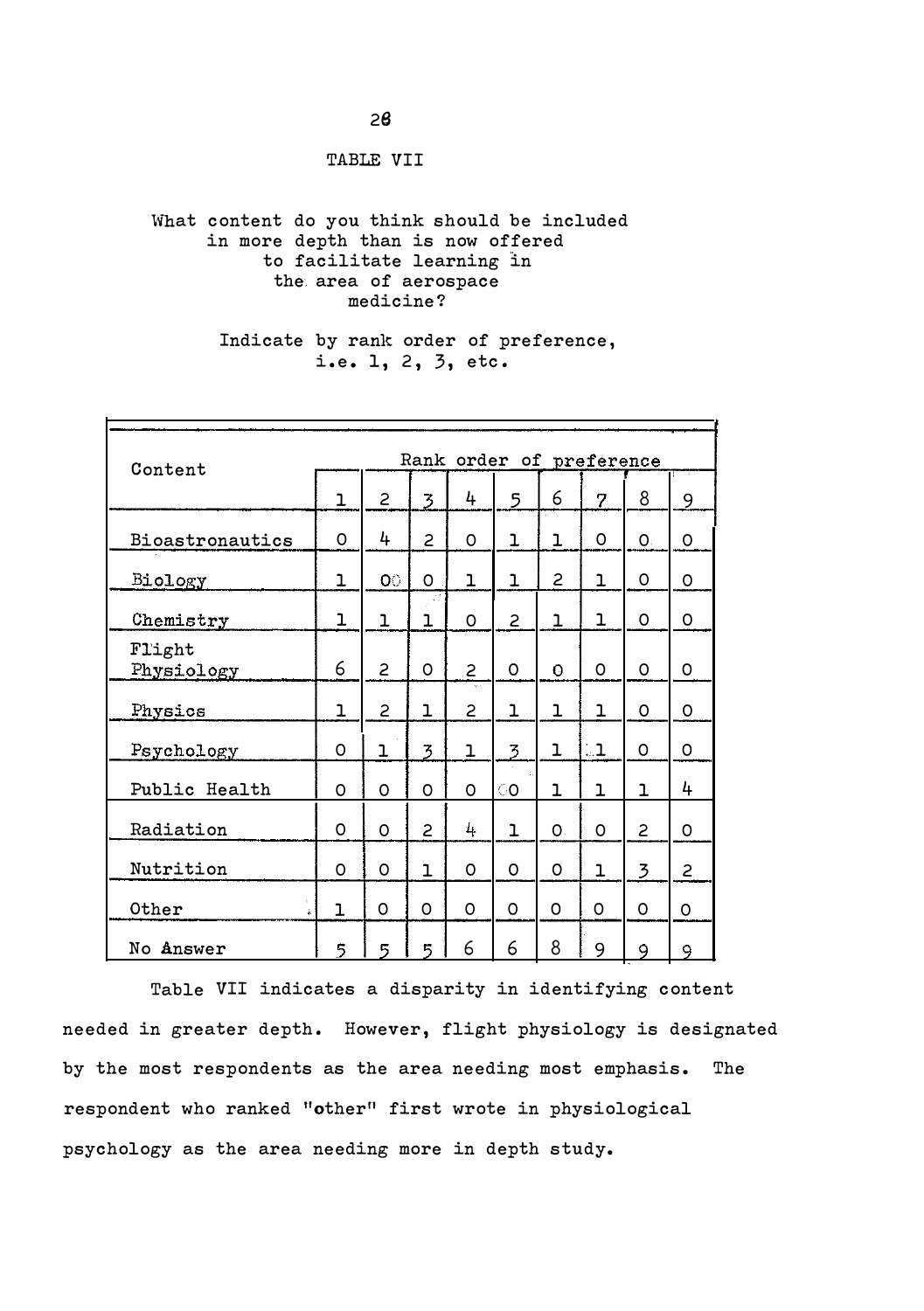# TABLE VIII

# Indicate by rank order of preference, i.e. 1, 2, 3, etc., the persons qualified to present his material to students.

|                       |   |   |   |    |     |    | Rank order of preference |
|-----------------------|---|---|---|----|-----|----|--------------------------|
|                       | ı | 2 | 3 | 4  | 5   | 6  | 7                        |
| Aerospace<br>Nurse    | 4 | ı | 2 | ı  | 0   | ı  | 0                        |
| Biologist             | 0 | 0 | 0 | O  | 2   | ı  | 2                        |
| Nursing<br>Instructor | 2 | 3 | 2 | O  | ı   | O  | 0                        |
| Nursing<br>Scientist  | 3 | 3 | O | Q  | O   | O  | 0                        |
| Physician             | 0 | O | O | 0  | O   | 2  | 3                        |
| Physicist             | 0 | ı | ı | 4  | O   | ı  | O                        |
| Physiologist          | ı | 2 | ı | o  | 2   | 0  | 0                        |
| Other                 | ı | 0 | 0 | 0  | O   | O  | 0                        |
| No Answer             | 4 | 5 | 7 | 10 | ,10 | 10 | 10                       |

Persons with education in nursing, i.e. aerospace nurses, nursing instructors, and nursing scientists, are indicated by more respondents as the persons more qualified to present this material than are other persons. One respondent clarified her answer by stating that a person from the nursing profession would need special education in this area before presenting material to students. Another respondent stated that this would need to be a team effort with representatives of many disciplines.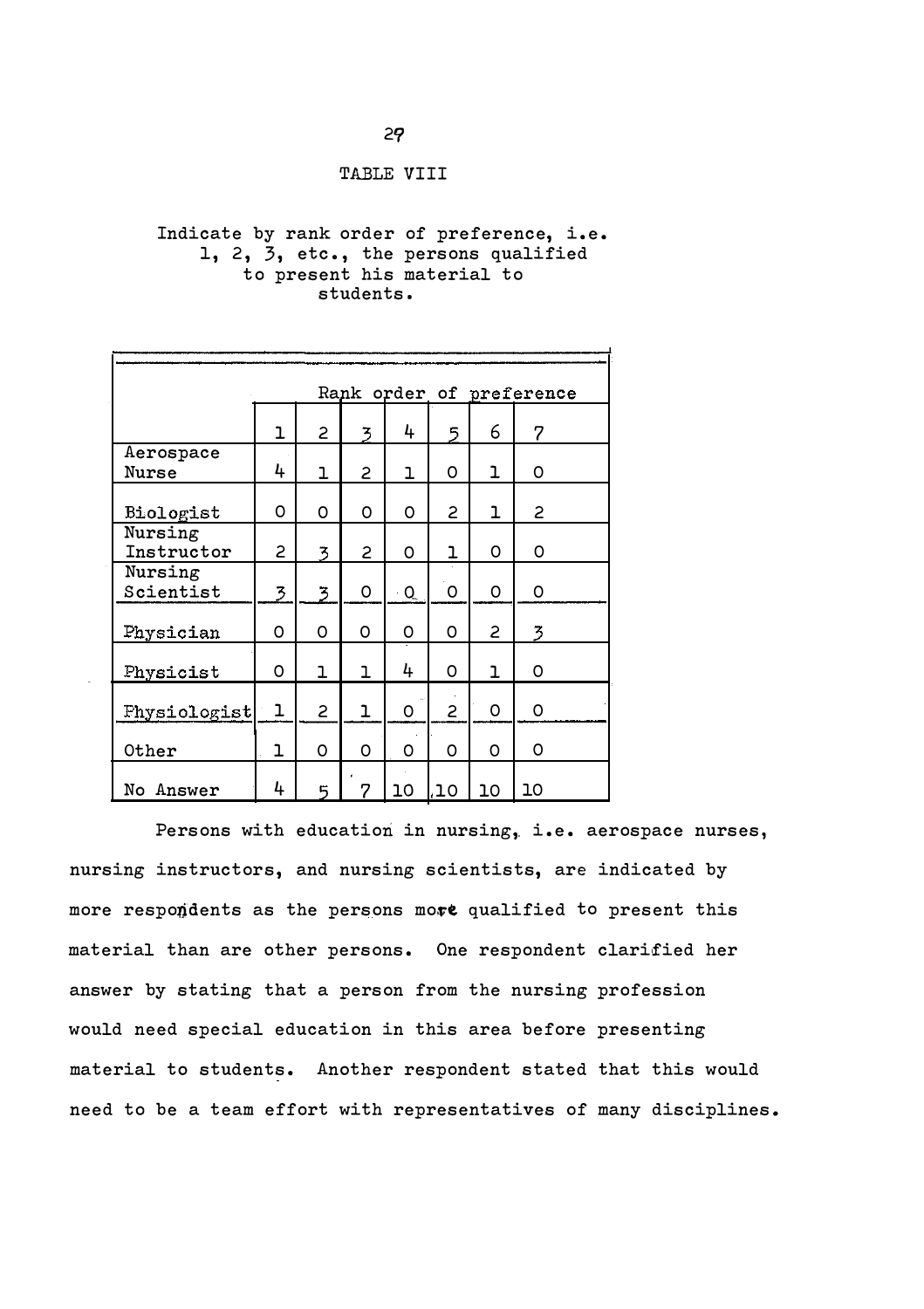TABLE IX

Do you think that discussions on aerospace nursing would be suitable material for a senior seminar or a senior colloquiem in a baccalaureate nursing program?

|       | Number | Percentage |
|-------|--------|------------|
| Yes   | 14     | ィス         |
| No    |        |            |
| Total |        | 100        |

Fourteen of the fifteen respondents felt that discussions on aerospace nursing would be suitable material for a senior seminar or senior colloquium in a baccalaureate nursing program as seen in Table IX.

TABLE X

Have any of the nursing majors in your school of nursing indicated an interest in having content on aerospace nursing included in their educational program?  $\epsilon$ 

| à     |        |            |
|-------|--------|------------|
|       | Number | Percentage |
| Yes   | 2      | 14         |
| No    | 13     | 86         |
| Total | 15     | 100        |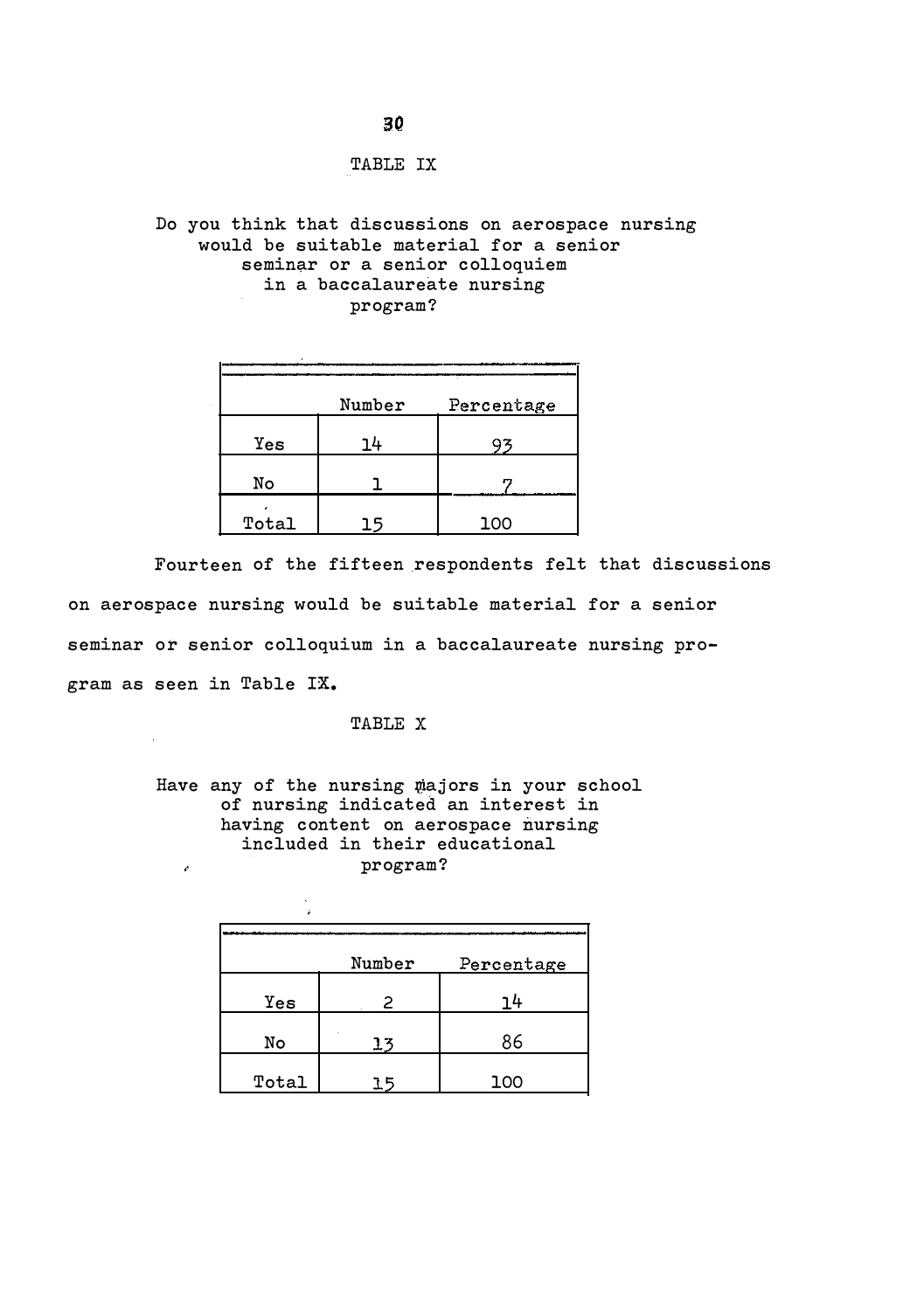# TABLE XI

# Have any of the faculty members indicated an interest in incorporating aerospace nursing into their curriculum?

|                 | Number | Percentage |
|-----------------|--------|------------|
| Yes<br>lan siya | o.     | 20         |
| No              | 12     | 80         |
| Total           | 15     | 100        |

Tables X and XI indicate that neither a majority of students nor a majority of faculty members have indicated an interest in incorporating aerospace nursing into their curriculum.

# TABLE XII

# Do you think content on aerospace nursing would be an advantageous addition to a baccalaureate nursing program?

| Number |    | Percentage |
|--------|----|------------|
| Yes    |    | 43         |
| No     |    | 57         |
| Total  | 14 | 100        |

Table XII indicates that responses to this question were almost evenly distributed. One respondent did not answer this question.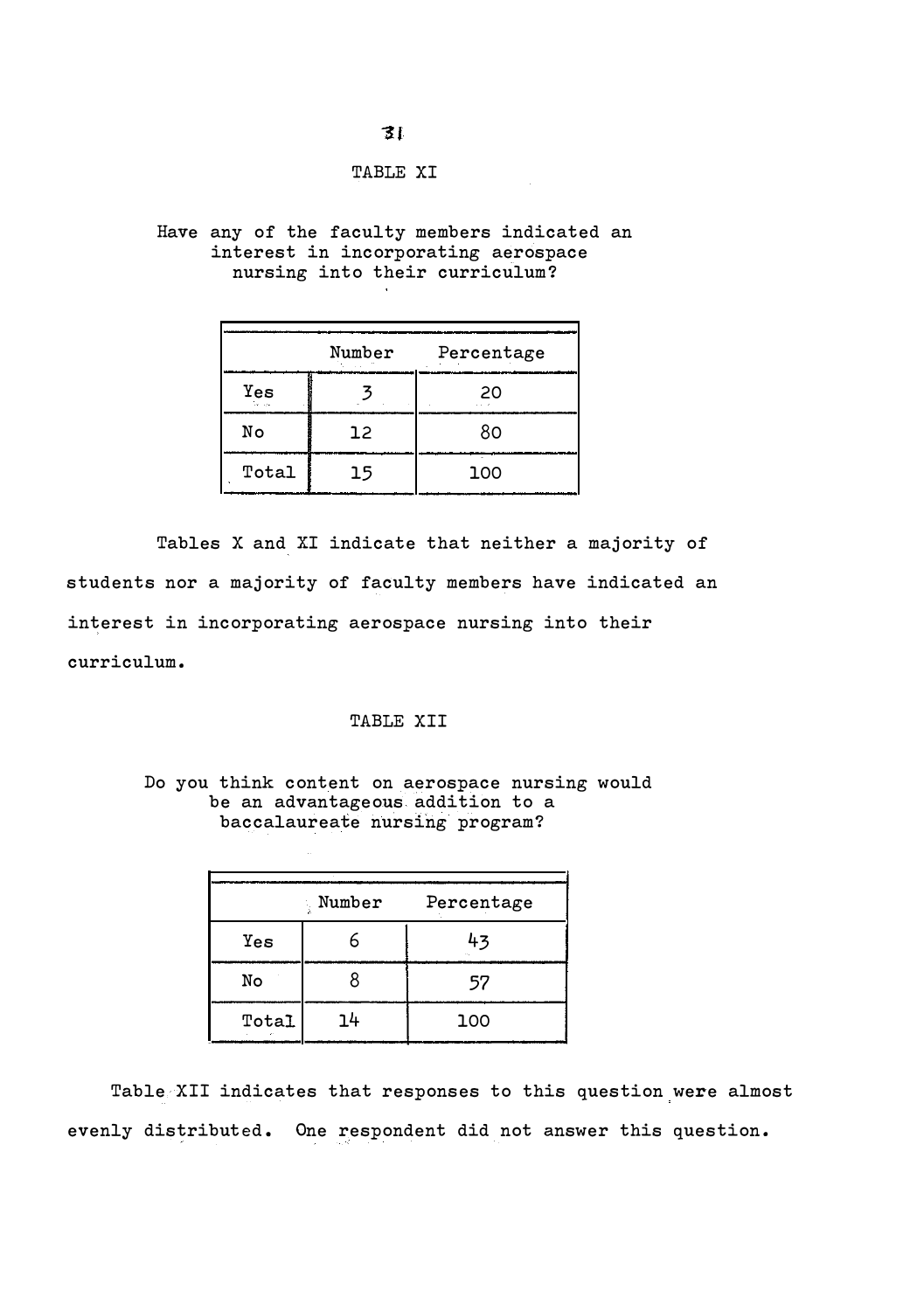## Questionnaire to

#### Aerospace Nurses

A questionnaire (Appendix B) was sent to the seven graduates of the Air Force Aerospace Nursing Course. The results of the responses received from all seven women are presented in Tables XIII through XX.

#### TABLE XIII

# Was content on aerospace nursing included as part of your formal education in a school of nursing?

|       | Number | Percentage |
|-------|--------|------------|
| Yes   |        |            |
| No    |        | 100        |
| Total |        | 100        |

None of the aerospace nurses received content on aerospace nursing in a school of nursing. No answers were received to question two of the questionnaire since a pre-requisite to it was an affirmative answer to question one. Apparently the author did not have the' sophistication necessary to formulate questions three and four in such a way as to elicit meaningful responses. Therefore, the data received was tabulated as shown in Appendixes C and D.

The majority of respondents gave an affirmative answer to question five as shown in Table XIV. The respondent who answered no to this question qualified it by saying that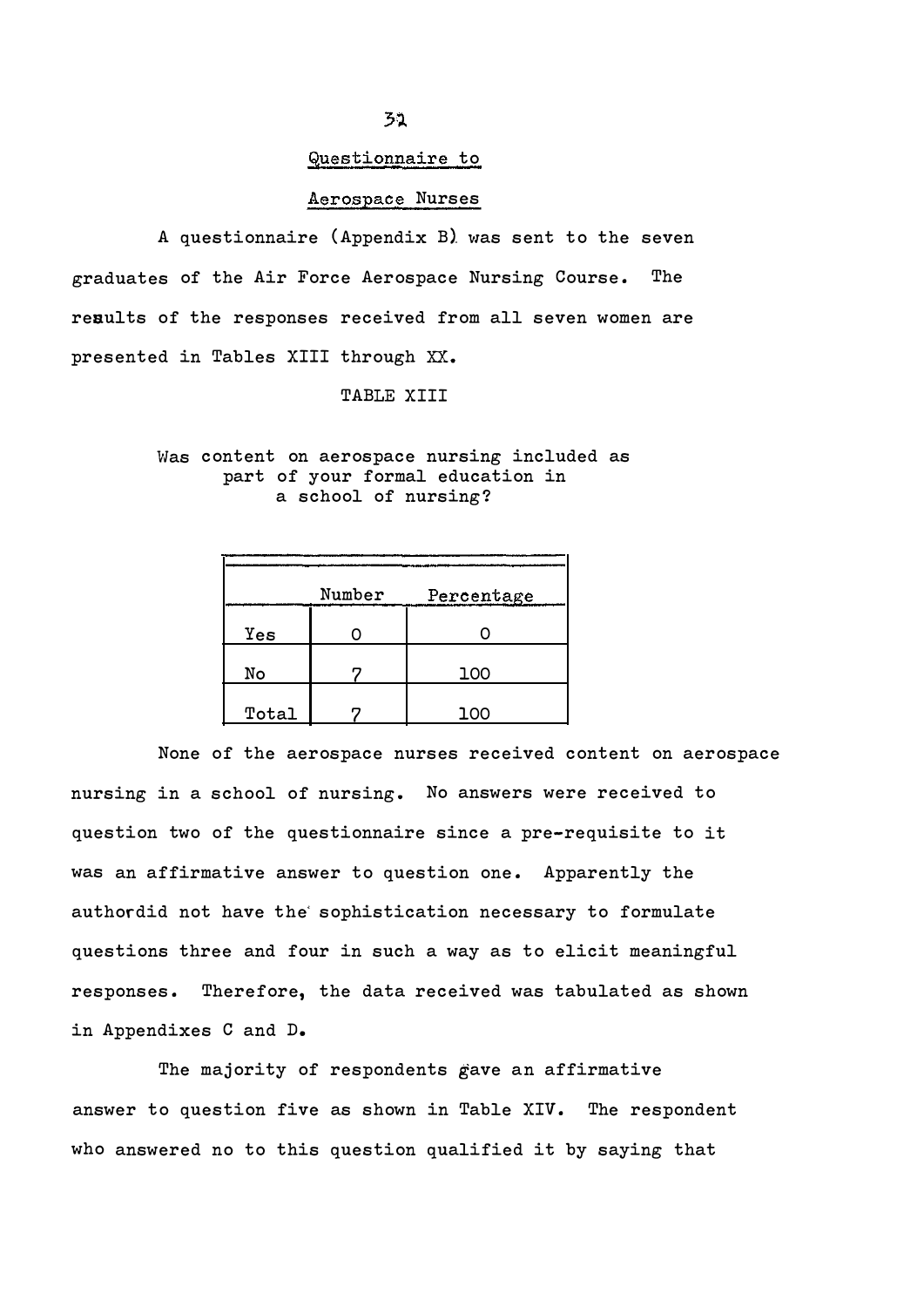this was suitable material for a student at the master 's level of study.

# TABLE XIV

# Do you think that an introduction to aerospace nursing should be included in a baccalaureate nursing program?

|       | Number | Percentage |
|-------|--------|------------|
| Yes   |        | 86         |
| No    |        | 14         |
| Total |        | 100        |

#### TABLE XV

If your answer to  $#5$  is yes, what would you suggest as time allotment for presenting material?

|                         | Number | Percentage |
|-------------------------|--------|------------|
| 1-16 hours              |        | 60         |
| 17-32 hours             |        | 20         |
| 33-48 hours             |        | 20         |
| and the season<br>Other |        |            |
| Total                   |        | 100        |

Two respondents did not answer this question. As Table XV shows, the time allotment of 1-16 hours was indicated most often as a suitable time allotment for presentation of content on aerospace nursing.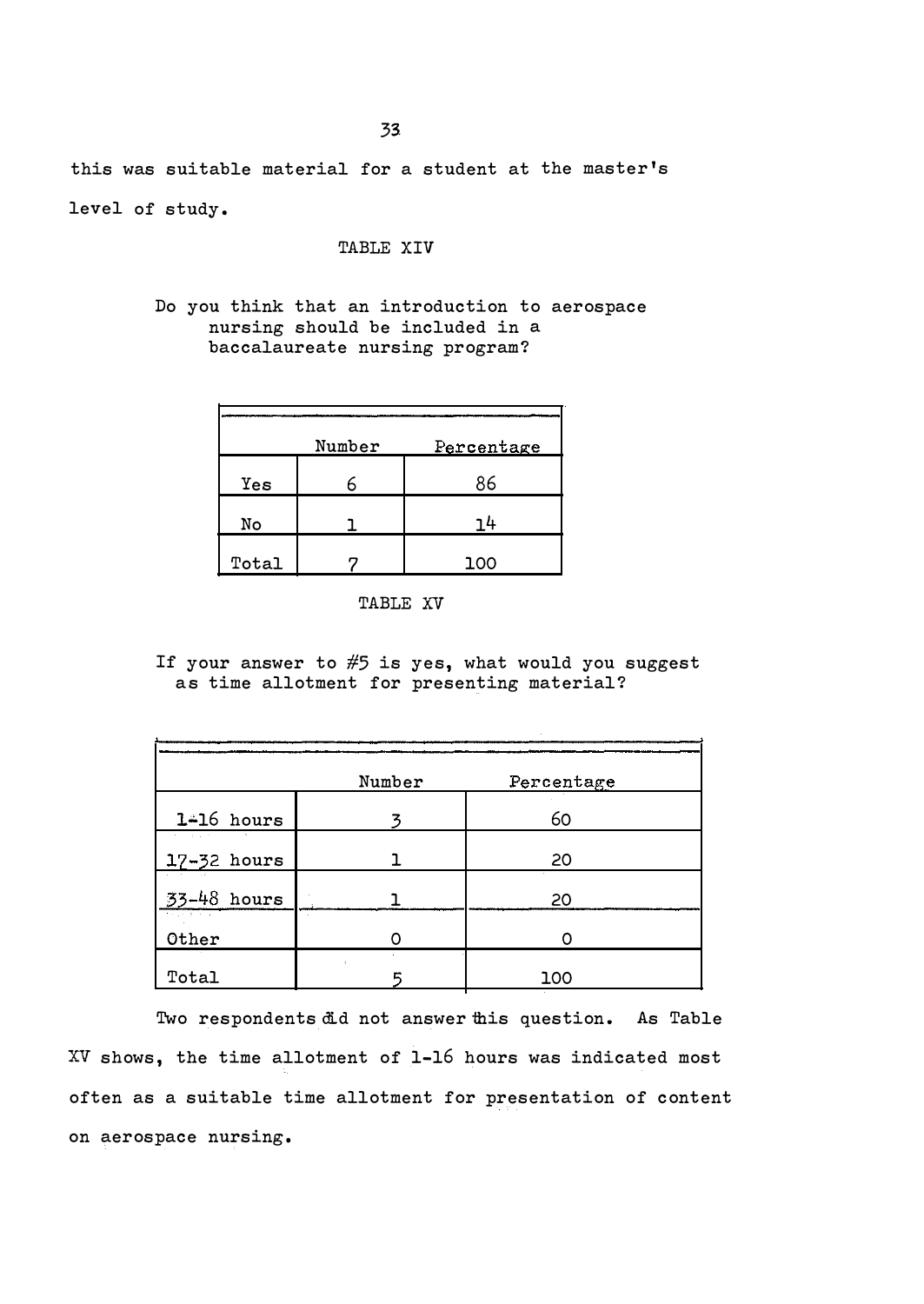Aerospace nurse respondents, like faculty member respondents, indicated persons with nursing background, i.e., aerospace nurses, nursing instructors, and nursing scientists, as the persons most qualified to present material on aerospace nursing to the students.

The two persons who were written in as persons qualified to present this material were an aerospace medical doctor, ranked number one, and an Air Force Nurse recruiter, ranked number four. Several respondents stated that whoever presents the material should have a background in the field of aerospace medicine.

TABLE XVI

Indicate by rank order of preference, i.e. 1, 2, 3, etc. the persons qualified to present this material to students:

|                       | Rank order of preference |                |                          |   |   |   |                |  |
|-----------------------|--------------------------|----------------|--------------------------|---|---|---|----------------|--|
|                       | ı                        | $\overline{c}$ | $\overline{\mathcal{Z}}$ | 4 | 5 | 6 | $\overline{7}$ |  |
| Aerospace<br>Nurse    | 4                        | ı              |                          |   |   |   |                |  |
| Biologist             |                          |                |                          | ı |   |   |                |  |
| Nursing<br>Instructor | $\lambda$                | 3              |                          |   |   |   | ı              |  |
| Nursing<br>Scientist  |                          |                | 2                        |   |   | ı |                |  |
| Physician             |                          |                |                          |   | ı |   |                |  |
| Physicist             |                          |                | ı                        |   |   |   |                |  |
| Physiologist          |                          | ı              |                          |   |   |   |                |  |
| Other                 | ı                        |                |                          | ı |   |   |                |  |
| No Answer             | 2                        | 2              | 4                        | 5 | 6 | 6 | 6              |  |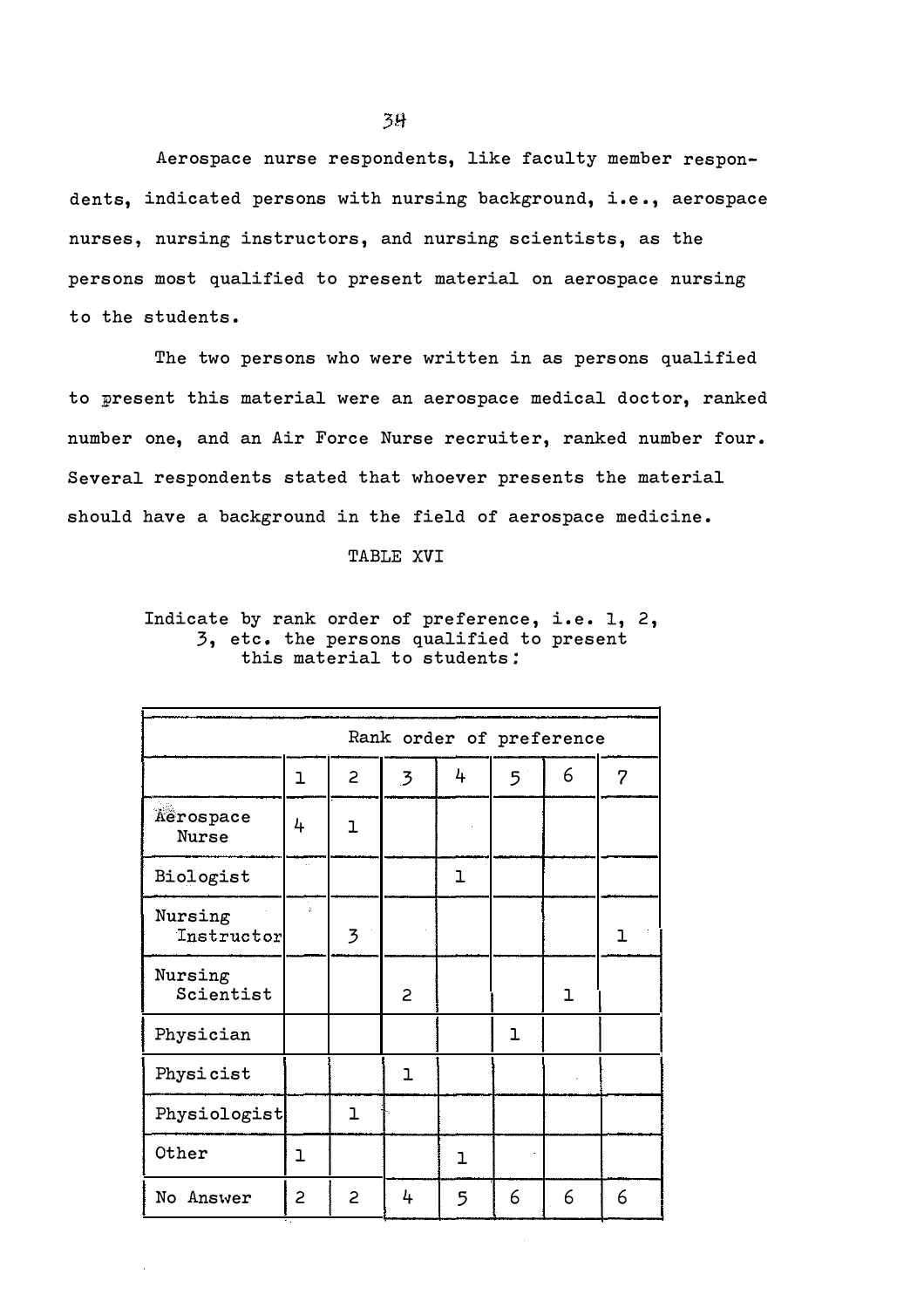As Table XVII indicates, bioastronautics and flight physiology have been the most help to the respondents. Occupational health, ranked number three, and mathematics, ranked number six, were written in as other areas which have been helpful.

#### TABLE XVII

# Indicate by rank order of preference, i.e. 1, 2, 3, etc., the areas of instruction which have been most helpful in your preparation as an aerospace nurse.

| Rank order of preference |                |                |                |              |   |              |   |   |   |
|--------------------------|----------------|----------------|----------------|--------------|---|--------------|---|---|---|
|                          | ı              | 2              | 3              | 4            | 5 | 6            | 7 | 8 | Q |
| Bioastronautics          | 3              | ı              |                |              |   |              |   |   |   |
| Biology                  |                |                |                | ı            | ı |              |   |   |   |
| Chemistry                |                |                | ı              |              |   | $\mathbf{1}$ | ٦ |   |   |
| Flight<br>Physiology     | $\overline{1}$ | $\overline{c}$ | 2              |              |   |              |   |   |   |
| Physics                  |                | $\overline{1}$ | ı              | $\mathbf{1}$ |   |              |   |   |   |
| Psychology               |                |                |                | ı            | ı |              |   |   |   |
| Public Health            | å.             |                |                |              |   | ı            |   | ı |   |
| Radiation                |                |                |                |              | ı |              | ı | ı |   |
| Nutrition                |                |                |                |              |   |              | ı | ı | ٦ |
| Other                    |                |                | $\overline{1}$ |              |   | $\mathbf{1}$ |   |   |   |
| No Answer                | 3              | 3              | 2              | 4            | 4 | 4            | 4 | 4 | 6 |

As Tables XVIII and XIX show, all respondents indicated aerospace nursing is a suitable t opic for a senior seminar or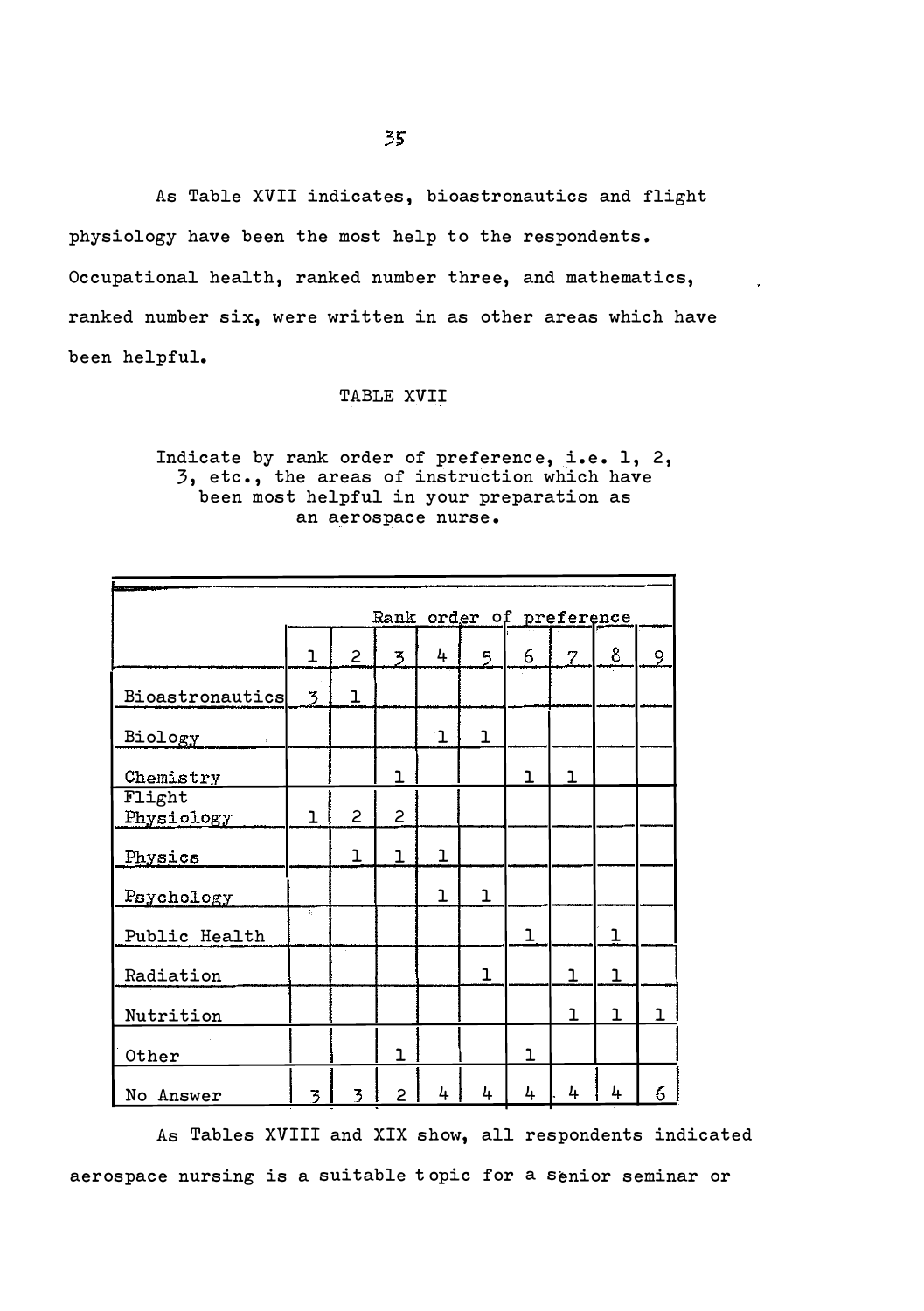senior colloquium in a baccalaureate nursing program. All seven respondents also agreed that information about aerospace nursing as a career opportunity should be presented to students.

TABLE XVIII

Do you think that discussions on aerospace nursing would be suitable material for a senior seminar or senior colloquium in a baccalaureate nursing program?

|       | Number | Percentage |
|-------|--------|------------|
|       |        |            |
| Yes   |        | 100        |
|       |        |            |
| No    |        |            |
|       |        |            |
| Total |        | 100        |

TABLE XIX

Do you think students in baccalaureate nursing programs should be given information about aerospace nursing as a career opportunity?

|         | Number | Percentage |
|---------|--------|------------|
| Yes     |        | 100        |
| ż<br>No |        |            |
| Total   |        | 100        |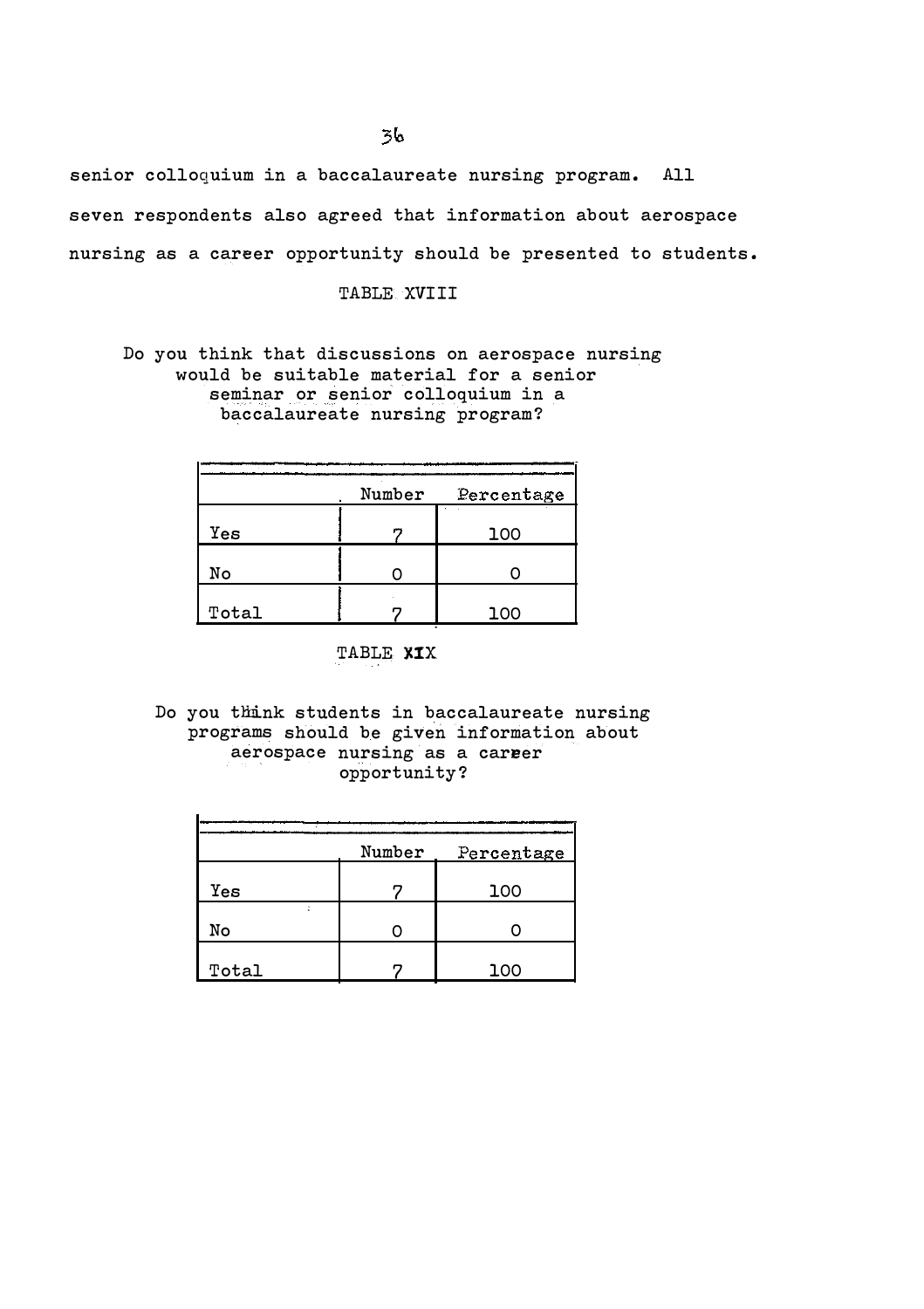Six of the seven respondents indicated that content On aerospace nursing would be an advantageous addition to a baccalaureate school of nursing.

TABLE XX

Do you think content on aerospace nursing would be an advantageous addition to a baccalaureate program in nursing?

|       | Number | Percentage |
|-------|--------|------------|
| Yes   | n      | 86         |
| No    |        | 14         |
| Total |        | 100        |

 $\ddot{\phantom{0}}$ 

 $\Delta$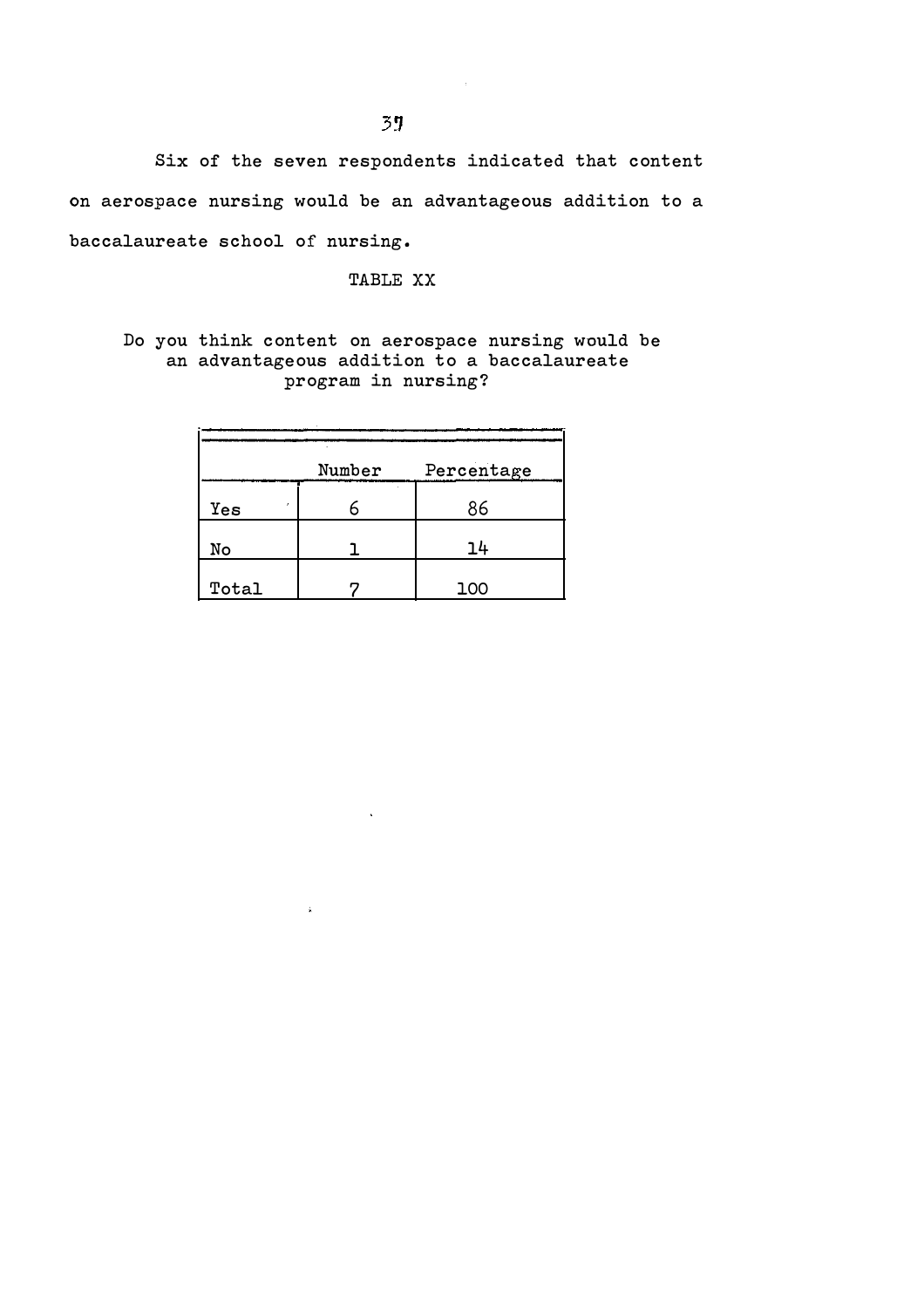## VII. SUMMARY, CONCLUSIONS, AND RECOMMENDATIONS

This study was undertaken to determine if nursing education on the baccalaureate level should include in some form an emphasis on aerospace nursing. An overwhelming majority of respondents to both questionnaires indicated that discussions on aerospace nursing would be suitable material for a senior seminar or senior colloquium in a baccalaureate nursing program. (See Tables IX & XVIII) Neither a large number of students nor faculty members have indicated an interest in incorporating aerospace nursing into the curriculum. (Tables X & XI) In tables VIII and XVI responses indicate persons with nursing background are most qualified to present material to students on aerospace nursing.

From the data collected in this study, the author concludes that discussions on aerospace nursing are recognized as suitable material for a senior seminar or senior colloquium. The person presenting this material should be someone with a nursing backbround. The author also concludes that there has been little interest shown by faculty or students in studying this area of nursing at the baccalaureate level. This may be partly due to the fact that the field of aerospace nursing and the literature on aerospace nursing are, as yet, limited.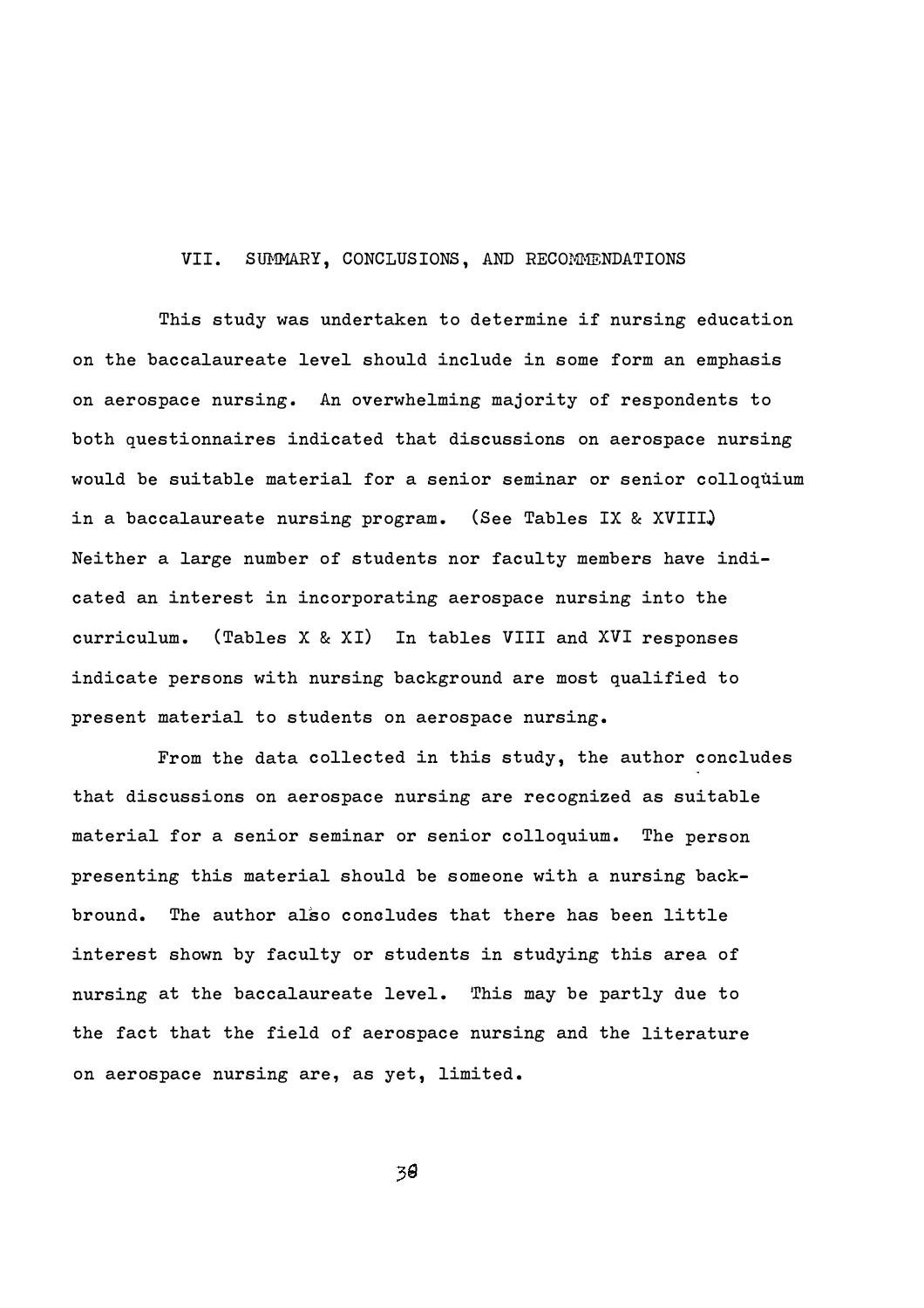In light of the results of this study, the author would recommend that:

- 1. A more detailed study be undertaken to determine what material on aerospace nursing might be presented to students on the baccalaureate level.
- 2. Baccalaureate programs include a discussion of aerospace nursing in a senior seminar or senior colloquium conducted by persons who are prepared in this specialized field.
- 3. A follow-up study be conducted of the schools planning to include material on aerospace nursing between the years of 1969 and 1973 .
- 4. Additional study be done on incorporating the principles of aerospace nursing into all courses.
- 5. Additional articles be written and published concerning the field of aerospace nursing.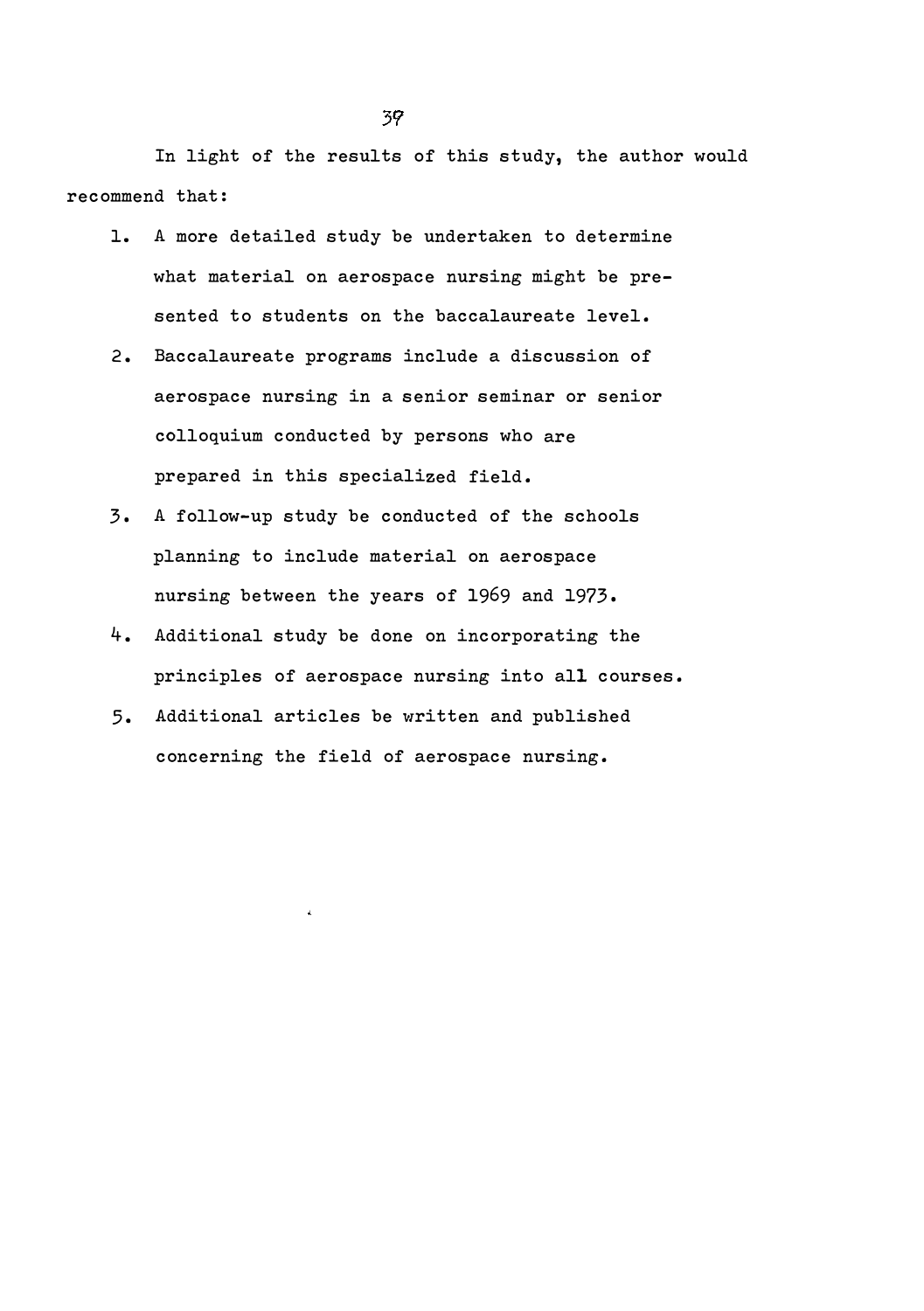# APPENDIX A

# RESEARCH PROJECT--AEROSPACE NURSING

DIANE WENTWORTH, ILLINOIS WESLEYAN UNIVERSITY, NURSING MAJOR

PLEASE CIRCLE YOUR ANSWER AND RETURN QUESTIONNAIRE BY FEBRUARY 1, 1969.

| 1. | What is the enrollment of your school of     |           |     |    |
|----|----------------------------------------------|-----------|-----|----|
|    | nursing at this time?                        |           |     |    |
| 2. | How many students are in each class?         |           |     |    |
|    |                                              | Freshman  |     |    |
|    |                                              | Sophomore |     |    |
|    |                                              | Junior    |     |    |
|    |                                              | Senior    |     |    |
| 3. | Are students now given information about     |           |     |    |
|    | aerospace nursing as a career opportunity?   |           | Yes | No |
| 4. | Do you plan to include material on aerospace |           |     |    |
|    | nursing in your curriculum for the class of: |           |     |    |
|    |                                              | 1969      | Yes | No |
|    |                                              | 1970      | Yes | No |
|    |                                              | 1971      | Yes | No |
|    |                                              | 1972      | Yes | No |
|    |                                              | 1973      | Yes | No |
|    |                                              |           |     |    |

5. Do you have a course into which an introduction to aerospace nursing might be or will be incorporated? Yes No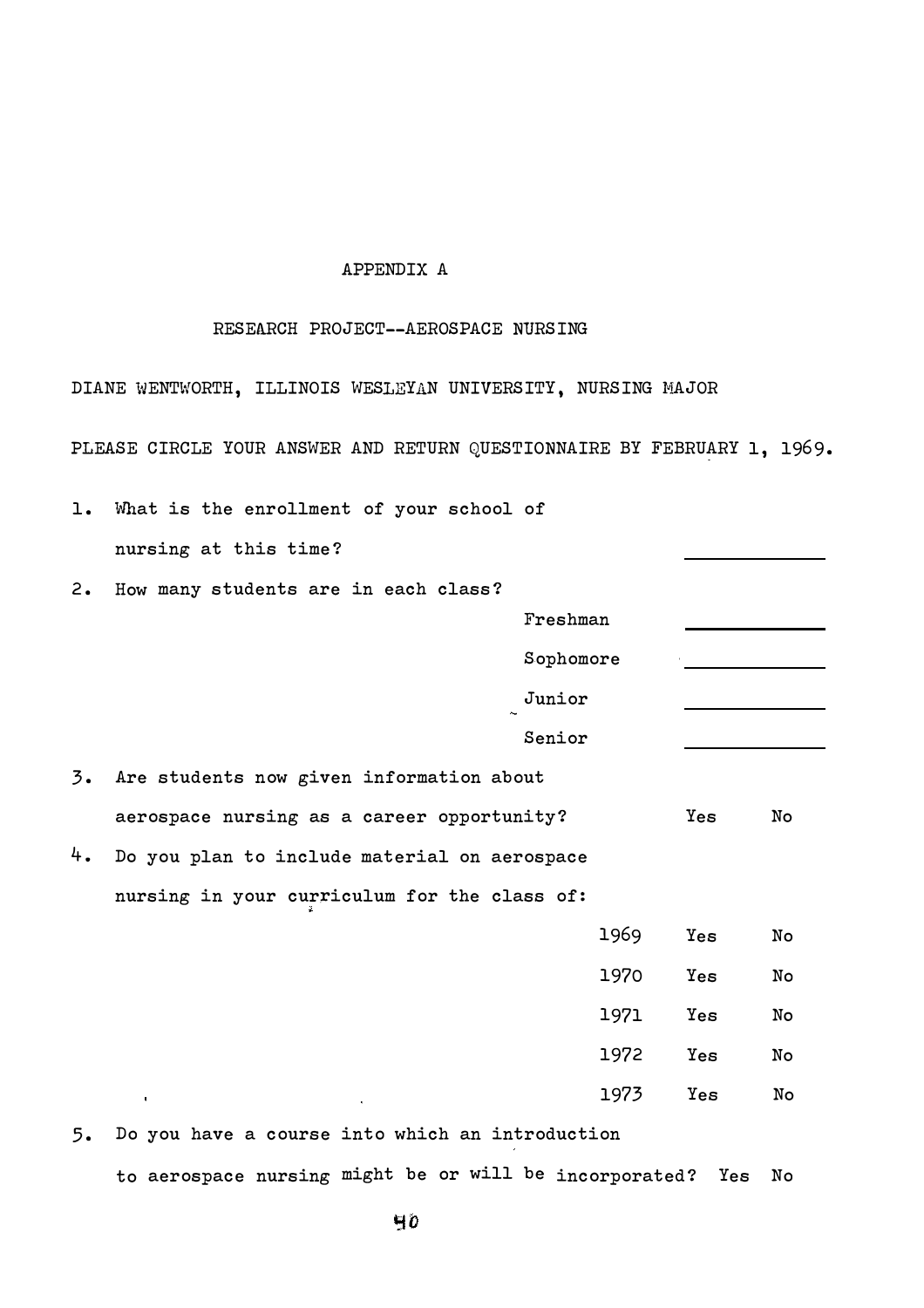| 6.  | If the answer to $#5$ is yes, please specify the            |               |     |    |
|-----|-------------------------------------------------------------|---------------|-----|----|
|     | course and the level at which it is offered:                |               |     |    |
| 7.  | What content do you think should be included in             |               |     |    |
|     | more depth than is now offered to facilitate                |               |     |    |
|     | learning in the area of aerospace nursing?                  |               |     |    |
|     | Indicate by rank order of preference, i.e. 1, 2, 3, etc.    |               |     |    |
|     | Bioastronautics                                             | Psychology    |     |    |
|     | Biology                                                     | Public Health |     |    |
|     | Chemistry                                                   | Radiation     |     |    |
|     | Flight physiology                                           | Nutrition     |     |    |
|     | Physics                                                     | Other         |     |    |
|     | If other, please specify:                                   |               |     |    |
| 8.  | Indicate by rank order of preference, i.e. 1, 2, 3, etc.,   |               |     |    |
|     | the persons qualified to present this material to students. |               |     |    |
|     | Aerospace nurse                                             | Physician     |     |    |
|     | Biologist                                                   | Physicist     |     |    |
|     | Nursing instructor                                          | Physiologist  |     |    |
|     | (M.S.N.)                                                    | Other         |     |    |
|     | Nursing scientist<br>(doctoral preparation)                 |               |     |    |
|     | If other, please specify:                                   |               |     |    |
| 9.  | Do you think that discussions on aerospace nursing          |               |     |    |
|     | would be suitable material for a senior seminar or          |               |     |    |
|     | senior colloquium in a baccalaureate nursing program?       |               | Yes | No |
| 10. | Have any of the nursing majors in your school of nursing    |               |     |    |
|     | indicated an interest in having content on aerospace        |               |     |    |
|     | nursing included in their educational program?              |               | Yes | No |

91

 $\bar{\boldsymbol{\epsilon}}$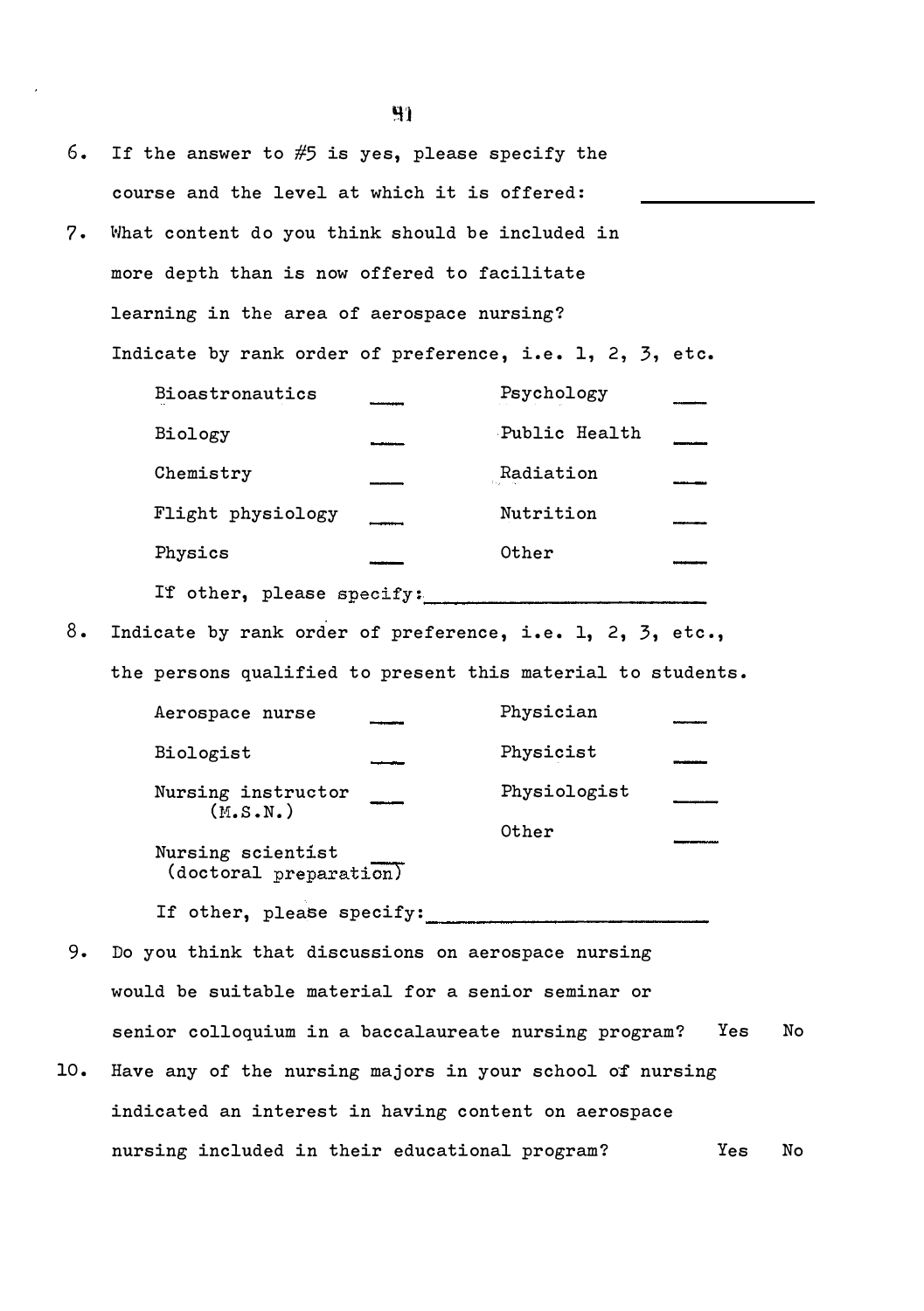- ll. Have any of the faculty members indicated an interest in incorporating aerospace nursing into their curriculum? l2. Do you think content on aerospace nursing would Yes No
- be an advantageous addition to a baccalaureate nursing program? Yes No

 $\hat{\mathbf{z}}$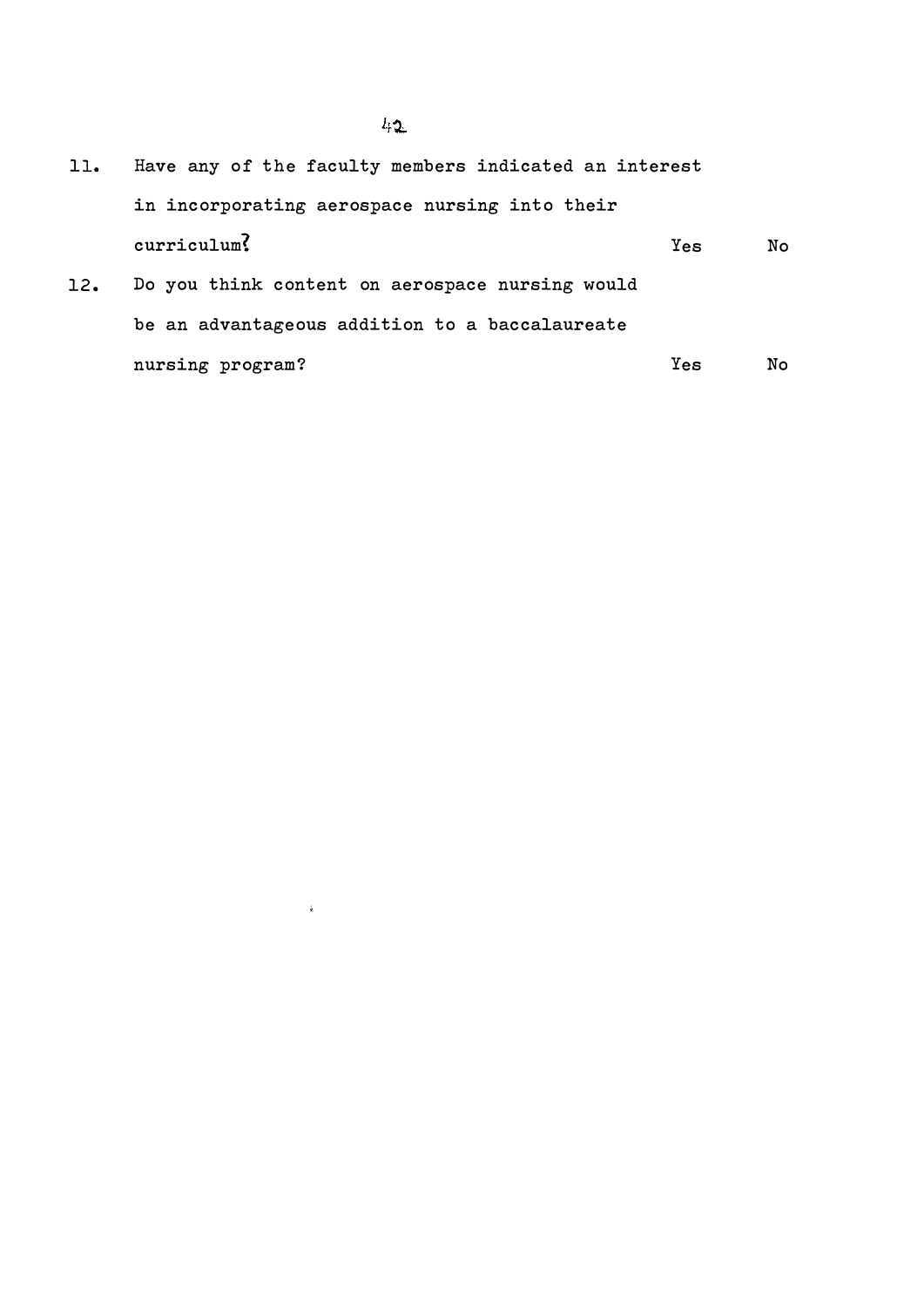## APPENDIX B

## RESEARCH PROJECT--AEROSPACE NURSING

DIANE WENTWORTH, ILLINOIS WESLEYAN UNIVERSITY, NURSING MAJOR PLEASE CIRCLE YOUR ANSWER AND RETURN QUESTIONNAIRE BY JANUARY 23, 1969.

l. Was content on aerospace nursing included as part

of your formal education in a school of nursing? 2. If your answer to  $#1$  is yes, what amount of time was allotted to the theory of aerospace nursing? Yes No l-l6 hours

l7-32 hours

33-48 hours

other

If other, please specify:

3. In the formal Aerospace Nursing Course , what amount of time was allotted to the theory of aerospace nursing? 1-16 hours l7-32 hours 33-48 hours

other

If other, please specify: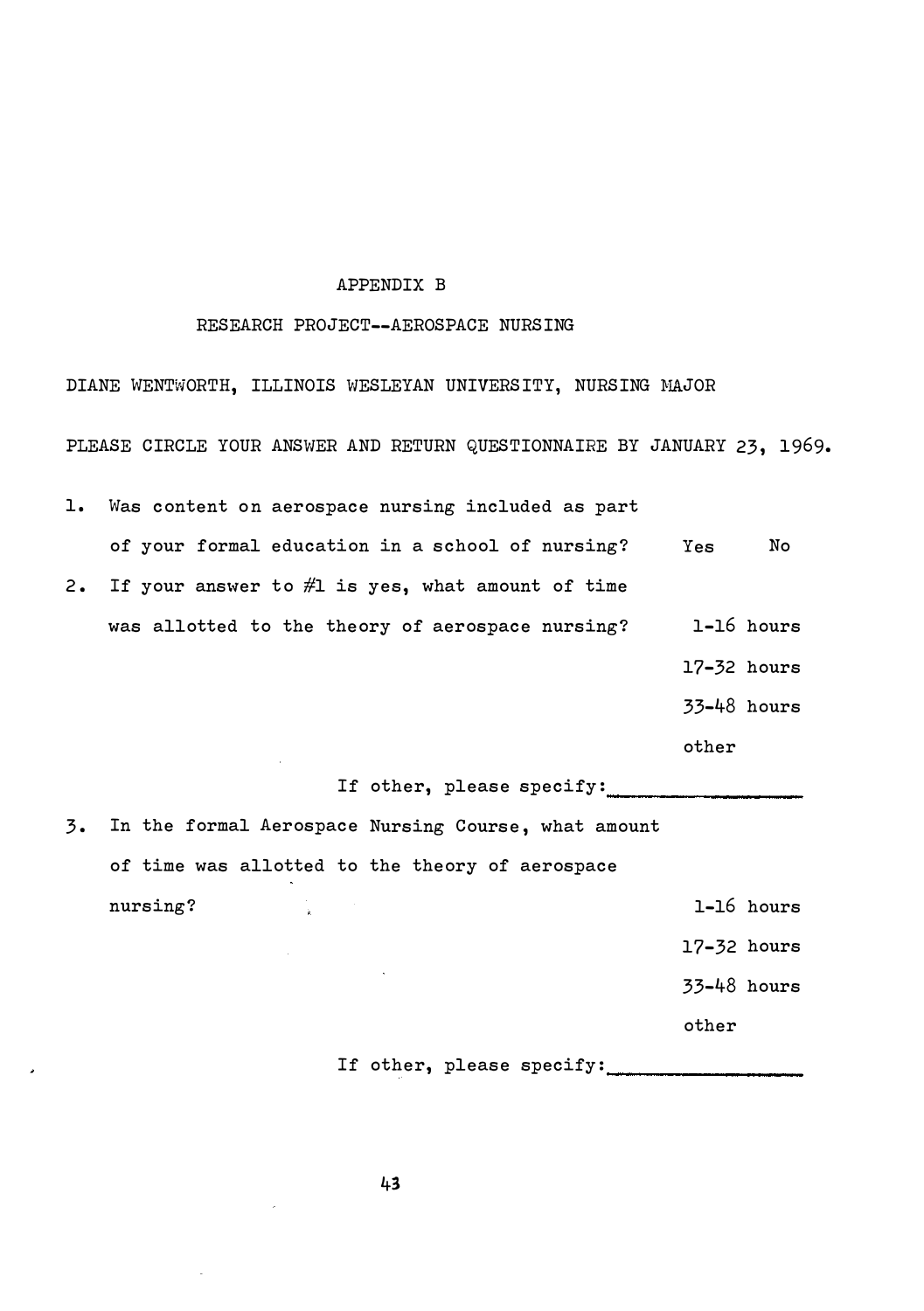| 4. In the formal Aerospace Nursing Course, what amount |  |                 |  |
|--------------------------------------------------------|--|-----------------|--|
| of time was allotted to the application of theory of   |  |                 |  |
| aerospace nursing?                                     |  | 1-16 hours      |  |
|                                                        |  | $17 - 32$ hours |  |

33-48 hours

other

If other, please specify:

- 5. Do you think that an introduction to aerospace nursing should be included in a baccalaureate nursing program? Yes No
- 6. If the answer to  $#5$  is yes, what would you suggest as time allotment for presenting material? l-16 hours 17-32 hours

33-48 hours

other

If other, please specify : \_\_\_\_\_\_\_\_\_\_\_\_\_\_\_\_ \_\_\_

7. Indicate by rank order of preference, i.e. l, 2, 3, etc., the persons qualified to present this material to students.

| Aerospace nurse                            | Physician    |  |
|--------------------------------------------|--------------|--|
| Biologist                                  | Physicist    |  |
| Nursing instructor<br>(M.S.N.)             | Physiologist |  |
| Nursing scientist<br>(dotoral preparation) | Other        |  |
| If other, please specify:                  |              |  |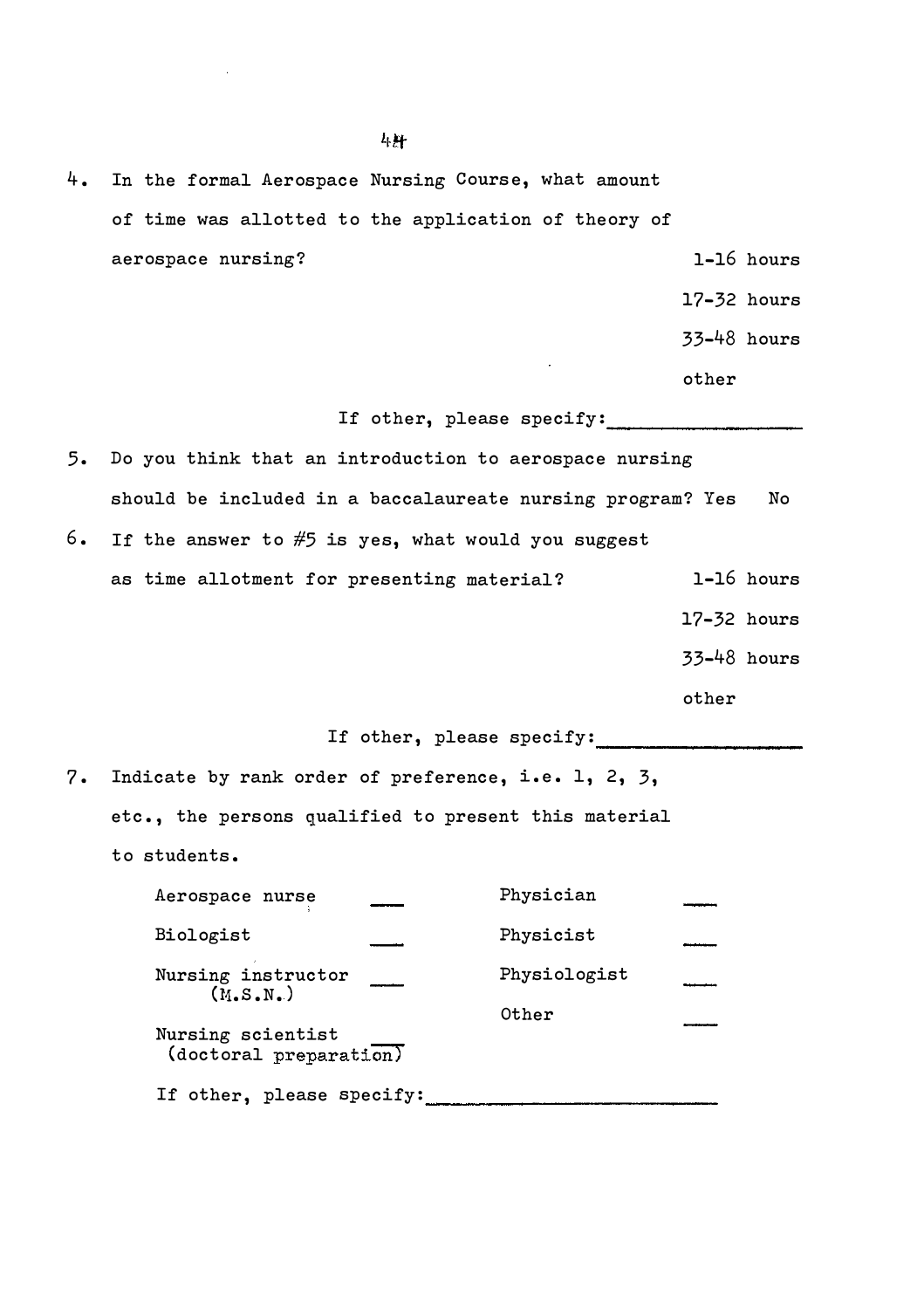8. Indicate by rank order of preference, i.e. 1, 2, 3, etc., the areas of instruction which have been most helpful in your preparation as an aerospace nurse.

| <b>Bioastronautics</b>    | Psychology    |  |
|---------------------------|---------------|--|
| Biology                   | Public health |  |
| Chemistry                 | Radiation     |  |
| Flight physiology         | Nutrition     |  |
| Physics                   | Other         |  |
| If other, please specify: |               |  |

9. Do you think that discussions on aerospace nursing would be suitable material for a senior seminar or senior colloquium in a baccalaureate nursing program? Yes No

- 10 . Do you think students in baccalaureate nursing programs should be given information about aerospace nursing as a career opportunity? Yes No
- 11 . Do you think content on aerospace nursing would be an advantageous addition to a baccalaureate program in nursing? Yes No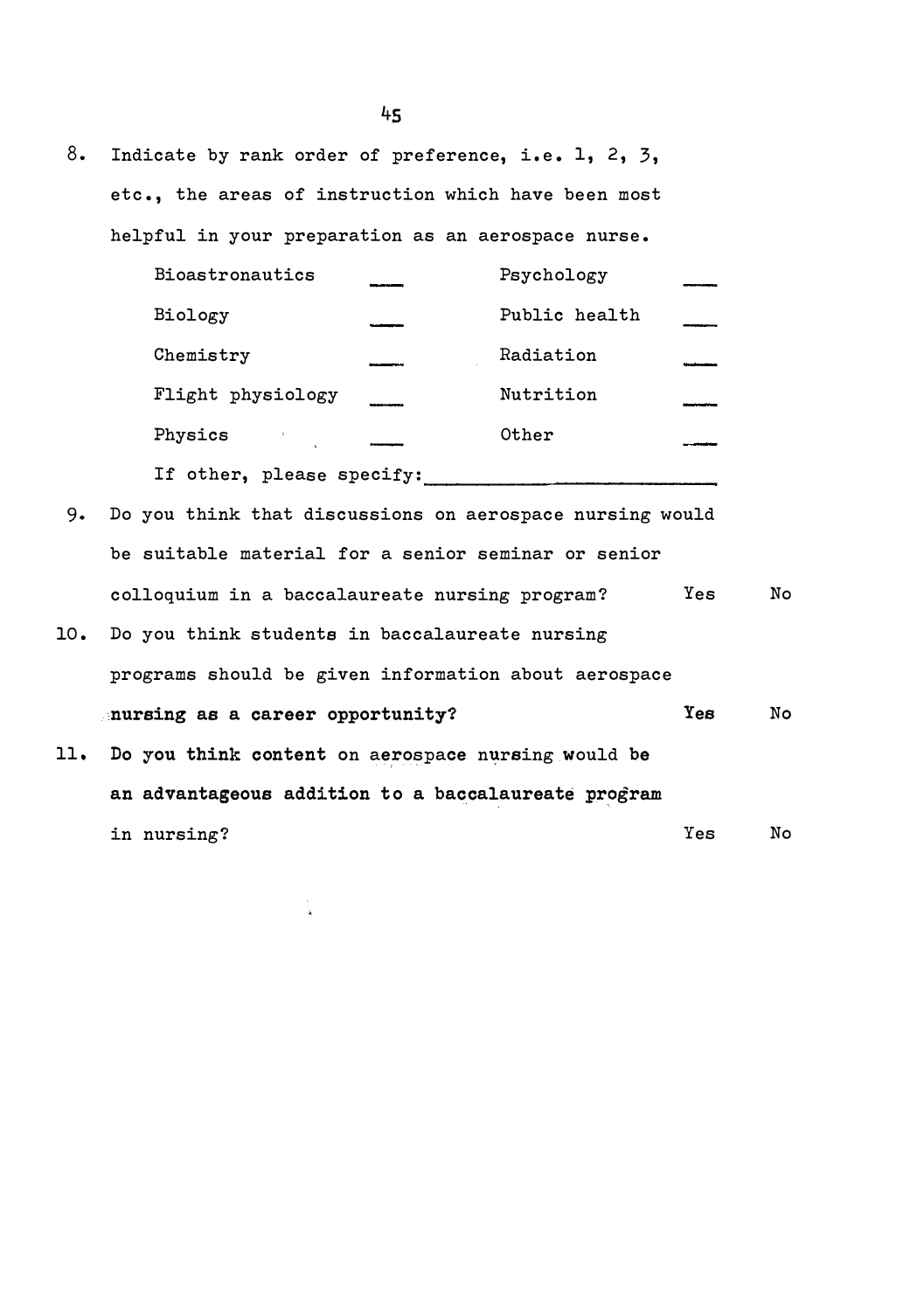## APPENDIX C

# In the formal Aerospace Nursing Course, what amount of time was allotted to the theory of aerospace nursing?

| Responses           | Number of hours |     |     |
|---------------------|-----------------|-----|-----|
| Occupational health | 402             | 388 | 200 |
| Bioastronautics     | 411             | 206 | 80  |
| $\mathbb R$ esearch | 160             | 90  | 40  |
| Theory              | 50%             |     |     |
| Answer              | 2               |     |     |

This indicates the responses which were written in as answers to the third question of the questionnaire sent to the aerospace nurses. Each answer received is shown since no two answers were the same. Through further investigation it was found thatthe amount of time spent in each area does vary from class to class. One factor influencing this, as stated by one of the respondents, is the number of space flights launched during the year of study.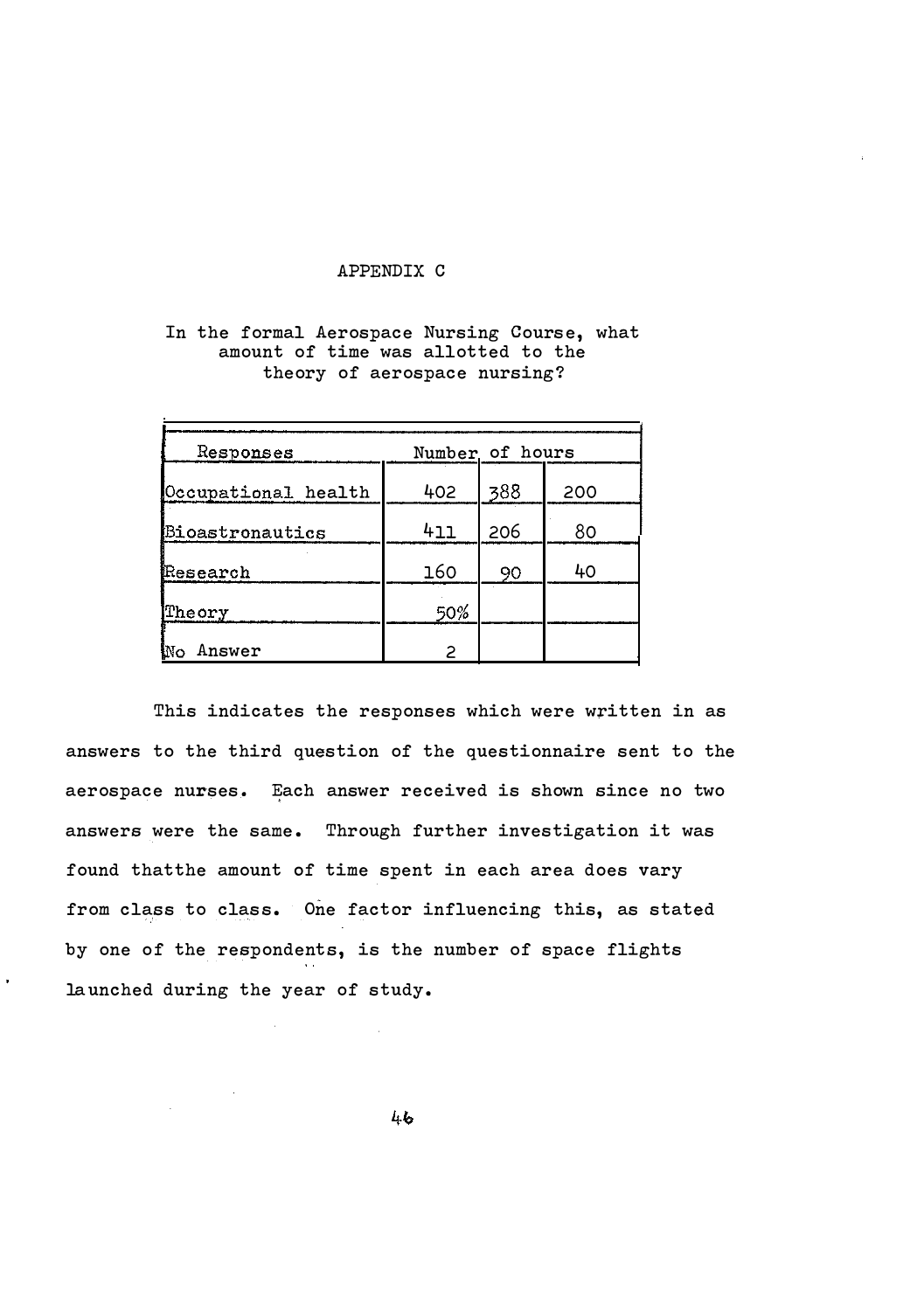# APPENDIX D

In the formal Aerospace Nursing course, what amount of time was allotted to the application of theory of aerospace nursing?

| Responses                            | Amount of time        |
|--------------------------------------|-----------------------|
| Occupational health<br>preceptorship | 5 weeks<br>weeks      |
| <b>BOSU in ICU &amp; OR</b>          | 4 weeks<br>weeks<br>4 |
| Operational<br>bioastronautics       | 217 hours             |
| Varies from class<br>to class        |                       |
| answer                               | 2                     |

Responses shown in this chart are those which were written in as answers to question four on the questionnaire sent to aerospace nurses. Each answer received is shown. As mentioned in connection with responses to question three, the time spent in each area varies with each group of students.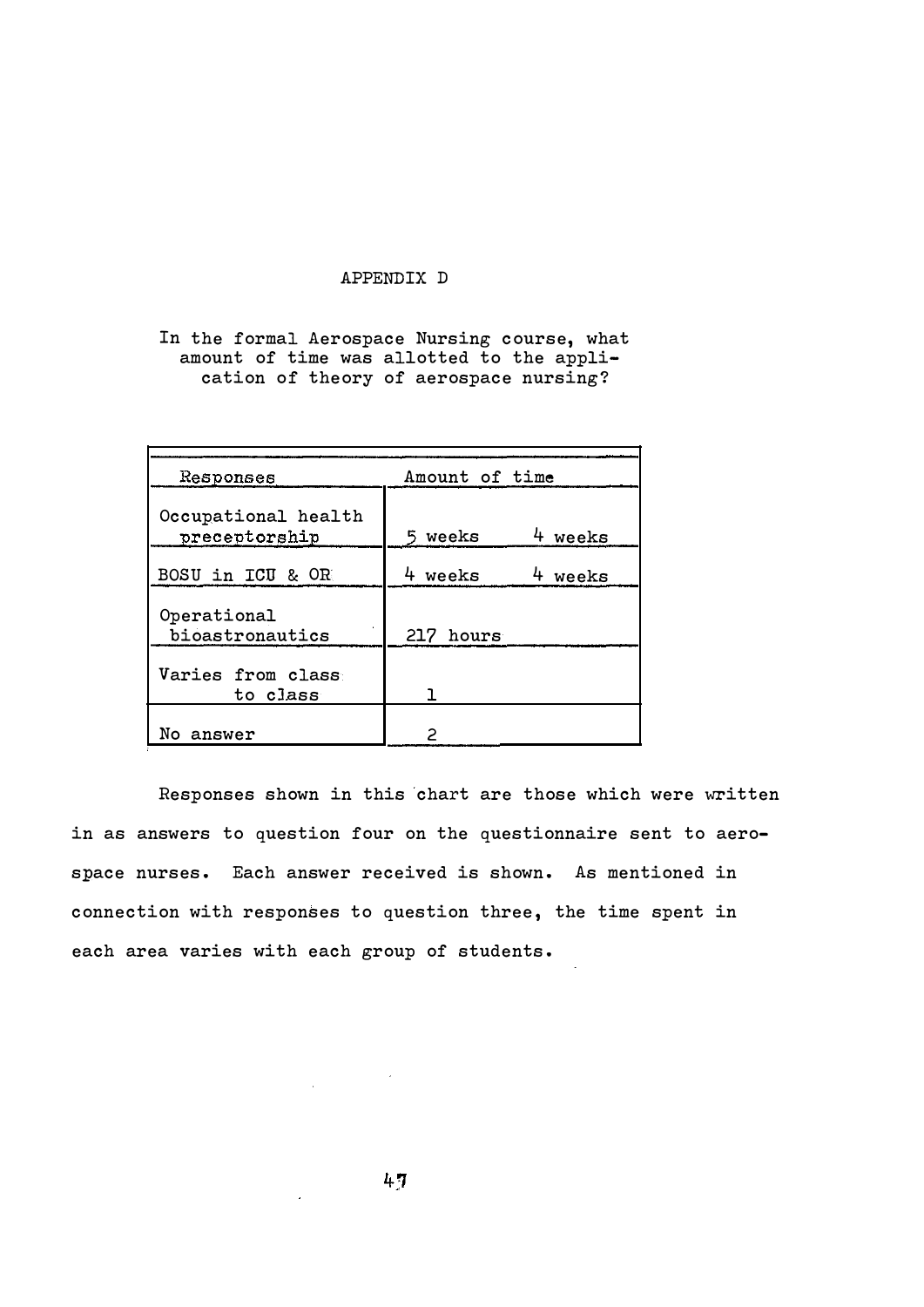#### BIBLIOGRAPHY

## BOOKS

- Hanrahan, James and Bushnell, David. Space Biology: The Human Factors in Space Flight. New York, New York: Basic Books, Inc., 1960.
- Wunder, Charles. Life Into Space. Philadelphia: F. A. Davis, 1966.

#### ARTICLES AND PERIODICALS

"A Chance to Be First." Time, October 11, 1968, pp. 64-65.

"A Christmas Journey." Newsweek, December 30, 1968, pp. l4-l7.

"Astronauts' Water Problem Could Ruin Whole Mission," Science News, November 19, 1966, p. 425.

- Barron, Nancy J. "A Ride in the Human Centrifuge." American Journal of Nursing, August, 1967, pp. l653-l655.
- Beller, William S. "Soviet Spacecraft Sterilization Methods Aired at COSPAR." Missiles and Rockets, May 16, 1966, pp . l7-l8 . "Biological Specimen Preservation During Space Flight to be Studied." Aviation Week and Space Technology, September 5, 1966, p. 69.

"Biomedical Space Technology Lagging." Missiles and Rockets, �ebruary 2l, 1966, p. l8 .

- Boysen, Dr. John. "From Crimea to the Planets." American Essociation of Industrial Nurses Journal, June, 1967, pp. 15-l8.
- Corrado, Carol. "Present Applications--Future Implications for Aerospace Nursing." Aerospace Nedical Association, 1967 Annual Scientific Meeting, Washington, D1C., April lO-l3, 1967.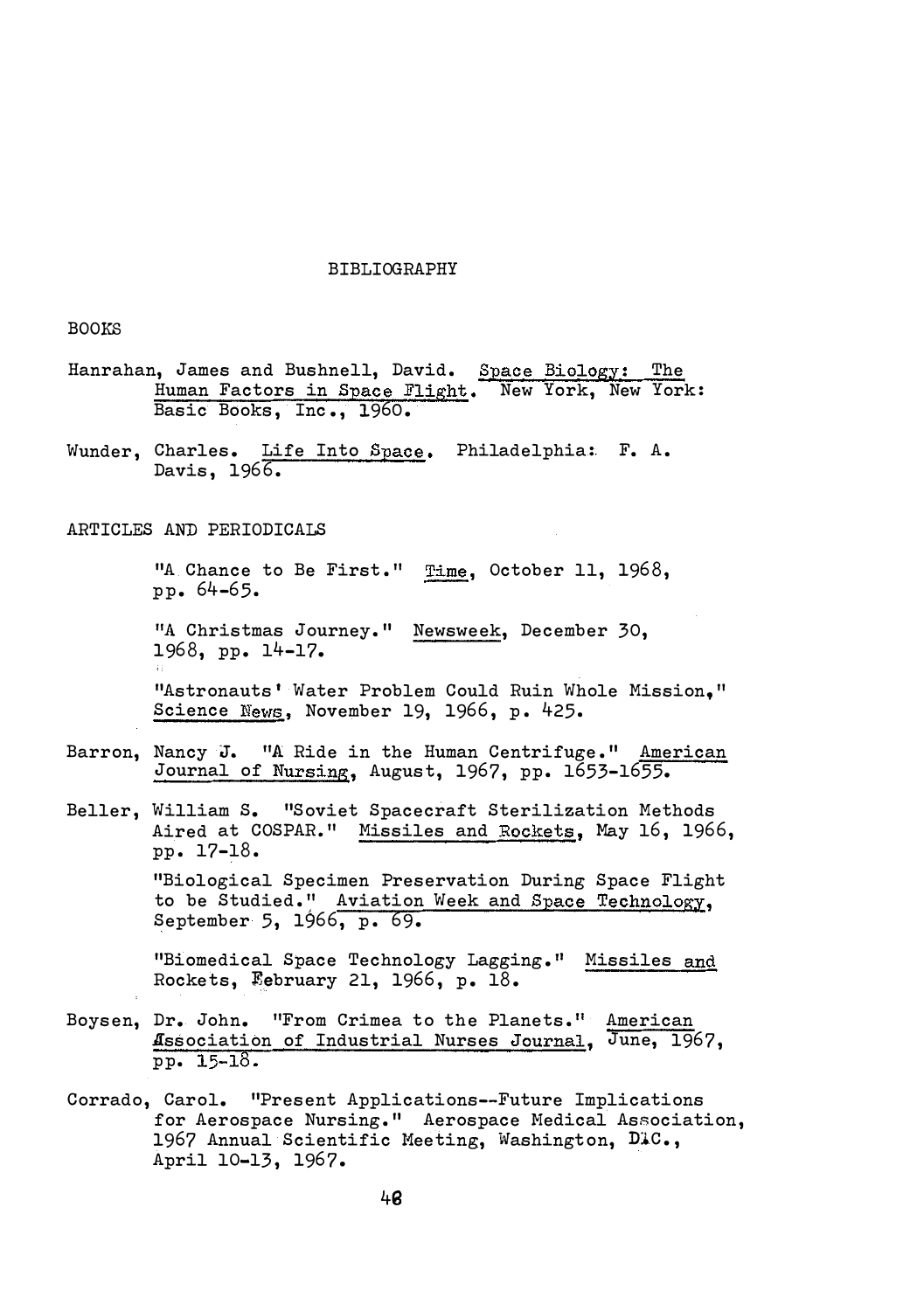- David, Heather M. "Russians Release New Biology Reports." Missiles and Rockets, April 11, 1966, pp. 26-27 .
- David, Heather M. "Space Cabin Contaminant Study Spurred by Environment Tests." Technology Week, July 4, 1966, pp. 22-23 .
- David, Heather M. "Waste Treatment Plant to Improve System." Technology Week, January 9, 1967, p. 28 .
- Eberhart, Jonathan. "Germs and the Space Age." Science News, April 30, 1966, pp. 312-313.
- Eberhart, Jonathan. "Test Labs Hold Space Secrets." Science News, May 21, 1966, p. 391.
- Fink, Donald E. "USSR Finds Drugs Vital in Space." Aviation Week and Space Technology, October 17, 1966, pp. 30-31.

"46 Stations May Orbit." Science News, May 21, 1966, p. 391 .

"Gemini Unit Includes Biological Panels." Aviation Week and Space Technology, June 13, 1966, p: 91.

- Goddard, Major Mary and Arrington, Hajor Agnes. "IS Missile Nursing Different?" American Association of Industrial Nurses Journal, August, 1961, pp. 8-11.
- Hibben, Roderick D. "Scanner to Examine Chromosome Changes." Aviation Week and Space Technology, December 5, 1966, pp. 95 .
- Lay, Frances, "Next Stop--Outer Space ." American Journal of Nursing, July, 1959, pp. 971-974.
- Low, George M. The Apollo Program--A Midstream Appraisal. Edwin A. Link Lecture Series. Washington, D.C.: Smithsonian Press, 1966 .

"New IBM Lab Will Attack Variety of Space Problems." Technology Week, January 16, 1967, p. 41.

- Niblock, Robert W. "Medical Role in Equipment Design Grows." Aerospace Technology, March 25, 1968, p. 61.
- Normyle, William J. "NASA Adapting S-4B for Space Station." Aviation Week and Space Technology, September 5, 1966, p. 34.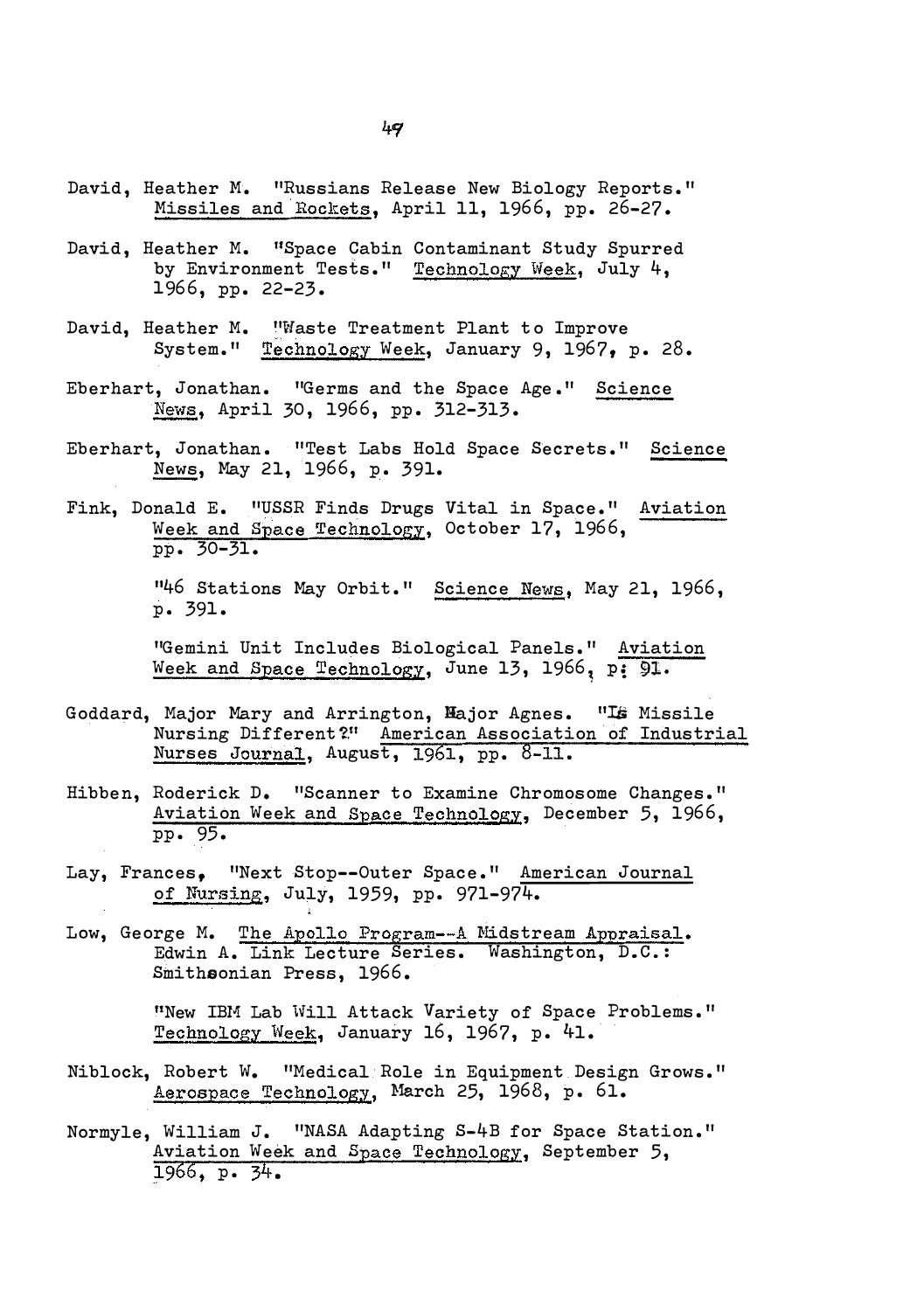- Normyle, William J. "Post-Apollo Programs Focusing on Multi-purpose Earth-Orbiter." Aviation Week and Space Technology, December 26, 1966, p. 17.
- Novotny, Dorothy R. "Suited for Space Life." American Journal of Nursing, August, 1967, pp. 1655-1657.
- Piper, Doris A. "Weightless Ward." American Journal of Nursing, November, 1968, pp. 2360-2361.
- Planck, Dr. Ernest. "Problems in Aerospace Medicine." American Association of Industrial Nurses Journal, August, 1961, pp. 13-16 .

"Poised for a 'Great Adventure'." Newsweek, October 14, 1968, pp. 66-72.

"Saturday Night in Space." Science Digest, February, 1968, p. 35.

Slattery, Lucile and Goddard, Mary. "On the Edge of Space." American Journal of Nursing, June, 1961, pp. 42-45.

> "Space Doctors Advised to Stay on Earth." Science News, November 5, 1966, p. 377 .

"Space Medicine Trade Agreed on by US-USSR." Science News, March 19, 1966, p. 185.

"The Stars Beckon." American Journal of Nursing, August, 1967 , pp. 1650-1653.

"Three Final Steps to U.S. Conquest of Moon." U.S. News and World Report, January 6, 1969, p. 27.

Tucker, Pearl E. Aerospace Nursing Information Sheet. Washington, D.C.: U.S. Government Printing Office, n.d.

> U.S., Department of Air Force, Aerospace Medical Division, Air Force Systems Command. School of Aerospace Medicine. Washington, D.C.: Government Printing Office, 1967.

U.S., Department of <sup>A</sup>ir Force, Directorate of Bioastronautics. Aerospace Nursing Curriculum. Washington, D.C.: Gpvernment Printing Office, 1966.

U.S., Department of Air Force, U.S.A.F. Recruiting Service. Fact Sheet: Aerospace Nursing. Washington, D.C. : Government Printing Office, n.d.